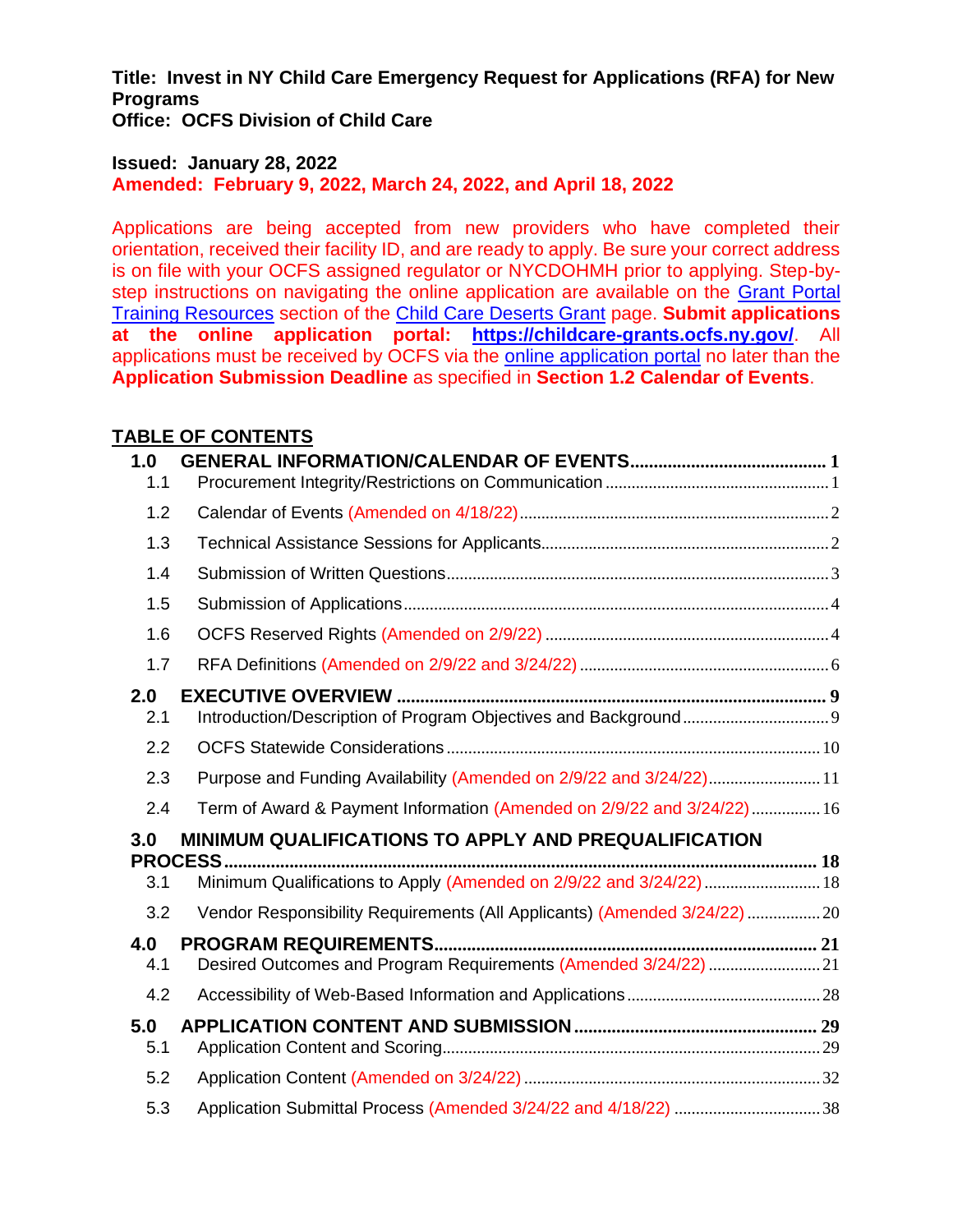| 6.0<br>6.1 |                                                                                                                                                                               |  |
|------------|-------------------------------------------------------------------------------------------------------------------------------------------------------------------------------|--|
| 6.2        |                                                                                                                                                                               |  |
| 7.0<br>7.1 |                                                                                                                                                                               |  |
| 7.2        | Workers Compensation Insurance and Disability Benefits Proof of Coverage Form -<br>Will need to be uploaded to the Application after License Approval for Awards of \$100,000 |  |
| 7.5        |                                                                                                                                                                               |  |
| 7.6        | Required Electronic Payments and Substitute Form W-9 - Will be submitted within                                                                                               |  |
| 7.7        | Minority and Women-Owned Business Enterprises (MWBE) – Equal Employment                                                                                                       |  |
| 7.8        |                                                                                                                                                                               |  |
| 8.0        |                                                                                                                                                                               |  |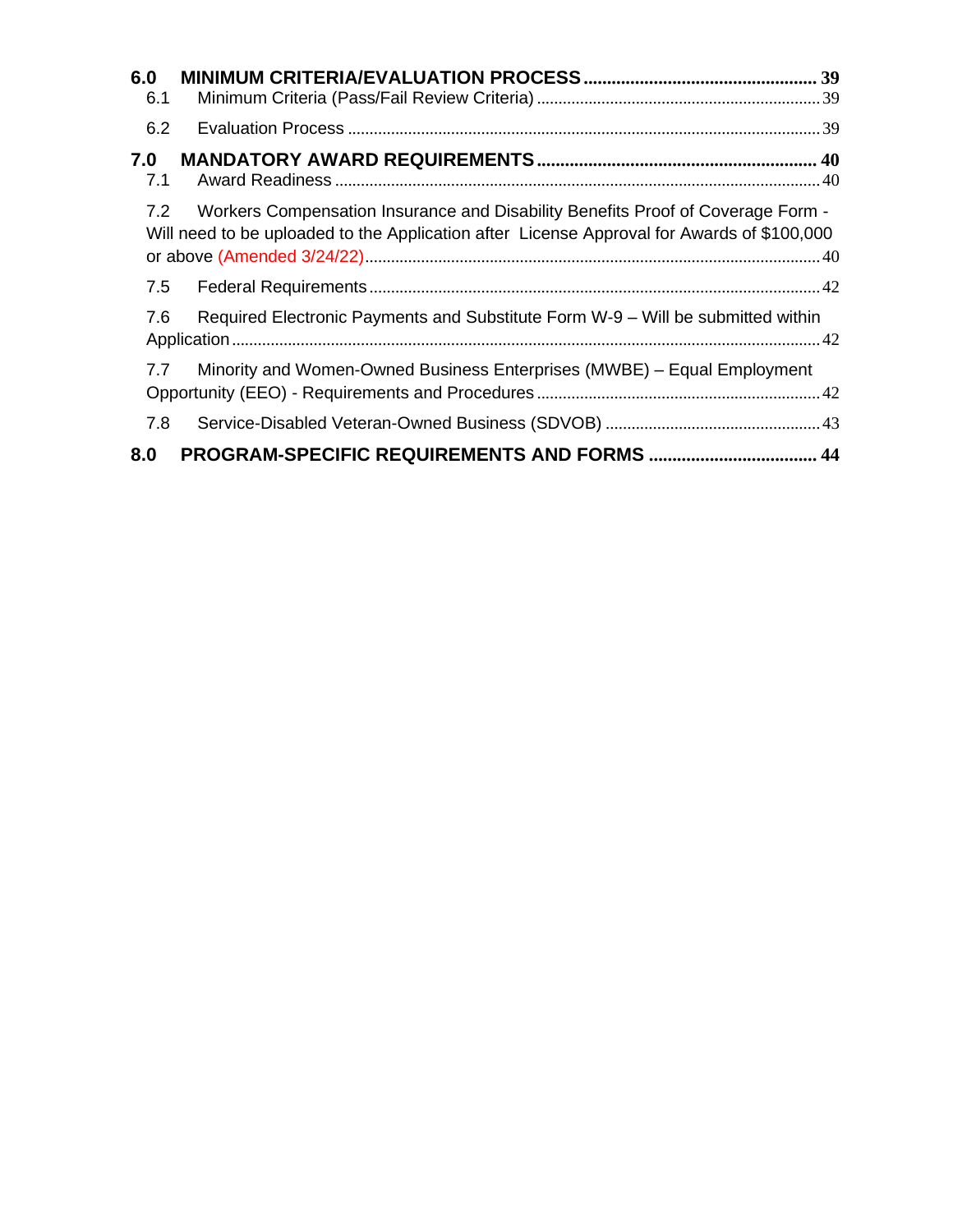# <span id="page-2-0"></span>**1.0 GENERAL INFORMATION/CALENDAR OF EVENTS**

Through this Request for Applications (RFA), the New York State Office of Children and Family Services (OCFS) is accepting applications for Invest in NY Child Care Grants to new programs, to address the lack of available child care in areas of the state that qualify as child care deserts.

**Applicants must operate in accordance with all applicable laws, rules and regulations.**

**Note:** Throughout this document, **the terms** *proposals, bids,* **and** *applications*  **are used interchangeably, as are** *applicants, offerors and bidders***.** 

If the offerer discovers any ambiguity, conflict, discrepancy, omission, or other error in this RFA, the offerer shall immediately notify OCFS (See **Section [1.1](#page-2-1) [Procurement Integrity/Restrictions on Communication](#page-2-1)**) of such error in writing and request clarification or modification of the document.

If prior to the deadline for submission of written questions an offeror fails to notify OCFS of a known error in or omission from the RFA, or of any error or omission or prejudice in bid specification or documents with the RFA that the offeror knew or should have known, the offeror agrees that it will assume such risk if awarded funds, and the offeror agrees that it is precluded from seeking further administrative relief or additional compensation under the award by reason of such error, omission, or prejudice in bid specification or documents.

Licensed/Registered/Permitted: This funding opportunity is available to licensed and registered child care programs as well as Article 47 group day care programs issued permits by NYCDOHMH, which will collectively be referred to as "licensed" in this funding opportunity. **This RFA is ONLY for newly licensed programs, not for existing programs.** A future, separate RFA will be released for existing programs looking to expand.

Child care programs are regulated by The Office of Child and Family Services (OCFS), except New York City-based day care centers, which are regulated by the New York City Department of Health and Mental Hygiene (NYCDOHMH). Programs are considered Registered, Licensed or Permitted depending on the type of program (modality) and location. Information regarding the requirements for Registered and Licensed programs can be found here [https://ocfs.ny.gov/programs/childcare/regulations/.](https://ocfs.ny.gov/programs/childcare/regulations/) Information regarding the requirements of NYC Permitted programs can be found here [https://www1.nyc.gov/site/doh/business/permits-and-licenses/children-and](https://www1.nyc.gov/site/doh/business/permits-and-licenses/children-and-adolescents-childcare.page)[adolescents-childcare.page.](https://www1.nyc.gov/site/doh/business/permits-and-licenses/children-and-adolescents-childcare.page)

# <span id="page-2-1"></span>**1.1 Procurement Integrity/Restrictions on Communication**

Please be advised that state law prohibits any vendor from exerting or attempting to exert any improper influence relating to its application. "Improper influence" means any attempt to achieve preferential, unequal, or favored consideration of an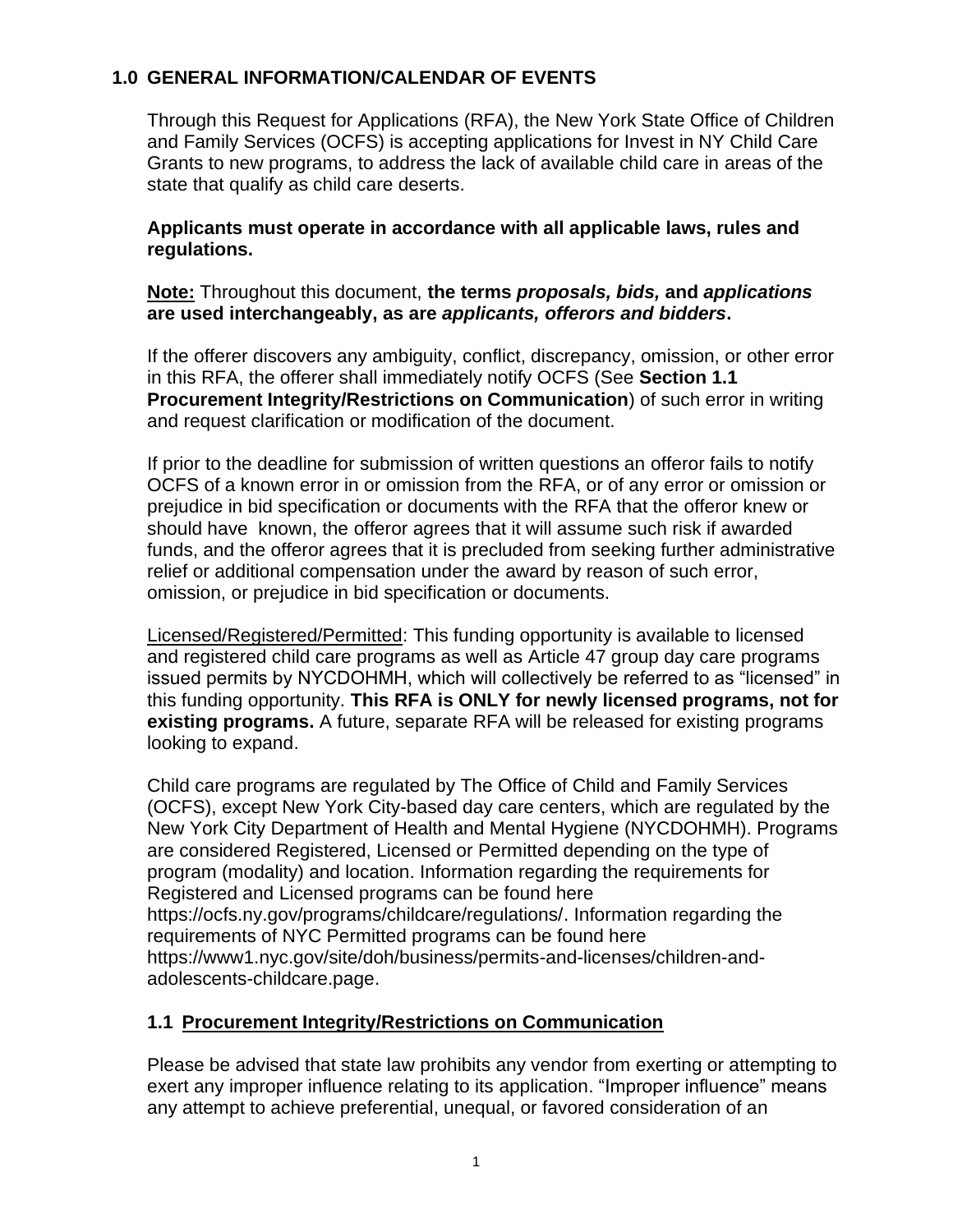application based on considerations other than the merits of the application, including but not limited to any conduct prohibited by the Ethics in Government Act, as set forth in Public Officers Law §§ 73 and 74.

All questions about this RFA document must be addressed to the director of contracts in the Procurement Unit or his/her designee(s) at OCFS, via email [investnychildcare@ocfs.ny.gov](mailto:investnychildcare@ocfs.ny.gov?subject=RFA#1 (New Programs)) with "*RFA#1 (New Programs)"* in the subject line.

# <span id="page-3-0"></span>**1.2 Calendar of Events (Amended 4/18/22)**

| RFA 1 - INVEST IN NY CHILD CARE EMERGENCY REQUEST FOR APPLICATIONS (RFA)<br><b>FOR NEW PROGRAMS</b>                                                      |                                                                       |  |  |  |
|----------------------------------------------------------------------------------------------------------------------------------------------------------|-----------------------------------------------------------------------|--|--|--|
| <b>EVENT</b>                                                                                                                                             | <b>DATE</b>                                                           |  |  |  |
| <b>Issuance of Request for Applications</b>                                                                                                              | <b>January 28, 2022</b>                                               |  |  |  |
| Release of Child Care Desert Map: Programs can review<br>areas of the state identified as child care deserts at:<br>https://bit.ly/cc_deserts            | January 28, 2022                                                      |  |  |  |
| Technical Assistance Sessions (Optional - see<br>Section 1.3 for schedule)                                                                               | See Section 1.3 and<br><b>Attachment 1 for</b><br><b>Schedule</b>     |  |  |  |
| <b>Deadline for Submission of Written Questions</b>                                                                                                      | <b>Every Friday by</b><br>by 5:00 PM ET from<br><b>Issuance Date.</b> |  |  |  |
| Responses to Written Questions Published (on or about)                                                                                                   | On a rolling basis<br>through May 5, 2022                             |  |  |  |
| <b>Application Submission Start Date</b>                                                                                                                 | April 11, 2022                                                        |  |  |  |
| <b>Application Submission Deadline</b>                                                                                                                   | May 19, 2022<br>by 11:59 PM ET                                        |  |  |  |
| Anticipated Notification of Pre-Approval (not earlier than)<br>This is not a guarantee of award, the final award amount<br>to be determined upon license | June 15, 2022                                                         |  |  |  |
| Anticipated Notification of Final Award                                                                                                                  | <b>Upon License</b><br>Approval                                       |  |  |  |
| Anticipated Award <sup>1</sup> Start Date (not earlier than)                                                                                             | Date of Pre-Approval<br>Letter                                        |  |  |  |

# <span id="page-3-1"></span>**1.3 Technical Assistance Sessions for Applicants**

• **Child Care Resource and Referral (CCR&R) Technical Assistance**  Applicants interested in becoming a licensed child care provider can contact their local CCR&R, who have experience with the licensing process and will be offering a series of information sessions for interested parties. Dates and

<sup>&</sup>lt;sup>1</sup> \*Awards contingend on license approval and licensed capacity.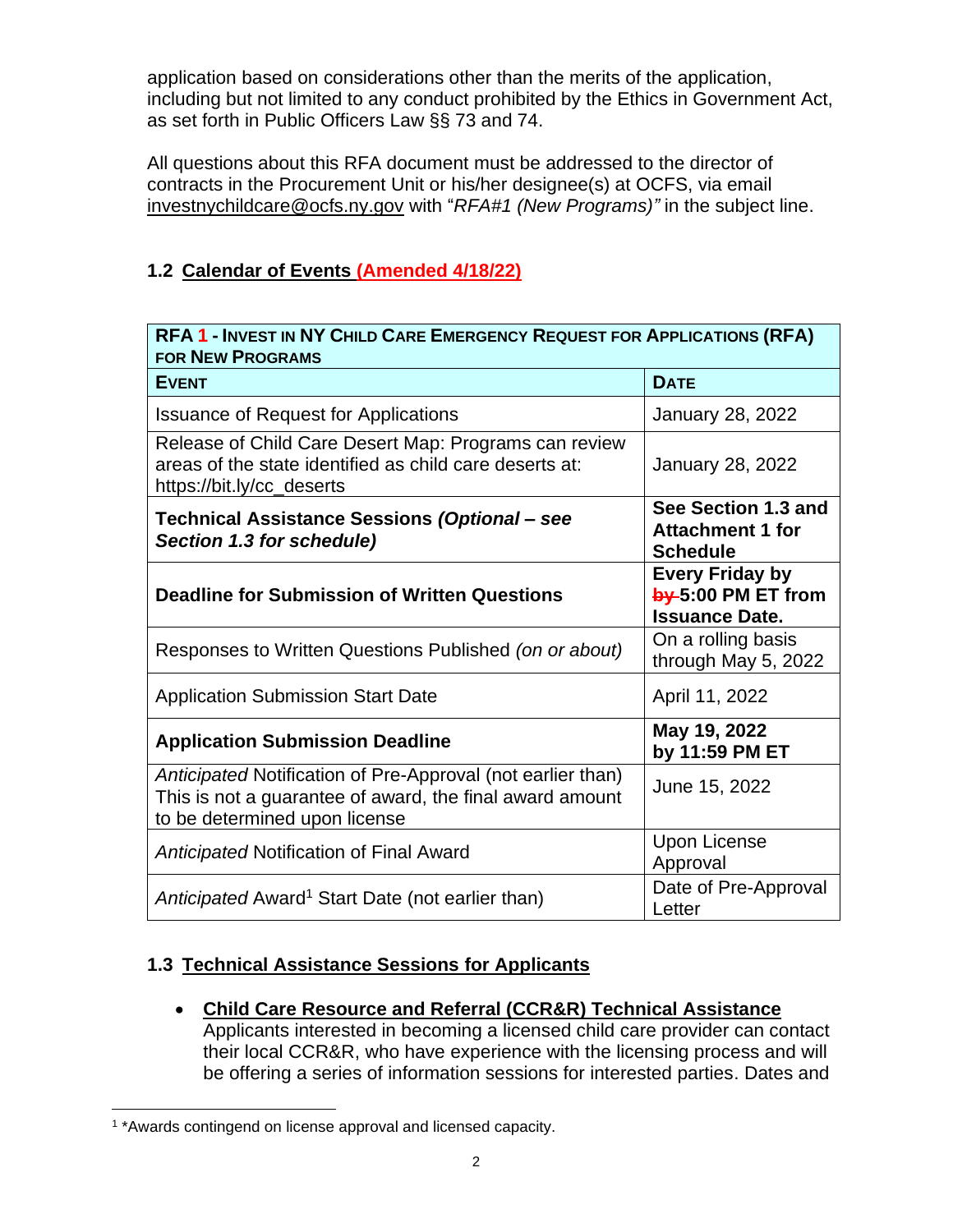time of information sessions can be found in **Attachment 1 – Schedule of Technical Assistance Sessions** here:

[https://ocfs.ny.gov/programs/childcare/assets/docs/deserts/Child-Care-](https://ocfs.ny.gov/programs/childcare/assets/docs/deserts/Child-Care-Desert-Info-Sessions.pdf)[Desert-Info-Sessions.pdf.](https://ocfs.ny.gov/programs/childcare/assets/docs/deserts/Child-Care-Desert-Info-Sessions.pdf) Applicants can find their local CCR&R here: <https://ocfs.ny.gov/programs/childcare/referral-agencies.php>

• The Office of Children and Family Services also provides support for people and organizations that are interested in starting day care programs in their communities. The Office maintains a network of Regional Offices that can provide interested parties with application materials, information about the process of starting a program, and help with understanding the requirements. Applicants can find their Regional Office here: <https://ocfs.ny.gov/programs/childcare/regional-offices.php>

All applicants applying for OCFS licensure or registration must complete the online Orientation BEFORE applying: <https://ocfs.ny.gov/programs/childcare/providers/cdc-orientation.php>

For programs applying to become an NYC DOHMH Article 47 day care center, you must attend a [pre-permit orientation](https://a816-healthpsi.nyc.gov/OnlineRegistration/dohmh/DOHMHService.action) (check the box next to "Group Child Care and Summer Camp Orientation Sessions", then click "Continue" at the bottom of the page) before applying for a new permit.

• **Legal Entity/Tax ID Determination, Substitute W-9 Form, Vendor Responsibility Session –** OCFS Bureau of Contract Management (BCM)

The date of this session will be posted on the OCFS website.

• **Claim and Payment Webinar –** OCFS Bureau of Contract Management (BCM) and Division of Child Care Services (DCCS)

The date of this session will be posted on the OCFS website.

See **Attachment 1 –** [Schedule of Technical Assistance Sessions](https://ocfs.ny.gov/programs/childcare/assets/docs/deserts/Child-Care-Desert-Info-Sessions.pdf) for the schedule of technical assistance sessions and on the OCFS website.

# <span id="page-4-0"></span>**1.4 Submission of Written Questions**

All communications to report errors or omissions in the procurement process, ask questions, or to request clarification of this RFA should cite the particular RFA section and paragraph number and must be **submitted via email to investnychildcar[e@ocfs.ny.gov](mailto:@ocfs.ny.gov) with RFA#1 (New Programs) in the subject line** no later than the deadline for submission of written questions specified in **Section [1.2](#page-3-0) [Calendar of Events](#page-3-0)**.

Questions received after the deadline for posting responses to written questions may not be answered. The comprehensive list of questions and responses will be posted in the solicitation announcement in the New York State Grants Gateway System [\(https://grantsgateway.ny.gov\)](https://grantsgateway.ny.gov/) (GGS or Grants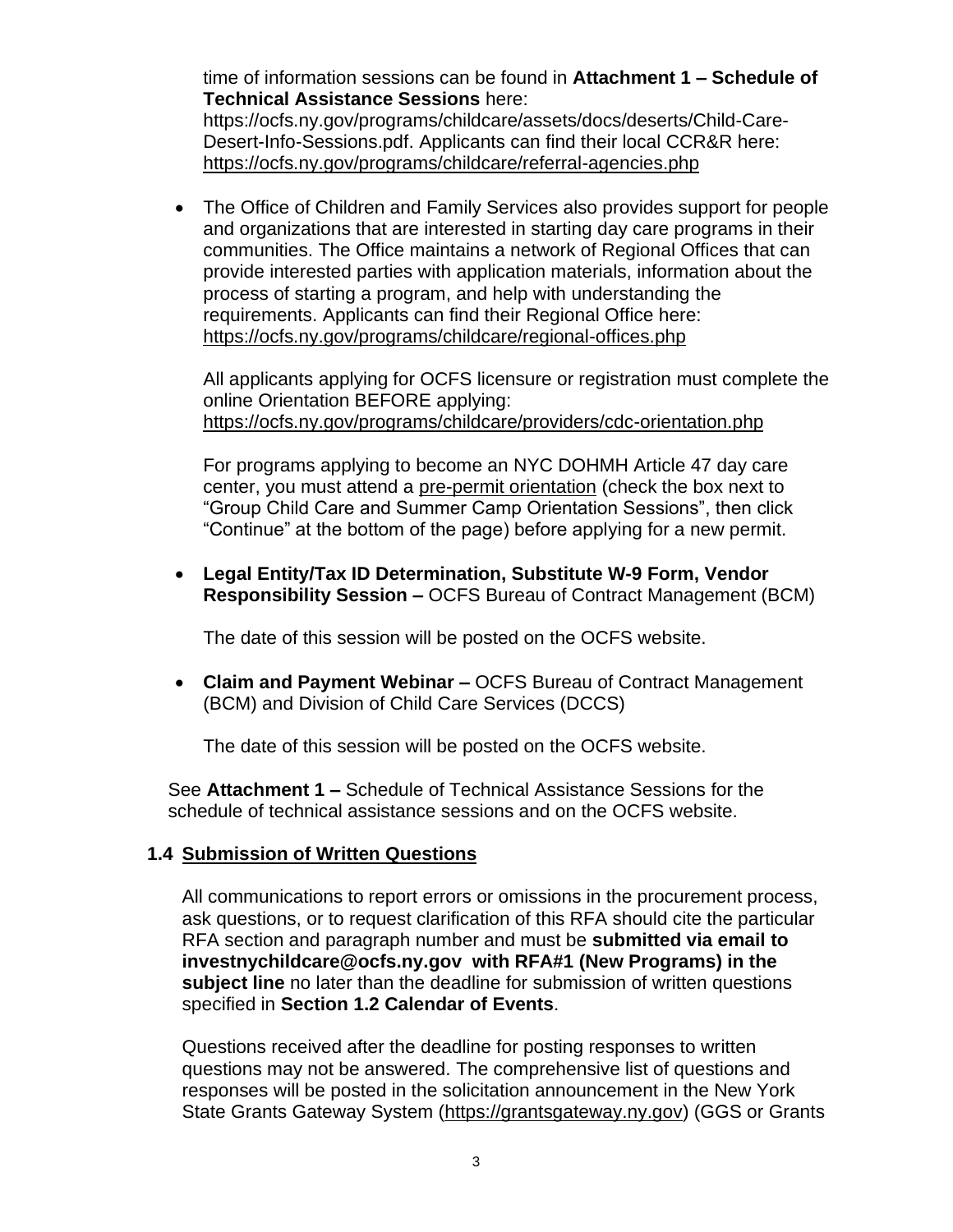Gateway), on the OCFS Website [\(http://ocfs.ny.gov/main/bcm/RFA.asp\)](http://ocfs.ny.gov/main/bcm/rfp.asp), and the Contract Reporter website at [\(https://www.nyscr.ny.gov/login.cfm\)](https://www.nyscr.ny.gov/login.cfm) on or about the date specified in **Section [1.2](#page-3-0) [Calendar of Events](#page-3-0)**.

To view the comprehensive list of questions and responses that are posted to the NYS Grants Gateway, click the link under the grant opportunity announcement in the Grants Opportunity Portal.

### <span id="page-5-0"></span>**1.5 Submission of Applications**

All proposals must be submitted electronically through the Invest in NY Child Care Online Application, which will be available on the OCFS website at the Application Submission Start Date.

Please refer to **Section [5.0: APPLICATION CONTENT](#page-30-0) AND SUBMISSION** for further information.

# <span id="page-5-1"></span>**1.6 OCFS Reserved Rights (Amended on 2/9/22)**

OCFS reserves the right to

- 1. place a monetary cap on the funding amount made in each grant award;
- 2. change any of the schedule dates stated in this RFA prior to the due date for the submission of proposals;
- 3. reject any or all proposals received in response to the RFA;
- 4. withdraw the RFA at any time at the agency's sole discretion;
- 5. make an award under the RFA in whole or in part;
- 6. disqualify any bidder whose conduct and/or proposal fails to conform to the requirements of the RFA;
- 7. reject any proposal if, in the sole discretion of OCFS, it determines the bidder is not a responsible vendor;
- 8. seek clarification and revisions of proposals. Request bidders to present supplemental information clarifying their proposals either in writing or by formal presentation. Other than the requested clarification and supplemental information, submission of new information is not permitted;
- 9. require that bidders demonstrate, to the satisfaction of OCFS, any feature(s) present as a part of their proposal, which may include an oral presentation of their proposal. Any such demonstration or presentation may be considered in the evaluation of the proposal;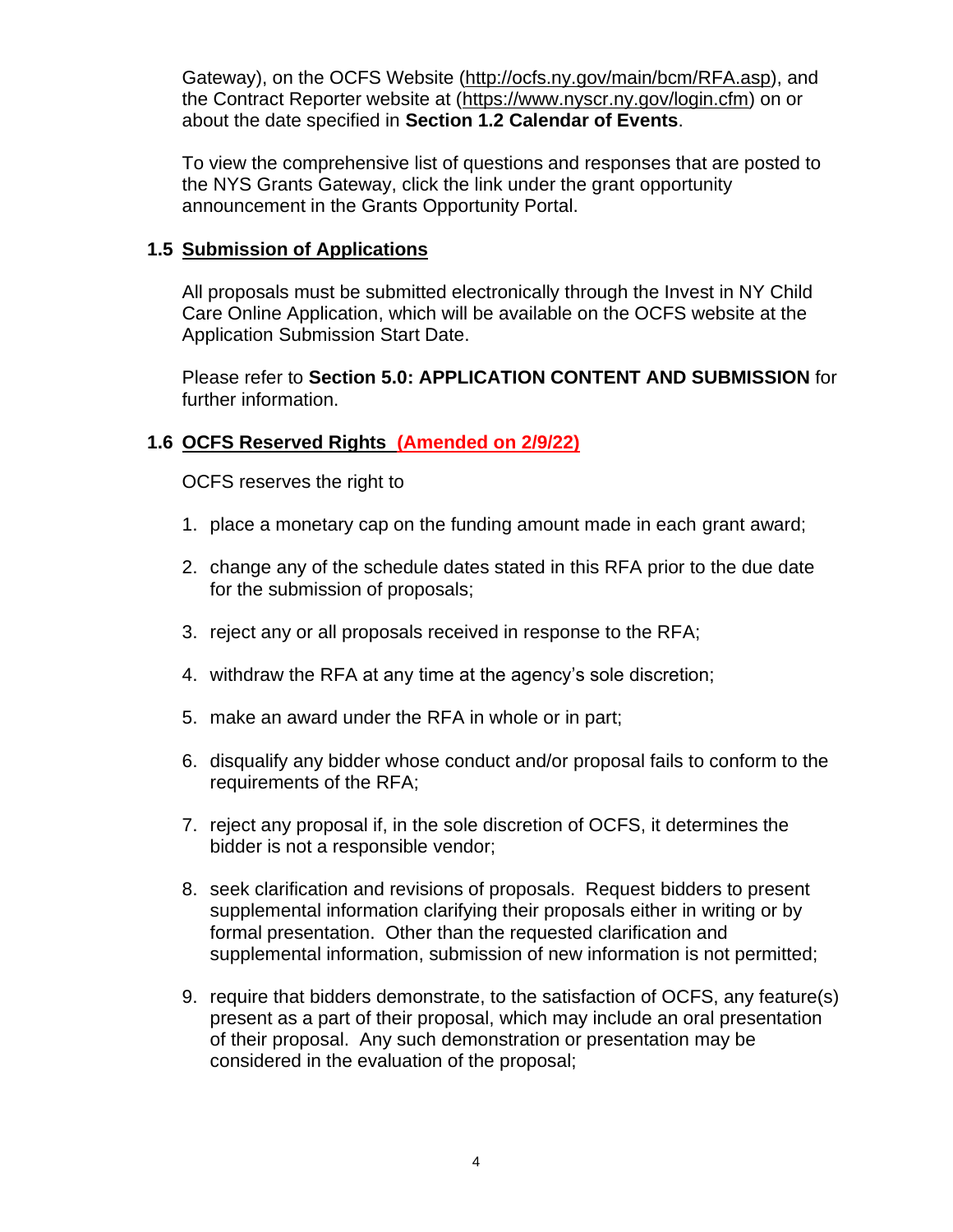- 10. amend any part of this RFA prior to opening of bids, with notification to all bidders, and direct all bidders to prepare modifications addressing RFA amendments, if necessary. Expenses incurred in the preparation of any proposals or modifications submitted in response to this RFA are the sole responsibility of the bidder or other party and will not be incurred or reimbursed by OCFS;
- 11. make funding decisions that maximize compliance with and address the outcomes identified in this RFA;
- 12. fund only one portion, or selected activities, of the selected bidder's proposal and/or adopt all or part of the selected bidder's proposal based on federal and state requirements;
- 13. eliminate any RFA requirements that cannot be met by all prospective bidders upon notice to all parties that submitted proposals;
- 14. waive procedural technicalities or modify minor irregularities in proposals received after notification to the bidder involved;
- 15. correct any arithmetic errors in any proposal or make typographical corrections to proposals with the concurrence of the bidder;
- 16. award to the next highest bidder if the selected bidder(s) does not meet the RFA requirements within an acceptable time frame. No bidder will have any rights against OCFS arising from such actions;
- 17. fund any or all of the proposals received in response to this RFP. However, issuance of this RFA does not commit OCFS to fund any proposals. OCFS can reject any proposals submitted and reserves the right to withdraw or postpone this RFA without notice and without liability to any bidder or other party for expenses incurred in the preparation of any proposals submitted in response to this RFA and may exercise these rights at any time;
- 18. require clarification at any time during the procurement process and/or require correction of arithmetic or other apparent errors for the purpose of assuring a full and complete understanding of an offeror's proposal and/or to determine an offeror's compliance with the requirements of the solicitation;
- 19. make additional awards based on the remaining proposals submitted in response to this RFA and/or provide additional funding to awardees if such funds become available;
- 20. make inquiries of third parties, including but not limited to, bidder's references, with regard to the applicants' experience or other matters deemed relevant to the proposal by OCFS. By submitting a proposal in response to this RFA, the applicant gives its consent to any inquiry made by OCFS;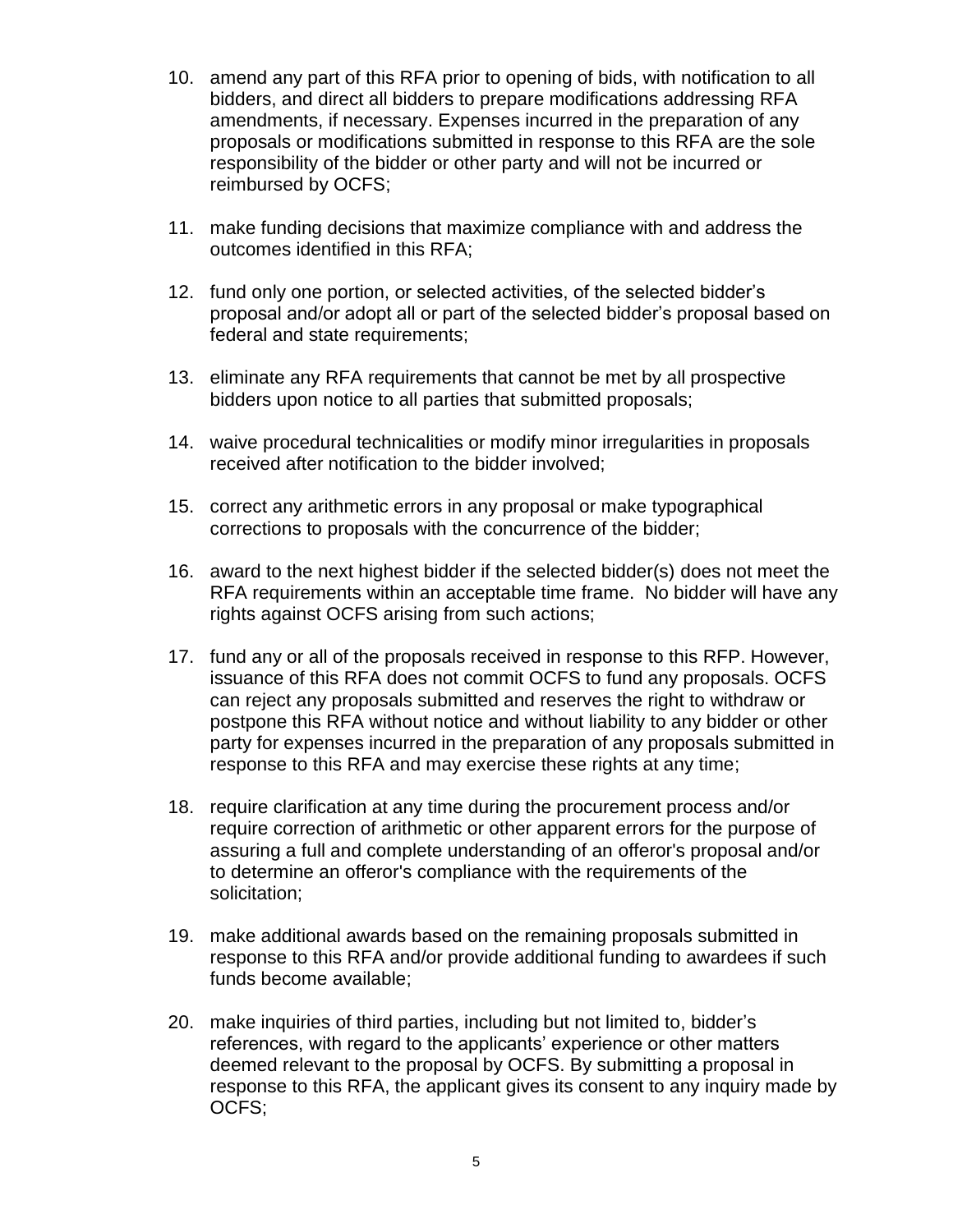- 21. require contractors to participate in a formal evaluation of the program to be developed by OCFS. Contractors may be required to collect data for these purposes. The evaluation design will maintain confidentiality of participants and recognize practical constraints of collecting this kind of information;
- 22. consider statewide distribution and regional distribution within New York City, including borough distribution methodology, in evaluating proposals
- 23. rescind awards for failure of awardees to provide all required W-9 and vendor responsibility information required by OCFS upon request or if applicant does not meet the licensing requirements to operate the program;
- 24. cancel this RFA, in whole or in part, at any time and to reject any and all proposals when appropriate in the best interests of the state; and
- 25. make adjustments to the funding amount requested based on program need and based on the total dollar value of the applications submitted.
- 31. 26. redistribute funds between the total dollar available among modalities and regional funding amounts and total value of award bonuses if funding is left over to maximize the distribution of available funds. Additionally, unused funding may be redistributed from this RFA to the Invest in NY Child Care Emergency Request for Applications (RFA) for Existing Programs to fully utilize ARPA funding.

# <span id="page-7-0"></span>**1.7 RFA Definitions (Amended on 2/9/22 and 3/24/22)**

**Base Funding:** is based on number of slots and/or modality of care and program site location in two broad geographic areas of the state. **Section [2.3, Purpose and](#page-12-0)  [Funding Availability,](#page-12-0)** provides the available funding by REDC and program type.

**Capacity:** the maximum number of children authorized to be present at any one time as specified on the license.

**Desert Census Tract:** for the purpose of this funding opportunity, means a Census Tract where there are 3 or more children under 5 years of age for each available child care slot, or there are no available child care slots in the census tract. Available child care slots used for this analysis include infant, toddler, and preschooler slots in licensed day care centers and NYCDOHMH permitted (Article 47 programs only) group day care programs, as well as 6 weeks to 12-year-old slots in licensed group family day care and registered family day care, based on licensed capacity as of October 2021. All Census Tracts in New York State have been mapped depending on the number of available slots, and information can be found on the Child Care Desert Map: **[https://bit.ly/cc\\_deserts](https://bit.ly/cc_deserts)** Refer to **Section [5.2](#page-33-0) [Application Content](#page-33-0)** for definition of deserts for the purposes of scoring.

# **Diversity Index:**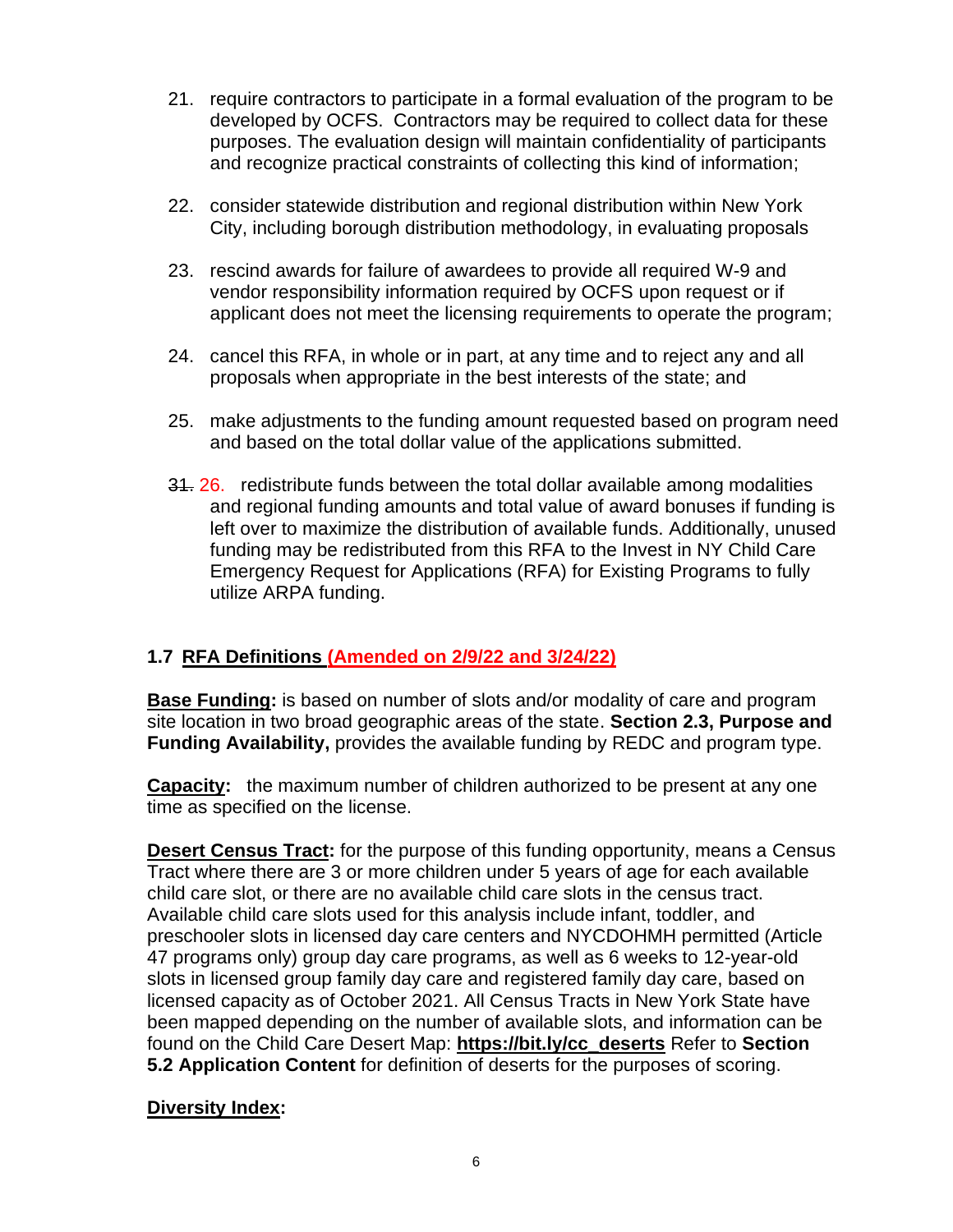the Diversity Index from Environmental Systems Research Institute (ESRI) represents the likelihood that two persons, chosen at random from the same area, belong to different race or ethnic groups. Ethnic diversity, as well as racial diversity, is included in the analysis. ESRI's diversity calculations accommodate up to seven race groups. If an area is ethnically diverse, then diversity is compounded. The Diversity Index is available down to the block group level geography. [http://downloads.esri.com/support/whitepapers/other\\_/2015\\_USA\\_ESRI\\_Diversity\\_I](http://downloads.esri.com/support/whitepapers/other_/2015_USA_ESRI_Diversity_Index_Methodology.pdf) [ndex\\_Methodology.pdf](http://downloads.esri.com/support/whitepapers/other_/2015_USA_ESRI_Diversity_Index_Methodology.pdf)

**Downstate region:** is defined as: NYC, Long Island (Nassau, Suffolk), Westchester region (Dutchess, Orange, Putnam, Rockland, Sullivan, Ulster, Westchester)

**In Good Standing:** is a licensed child care program in a payable status that is not the subject of certain enforcement actions by OCFS or the New York City Department of Health and Mental Hygiene (DOHMH).

### **Ineligible Statuses Include:**

Ineligible OCFS enforcement statuses:

- Suspension of License
- Limitation of License
- Suspension and Proposed Revocation of License
- **Proposed Revocation of License (amended 3/24/22)**
- Denial of Application to Renew License

Ineligible DOHMH enforcement statuses:

- Permit Revoked
- Permit Suspended
- Out of Business
- Expired

Questions as to NYC enforcement status should be referred to NYCDOHMH.

**Infant/Toddler Slots:** Infant/Toddler slots are child care services provided to a child between the ages of birth up to 36 months. Such services and staffing must meet all regulatory and program requirements for this age group. For NYC Article 47 day care centers, infant/toddler programs are defined as a child care program that provides care to children younger than 24 months of age.

**Modalities:** Type of program being provided. Please see <https://ocfs.ny.gov/programs/childcare/regulations/> for full legal definitions.

- Family Day Care (FDC) a program caring for children for more than three hours per day per child in which child day care is provided in a family home for three up to eight children.
- Group Family Day Care (GFDC) a program caring for children for more than three hours per day per child in which child day care is provided in a family home for seven up to twelve children, plus a possible four additional school-age children, for a total of sixteen children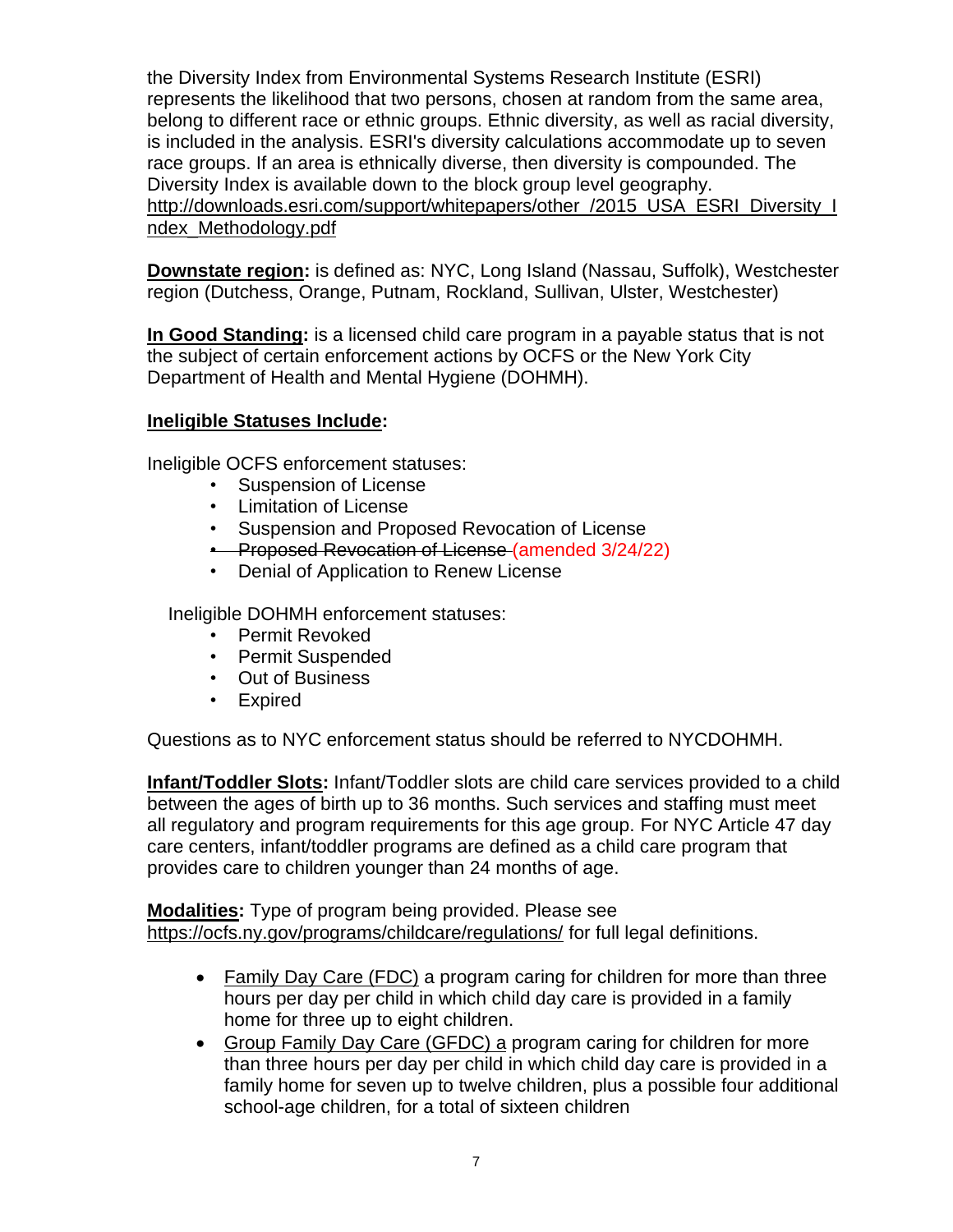- Day Care Center (DCC) a program or facility which is not a residence in which child day care is provided on a regular basis to more than six children for more than three hours per day per child for compensation or otherwise
	- o For NYC Article 47 Day Care Centers: Child care program means any program providing child care for five or more hours per week, for more than 30 days in a 12-month period, to three or more children under six years of age.
- School Age Child Care (SACC) a program or facility which is not a residence in which child day care is provided to an enrolled group of seven or more children under 13 years of age during the school year before and/or after the period such children are ordinarily in school or during school lunch periods. School-age child care programs also may provide care during school holidays and those periods of the year in which school is not in session, including summer vacation.

**New Program:** An individual or entity that is not licensed and is applying for licensure to operate a child care program at a specific location **that it is not currently operating (Amended on 3/24/22).** The OCFS status of "Application Requested" or "Application Received" must be met at the time of initial grant application. Applicants granted pre-approval must meet the minimal threshold of licensing information as defined in OCFS policy [\(See Attachment 2, Minimum](https://ocfs.ny.gov/main/contracts/funding/RFA1/RFA1-Att-2-Minimum-Requirements.docx)  [Submission Requirements for OCFS Child Care Licensing/Registration\)](https://ocfs.ny.gov/main/contracts/funding/RFA1/RFA1-Att-2-Minimum-Requirements.docx) within 60 days of date on pre-approval letter and be granted a license for a new program within 120 days from the date on the grant pre-approval letter. NYC applicants must meet all permitting requirements by 120 days from the date on the grant preapproval letter.

**Programs that are changing their modality and expanding their capacity (for example, a Family Day Care (FDC) that is going to become a Group Family Daycare (GFDC) are considered a "new program." (Amended on 2/9/22)**

**Please note: Programs that are changing their modality to add to their capacity for example, a Family Day Care (FDC) that is going to become a Group Family Daycare (GFDC) is considered a "new program." An existing licensed provider who is opening a separate location would be considered opening a "new program" if that new location did not have a license previously. Programs or providers that held a license within the year preceding the issue date of this RFA or are current license holders and are changing locations or their legal entities but not, in fact, expanding their licensed capacity are not eligible to apply. (Amended on 3/24/22)**

**Non-Traditional Hours (Amended 3/24/22):** those hours of care provided after 7 pm until 6 am, as well as weekends and the following federal holidays: New Year's Day, Memorial Day, Independence Day, Labor Day, Thanksgiving Day and Christmas Day. Programs must meet all regulatory and program requirements for these services and obtain license approval to provide services during these hours.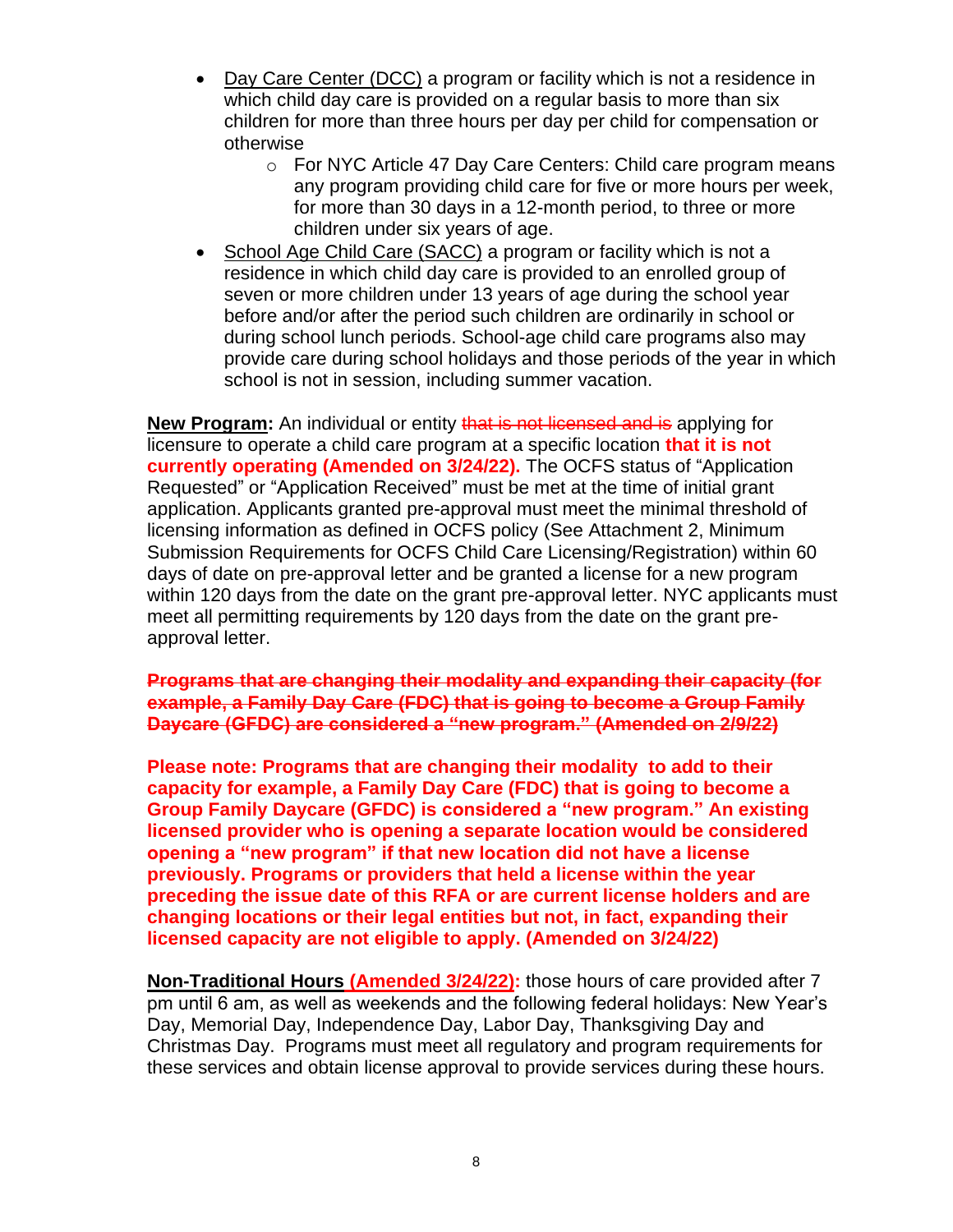For NYC Article 47 Day Care Centers, non-traditional hours **are defined consistent with the RFA definition and threshold. Please note: Programs wishing to offer overnight care need to comply with NYC** are considered a Night Child Care **permit** program **requirements**, defined as "a child care program that accepts children for care starting at 5 P.M., provides child care services between 5 P.M. and 8 A.M., and operates more than one night per week, for more than 30 days in a 12-month period.

**Non-Traditional hours of care as defined in the RFA must be available a minimum of 15 hours per week for all modalities of care except for SACC. SACC programs must have care available during 75% of all school breaks and holiday breaks in accordance with their local school calendar. Summer hours are not included in this percentage for SACC to be eligible for non-traditional hours.**

#### **REDC- Regional Economic Development Council:**

[\(https://regionalcouncils.ny.gov/\)](https://regionalcouncils.ny.gov/), click on Regions to select your region. The Councils are public-private partnerships made up of local experts and stakeholders from business, academia, local government, and non-governmental organizations. NYS Empire State Development (ESD) serves as the lead agency managing the Regional Councils. State agencies, authorities and departments are active participants working with the Councils and provide necessary resources. In addition, academic institutions, think tanks and other independent organizations are invited by the Regional Councils, as appropriate.

**Rest of NY includes:** All New York State counties outside of the Downstate Region.

# <span id="page-10-0"></span>**2.0 EXECUTIVE OVERVIEW**

### <span id="page-10-1"></span>**2.1 Introduction/Description of Program Objectives and Background**

New York State has identified \$100M to address child care deserts by building and expanding licensed child care capacity to those areas of the state with the least supply. The resulting award is for the purpose of increasing the number of available child care slots in New York State in those areas identified as areas of need. Utilizing funding from the American Rescue Plan Act (ARPA), this funding represents an unprecedented opportunity to build capacity and strengthen the state's economy, by addressing the issues that impact businesses including chronic absence, productivity reductions and turnover due to inadequate options for quality child care in the most needed parts of the State. This funding further recognizes the acute shortage of infant and toddler child care and the lack of available child care outside of standard business hours and days. This document outlines all eligibility, program and allowable expense requirements relating to the Invest in NY Child Care grant.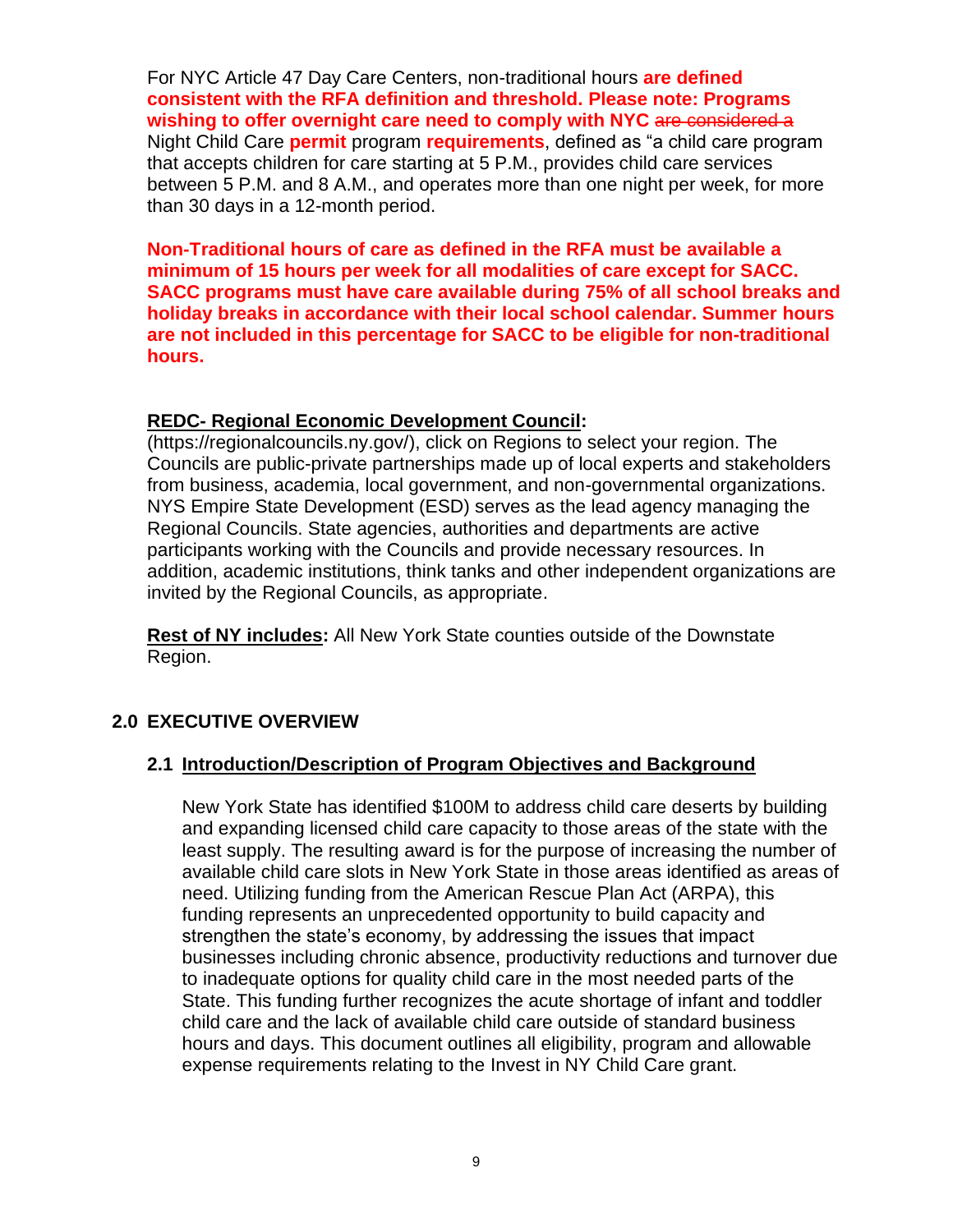**OCFS and the Council on Children and Families (CCF) have created an online mapping tool outlining the Census Tracts in NYS that are child care deserts as well as a potential score on this RFA should a program apply from that area. All applicants should review the map carefully for more details on their proposed program site. Attachment 3 - the REDC Child Care Deserts Map is available at: [https://bit.ly/cc\\_deserts](https://bit.ly/cc_deserts)**

OCFS reserves the right to amend the terms and conditions of this grant opportunity and any updates to this document will be posted on the OCFS website.

#### <span id="page-11-0"></span>**2.2 OCFS Statewide Considerations**

#### Racial Equity Framework for **Invest in NY Child Care Initiative**

With a historic investment in building child care supply in New York State, we must ensure that a racial equity framework is built into the funding opportunity so that communities of color who were hardest hit by the COVID-19 pandemic are prioritized and supported in building back child care slots.

Child care providers and their staff are primarily women and people of color, making this funding opportunity a chance to partner with these leaders and entrepreneurs and make impactful investments that can make real change for families and communities.

This racial equity framework will be highlighted throughout the planning and award process to ensure the opportunity is structured to support these principles.

#### **Racial Equity Principles**:

In NYS, we know that we must do more to address racial equity. For the purposes of this funding opportunity, we choose to take action by implementing the following principles in our work:

To stand with people of color and center the voices of people with lived experience throughout the policymaking process;

To collect and analyze data disaggregated by race and ethnicity to understand and address disparities and publicize this information to bring transparency and accountability to the process;

To expand the focus of racial equity in our work by continuing to examine and address the systemic causes of inequities;

To be anti-racists, committed to actively fighting racism and bigotry in all parts of the initiative.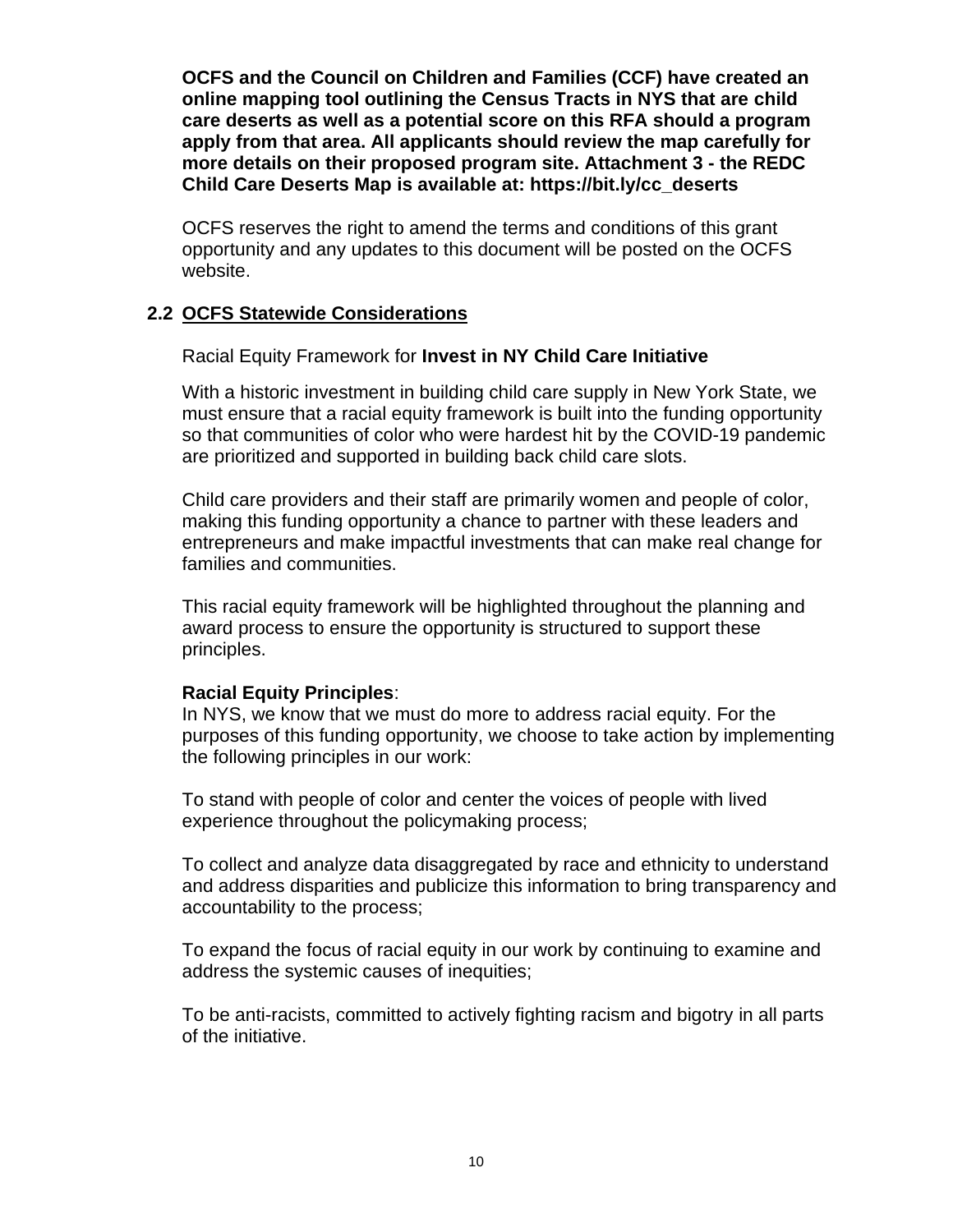# <span id="page-12-0"></span>**2.3 Purpose and Funding Availability (Amended on 2/9/22 and 3/24/22)**

OCFS will make available \$100 million in the Invest in NY Child Care: Child Care Desert grant program. Federal funding is available through ARPA. This RFA is making \$63M available **for new programs only**, with applications due at the date and time in the **Section [1.2](#page-3-0) [Calendar of Events](#page-3-0)**. \$7M will be reserved to fund grant award bonuses on awards for new programs under this RFA, for a total of \$70M (70% of total available grant funds).

A separate RFA will be released in the future, totaling \$30M, for expansion of existing programs.

Invest in NY Child Care grants is accepting applications **for new programs** during the date and time period in **Section [1.2](#page-3-0) [Calendar of Events](#page-3-0)**, though OCFS reserves the right to extend the application period or add a separate additional application period if additional funding becomes available. Providers can receive only one award per licensed program. If a provider is submitting an application for multiple program sites, a separate application must be submitted for each program site.

Grants awarded under this RFA will be for the \$63M in new programs and up to \$7 million in bonuses. The following chart shows the maximum total for the base grant that may be awarded under this RFA by Regional Economic Development Council (REDC) and program type:

|                                  |                   | New child care Programs - Base Grant Available Funding |            |    |                 |               |            |       |            |
|----------------------------------|-------------------|--------------------------------------------------------|------------|----|-----------------|---------------|------------|-------|------------|
| Rest of NY /<br><b>Downstate</b> | <b>REDC</b>       | <b>DCC</b>                                             |            |    | <b>FDC/GFDC</b> | <b>SACC</b>   |            | Total |            |
|                                  | Long Island       | \$                                                     | 6,695,870  | \$ | 2,231,957       | \$            | 2,231,957  | \$    | 11,159,784 |
| Downstate                        | Mid-Hudson        | \$                                                     | 6,527,299  | \$ | 2,175,766       | \$            | 2,175,766  | \$    | 10,878,831 |
|                                  | New York City     | \$                                                     | 9,456,831  | \$ | 3,152,277       | \$            | 3,152,277  | \$    | 15,761,385 |
|                                  | Subtotal          | \$                                                     | 22,680,000 | \$ | 7,560,000       | \$            | 7,560,000  | \$    | 37,800,000 |
|                                  | Capital Region    | \$                                                     | 2,198,438  | \$ | 732,812         | \$            | 732,812    | \$    | 3,664,062  |
|                                  | <b>Central NY</b> | \$                                                     | 2,196,081  | \$ | 732,027         | \$            | 732,027    | \$    | 3,660,135  |
|                                  | Finger Lakes      | \$                                                     | 2,441,945  | \$ | 813,982         | \$            | 813,982    | \$    | 4,069,909  |
| Rest of NY                       | Mohawk Valley     | \$                                                     | 1,831,493  | \$ | 610,498         | \$            | 610,498    | \$    | 3,052,489  |
|                                  | North Country     | \$                                                     | 1,829,802  | \$ | 609,934         | \$            | 609,934    | \$    | 3,049,670  |
|                                  | Southern Tier     | \$                                                     | 2,113,988  | \$ | 704,662         | \$            | 704,662    | \$    | 3,523,312  |
|                                  | Western NY        | \$                                                     | 2,508,253  | \$ | 836,085         | \$            | 836,085    | \$    | 4,180,423  |
|                                  | Subtotal          | \$                                                     | 15,120,000 | \$ | 5,040,000       | $\frac{1}{2}$ | 5,040,000  | \$    | 25,200,000 |
|                                  | All Regions       | \$                                                     | 37,800,000 | \$ | 12,600,000      | \$            | 12,600,000 | \$    | 63,000,000 |

The following chart shows the maximum total for bonus funding for providers opening infant/toddler slots and non-traditional hours care that may be awarded under this RFA by REDC and program type: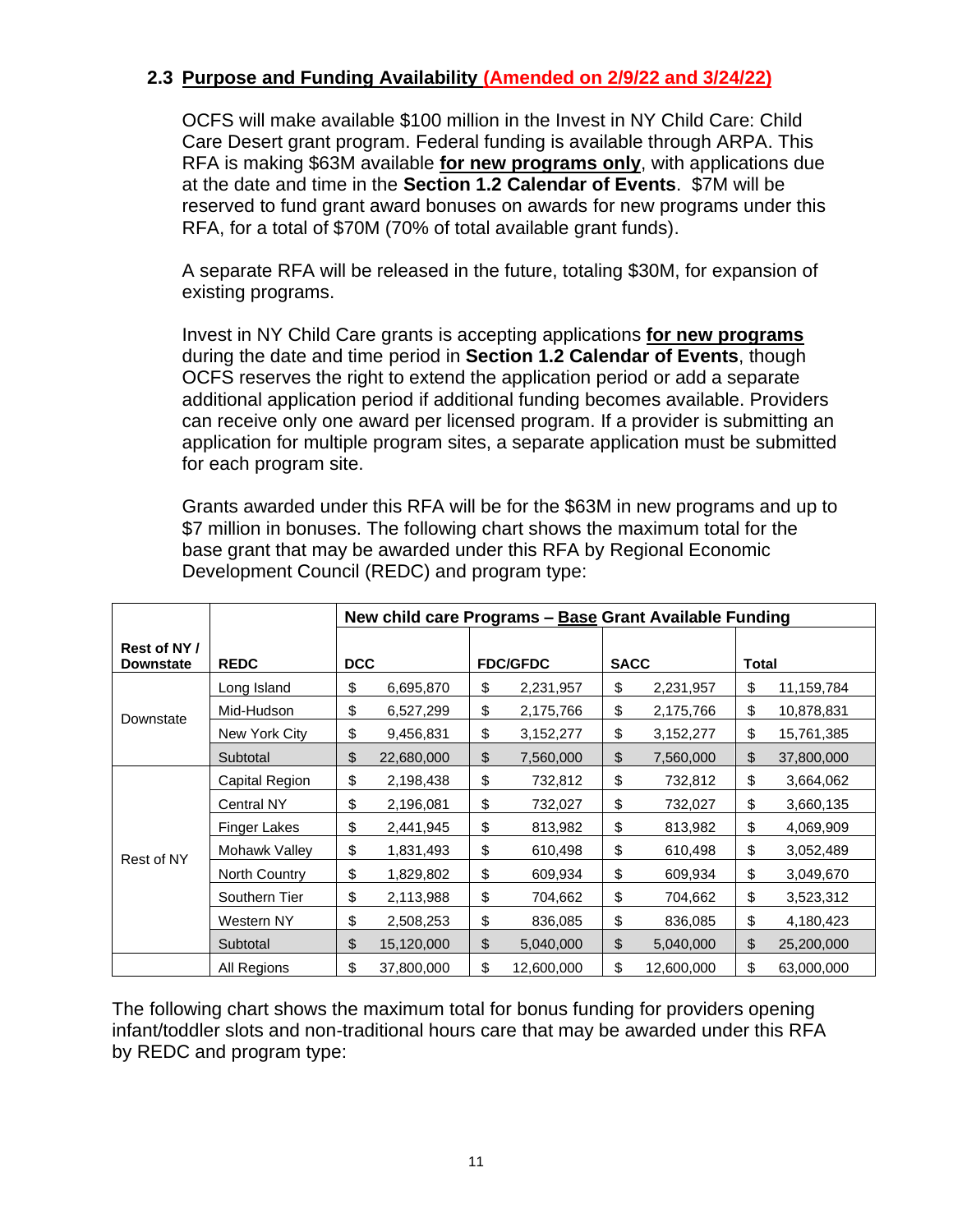|                                  |                     | New child care Programs - Grant Bonus Available Funding |           |    |                 |             |           |              |           |
|----------------------------------|---------------------|---------------------------------------------------------|-----------|----|-----------------|-------------|-----------|--------------|-----------|
| Rest of NY /<br><b>Downstate</b> | <b>REDC</b>         | <b>DCC</b>                                              |           |    | <b>FDC/GFDC</b> | <b>SACC</b> |           | <b>Total</b> |           |
|                                  | Long Island         | \$                                                      | 743,986   | \$ | 247,995         | \$          | 247,995   | \$           | 1,239,976 |
| Downstate                        | Mid-Hudson          | \$                                                      | 725,255   | \$ | 241,752         | \$          | 241,752   | \$           | 1,208,759 |
|                                  | New York City       | \$                                                      | 1,050,759 | \$ | 350,253         | \$          | 350,253   | \$           | 1,751,265 |
|                                  | Subtotal            | \$                                                      | 2,520,000 | \$ | 840,000         | \$          | 840,000   | \$           | 4,200,000 |
|                                  | Capital Region      | \$                                                      | 244,271   | \$ | 81,424          | \$          | 81,424    | \$           | 407,119   |
|                                  | <b>Central NY</b>   | \$                                                      | 244,009   | \$ | 81,336          | \$          | 81,336    | \$           | 406,681   |
|                                  | <b>Finger Lakes</b> | \$                                                      | 271,327   | \$ | 90,442          | \$          | 90,442    | \$           | 452,211   |
| Rest of NY                       | Mohawk Valley       | \$                                                      | 203,499   | \$ | 67,833          | \$          | 67,833    | \$           | 339,165   |
|                                  | North Country       | \$                                                      | 203,311   | \$ | 67,770          | \$          | 67,770    | \$           | 338,851   |
|                                  | Southern Tier       | \$                                                      | 234,887   | \$ | 78,296          | \$          | 78,296    | \$           | 391,479   |
|                                  | Western NY          | \$                                                      | 278,696   | \$ | 92,899          | \$          | 92,899    | \$           | 464,494   |
|                                  | Subtotal            | \$                                                      | 1,680,000 | \$ | 560,000         | \$          | 560,000   | \$           | 2,800,000 |
|                                  | All Regions         | \$                                                      | 4,200,000 | \$ | 1,400,000       | \$          | 1,400,000 | \$           | 7,000,000 |

OCFS reserves the right to adjust funding as stated in [Section 1.6, OCFS Reserved](#page-5-1)  [Rights.](#page-5-1)

### **Regional Economic Development Councils include the following counties:**

- **Western New York**: Allegany, Cattaraugus, Chautauqua, Erie, Niagara
- **Finger Lakes**: Genesee, Livingston, Monroe, Ontario, Orleans, Seneca, Wayne, Wyoming, Yates
- **Southern Tier**: Broome, Chemung, Chenango, Delaware, Schuyler, Steuben, Tioga, Tompkins
- **Central New York**: Cayuga, Cortland, Madison, Onondaga, Oswego
- **Mohawk Valley**: Fulton, Herkimer, Montgomery, Oneida, Otsego, Schoharie
- **North Country**: Clinton, Essex, Franklin, Hamilton, Jefferson, Lewis, St. Lawrence
- **Capital Region**: Albany, Columbia, Greene, Saratoga, Schenectady, Rensselaer, Warren, Washington
- **Mid-Hudson**: Dutchess, Orange, Putnam, Rockland, Sullivan, Ulster, **Westchester**
- **New York City**: Bronx, Kings, New York, Richmond, Queens
- **Long Island**: Nassau, Suffolk

2021 **2022 Child Care Desert Grant Awards**- **(Amended 2/9/2022)**Total Award amounts per child care program, distributed over two years assuming licensure occurs within 120 days of the date of the OCFS pre-approval letter. The final amount of award may be reduced if licensure does not occur within this time period.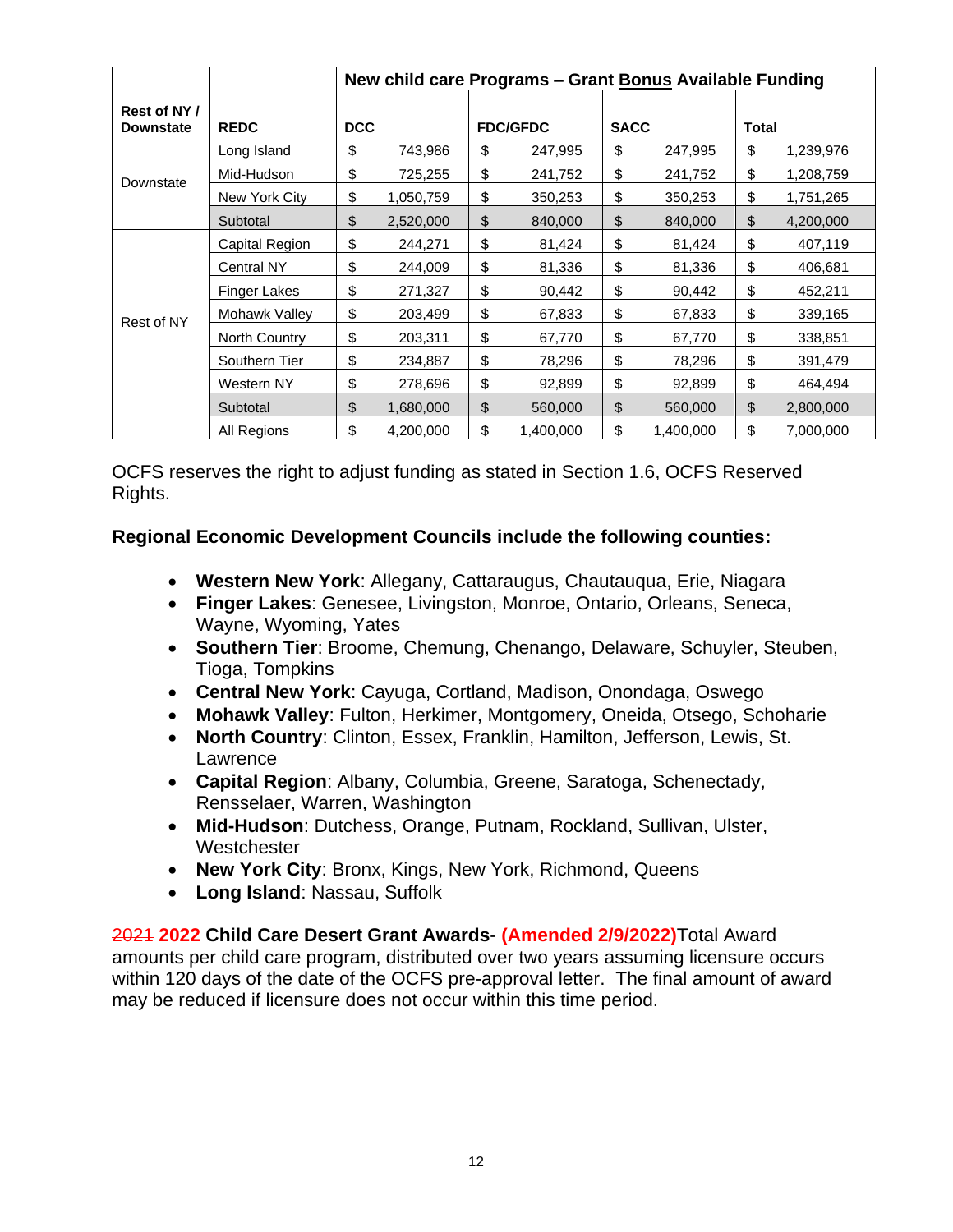**Center-based** child care awards are calculated on a per licensed child care slot basis according to the licensed capacity

| <b>Modality</b>                 | <b>Location</b>                             | <b>Two</b><br>YearAnnual<br><b>Award Amount</b><br>per Slot | <b>Two Year</b><br><b>Maximum Award</b><br><b>Amount Cap</b> |
|---------------------------------|---------------------------------------------|-------------------------------------------------------------|--------------------------------------------------------------|
| Group Day Care<br>(GDC)         | New York City                               | \$9,000                                                     | \$500,000                                                    |
| Day Care Center<br>(DCC)        | Long Island RO and<br><b>Westchester RO</b> | \$9,000                                                     | \$500,000                                                    |
|                                 | Rest of NY                                  | \$7,000                                                     | \$400,000                                                    |
|                                 | New York City                               | \$3,300                                                     | \$300,000                                                    |
| School Age Child<br>Care (SACC) | Long Island RO and<br>Westchester RO        | \$3,300                                                     | \$300,000                                                    |
|                                 | Rest of NY                                  | \$2,500                                                     | \$200,000                                                    |

Per slot group day care and day care center award amounts were calculated as follows: The Center for American Progress' [\(https://www.americanprogress.org/issues/early](https://www.americanprogress.org/issues/early-childhood/reports/2021/06/28/501067/true-cost-high-quality-child-care-across-united-states/)[childhood/reports/2021/06/28/501067/true-cost-high-quality-child-care-across-united](https://www.americanprogress.org/issues/early-childhood/reports/2021/06/28/501067/true-cost-high-quality-child-care-across-united-states/)[states/\)](https://www.americanprogress.org/issues/early-childhood/reports/2021/06/28/501067/true-cost-high-quality-child-care-across-united-states/) estimated annual cost per toddler for high quality center-based child care in New York was taken as the full cost of care per slot for NYC, Long Island Region, and Westchester Region, and prorated at 75% for all other regions in New York. Per slot cost was multiplied by 50% to subsidize, but not fully fund, care. Finally, the per slot cost was prorated by 65% in order to calculate meaningful award amounts, but not to exceed available funding, based on estimated number of new programs that will open during the funding opportunity, average program size, and qualification for funding based on location in a child care desert. Awards will be calculated on a per slot basis.

Per slot school age child care award amounts were calculated as follows: The Center for American Progress' [\(https://www.americanprogress.org/issues/early](https://www.americanprogress.org/issues/early-childhood/reports/2021/06/28/501067/true-cost-high-quality-child-care-across-united-states/)[childhood/reports/2021/06/28/501067/true-cost-high-quality-child-care-across-united](https://www.americanprogress.org/issues/early-childhood/reports/2021/06/28/501067/true-cost-high-quality-child-care-across-united-states/)[states/\)](https://www.americanprogress.org/issues/early-childhood/reports/2021/06/28/501067/true-cost-high-quality-child-care-across-united-states/) estimated annual cost per preschooler for high quality center-based child care in New York times 50% was used to estimate the full cost of care per school age slot for NYC, Long Island Region, and Westchester Region, and prorated at 75% for all other regions in New York. Per slot cost was multiplied by 50% to subsidize, but not fully fund, care. Finally, the per slot cost was prorated by 65% in order to calculate meaningful award amounts, but not to exceed available funding, based on estimated number of new programs that will open during the funding opportunity, average program size, and qualification for funding based on location in a child care desert. Awards will be calculated on a per slot basis.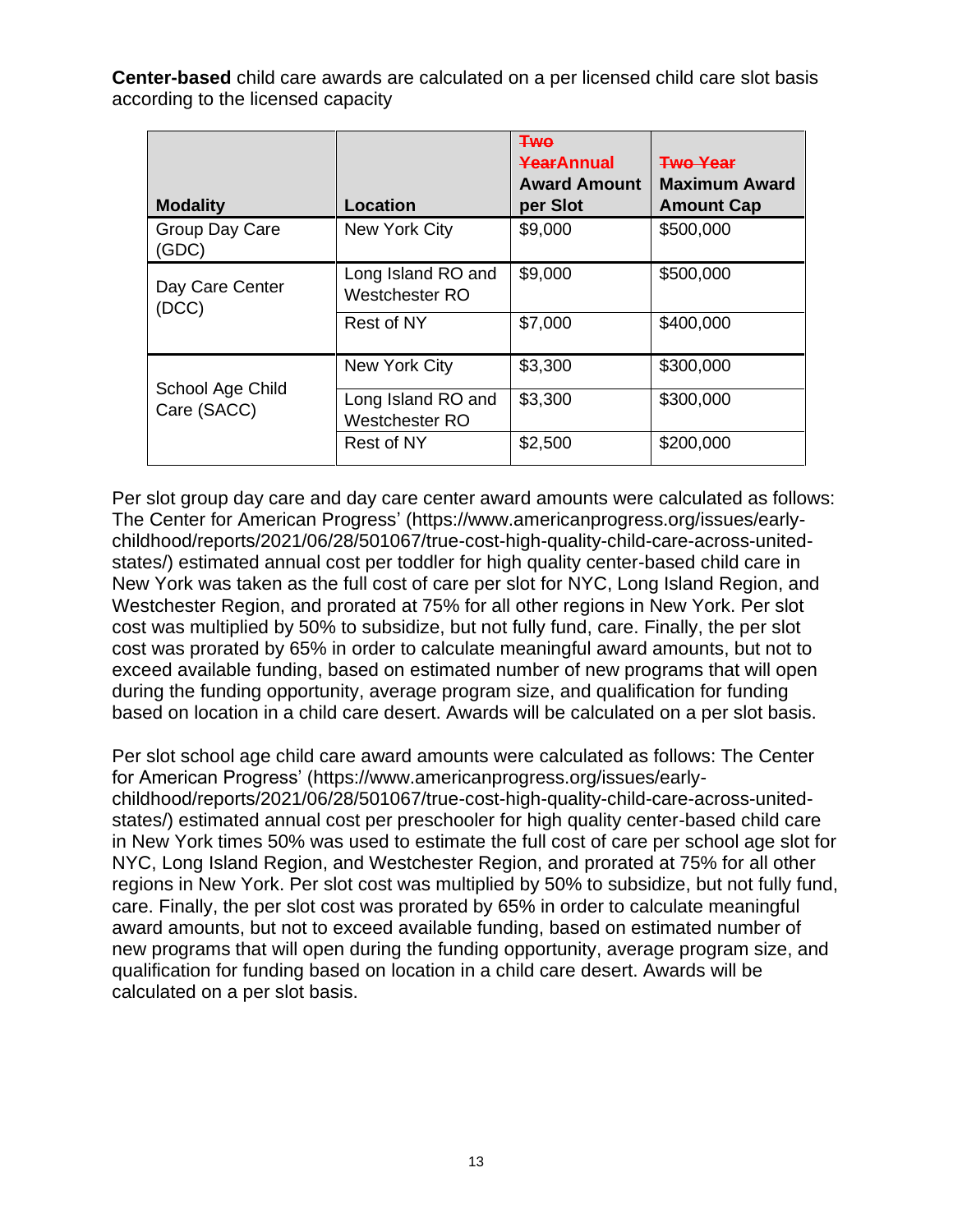**Home-based** child care awards are calculated on a program basis for licensed capacity

| <b>Modality</b>              | Location                             | <b>Two Year</b><br><b>Annual Award</b><br><b>Amount Per</b><br>Program |
|------------------------------|--------------------------------------|------------------------------------------------------------------------|
|                              | New York City                        | \$18,000                                                               |
| Family Day Care (FDC)        | Long Island RO and<br>Westchester RO | \$18,000                                                               |
|                              | Rest of NY                           | \$14,000                                                               |
|                              | New York City                        | \$30,000                                                               |
| Group Family Day Care (GFDC) | Long Island RO and<br>Westchester RO | \$30,000                                                               |
|                              | Rest of NY                           | \$23,000                                                               |

Per program award amounts were calculated as follows: The Center for American Progress' [\(https://www.americanprogress.org/issues/early-](https://www.americanprogress.org/issues/early-childhood/reports/2021/06/28/501067/true-cost-high-quality-child-care-across-united-states/)

[childhood/reports/2021/06/28/501067/true-cost-high-quality-child-care-across-united](https://www.americanprogress.org/issues/early-childhood/reports/2021/06/28/501067/true-cost-high-quality-child-care-across-united-states/)[states/\)](https://www.americanprogress.org/issues/early-childhood/reports/2021/06/28/501067/true-cost-high-quality-child-care-across-united-states/) estimated annual cost to operate a home-based child care in New York was taken as cost for group family day care home programs for NYC, Long Island Region, and Westchester Region, and prorated at 75% for all other regions in New York. The cost for family day care home programs was prorated at 60% of the group family day care costs. Finally, the per program cost was prorated by 85% in order to calculate meaningful award amounts, but not to exceed available funding, based on estimated number of new programs that will open during the funding opportunity, average program size, and qualification for funding based on location in a child care desert.

# **Grant Award Bonuses**

# **1. Infant/Toddler Care: (Amended on 3/24/22)**

Infant/Toddler slots are child care services provided to a child between the ages of birth up to 36 months, or up to 24 months for NYC Article 47 day care centers. Such services and staffing must meet all regulatory and program requirements for this age group.

Providers who receive a license for infant/toddler capacity will receive an additional \$3,000 per infant/toddler slot annually. To be eligible for this bonus, providers must provide staffing plan/work schedules, staff qualifications and staff attendance log documentation to meet the staff/child ratio for the awarded slots. In addition, the program must report on their quarterly report the number of infant/toddler enrolled for each quarter of the grant to receive the quarterly payment for providing these slots.

# **Family Day Care programs applying for this bonus, will be eligible for funding for up to two slots. Group Family Day Care programs applying for**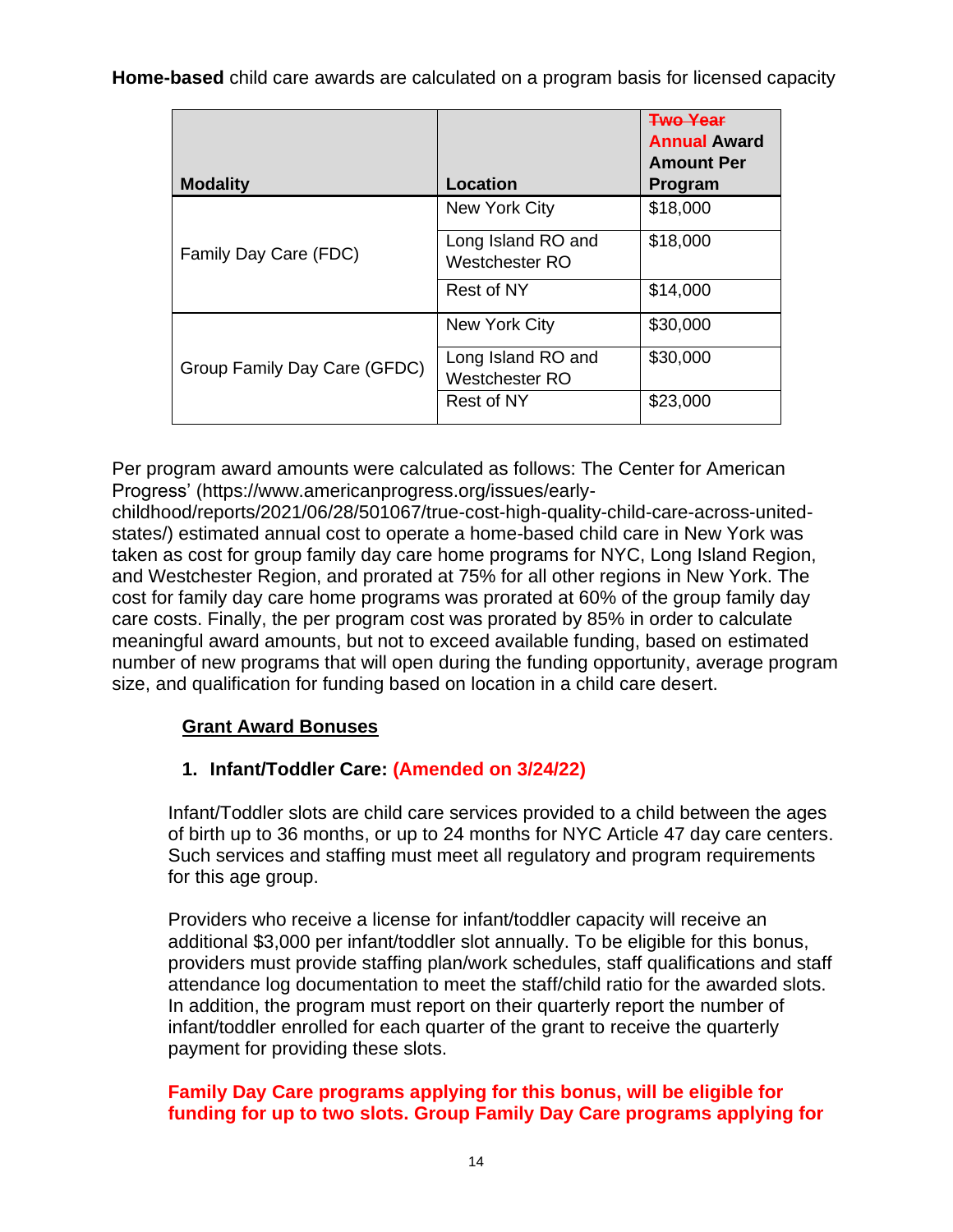**the bonus, will be eligible for up to four slots. Please note: this does not impact how many children providers are allowed to care for by their license and applicable regulations.** 

### **2. Non-Traditional Hours: (Amended on 3/24/22)**

Providers who receive a license and will **be available to** provide care during nontraditional hours (which is defined as after 7 pm until 6 am, as well as weekends and the following federal holidays: New Year's Day, Memorial Day, Independence Day, Labor Day, Thanksgiving Day and Christmas Day, or per a NYC Night Child Care Program), and who report on their quarterly report the number of youth that they provided non-traditional hour care for the quarter will receive an additional \$3000 per year per awarded slot. Providers must also provide documentation of fire drills and/or shelter in place drills, request for additional shift of care, staffing plan/work schedules, staff qualifications and staff attendance log documentation to meet the staff/child ratio for the awarded slots.

**For NYC Article 47 Day Care Centers, non-traditional hours are defined consistent with the RFA definition and threshold. Please note: Programs wishing to offer overnight care need to comply with NYC Night Child Care permit program requirements, defined as "a child care program that accepts children for care starting at 5 P.M., provides child care services between 5 P.M. and 8 A.M., and operates more than one night per week, for more than 30 days in a 12-month period."**

**Non-Traditional hours of care as defined in the RFA must be available a minimum of 15 hours per week for all modalities of care except for SACC. SACC programs must be available during 75% of all school breaks and holiday breaks in accordance with their local school calendar. Summer hours are not included in this percentage for SACC to be eligible for nontraditional hours.**

# **Allowable uses of the Child Care Desert Funding**

For purposes allowed under the Federal guidelines and incurred from the date of the grant application submission, allowable uses of the Invest in NY grant award funds include:

- Program development costs and short-term program operating expenses, including but not limited to: Personnel costs, including payroll, salaries, similar employee compensation, employee benefits, retirement costs, educational costs, other child care business expenses; and supporting staff expenses in accessing COVID-19 vaccines; Rent (including under a lease agreement) or payment on any mortgage obligation, Utilities (heat, insurance, electricity). For home-based providers, expenses should align with their approved cost allocation methodology.
- Training and technical assistance expenses, including professional development, business trainings, and business services.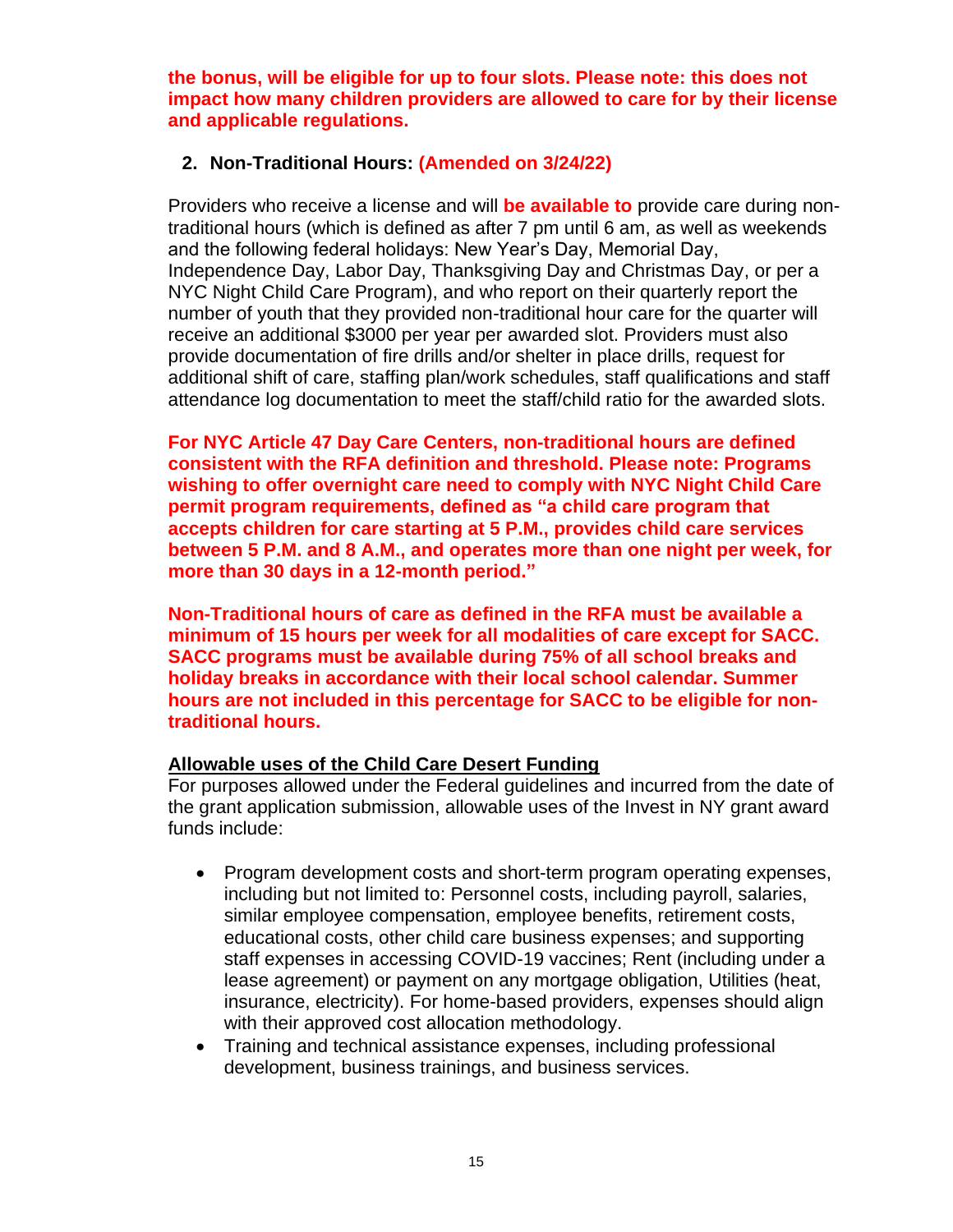This Invest in NY Child Care RFA emphasizes the importance of paying a livable wage for child care staff. New providers cannot succeed unless there is an emphasis on recruiting, retaining and training staff to fill the needs of the program. Overwhelmingly, staff at child care programs are women, and over 30% are women of color, and in order to achieve equity, funding levels in this RFA must address fair workforce wages.

Workforce expenses are eligible expenses and applicants are encouraged to use funds to incentivize hiring, provide hiring bonuses, and other workforce expenses.

Examples of Allowable Expenses include, but are not limited to, the list provided in [Attachment 4, List of Allowable Expenses](https://ocfs.ny.gov/main/contracts/funding/RFA1/RFA1-Att-4-Allowable-Expenses.docx)

### **Building and Construction Funding**

Funding available through this Emergency RFA cannot be used for major renovations or capital expenses, per Federal CCDF guidelines. Providers requiring capital funding will be assisted in identifying potential funding sources through their Regional Economic Development Councils and other potential sources.

**Federal awarding agencies have certain responsibilities related to the federal awards they make. Code of Federal Regulations (CFR) Title 2 §200.210 of the "Pre-federal Award Requirements and the Contents of Federal Awards," of the Office of Management and Budget (OMB) Uniform Guidance (2014) provides the federal award information that must be provided to each subrecipient of a federal award. OCFS has determined that awardees under this procurement are deemed Subrecipients as outlined in 2 CFR §200.330 for the purpose of carrying out a portion of a Federal award. OCFS is providing this information to assist the awardee meeting the Contract Provisions for Non-Federal Entities Appendix II to 2 CFR Part 200.**

In addition, please review Attachment 5 - [ARPA Federal Grant Requirements.](https://ocfs.ny.gov/main/contracts/funding/RFA1/RFA1-Att-5-ARPA-Requirements.docx)

#### **No payment advances will be allowed under this procurement.**

As noted in **Section [1.6](#page-5-1) [OCFS Reserved Rights](#page-5-1)** above, OCFS reserves the right to place a monetary cap on the funding amount made in each award.

### <span id="page-17-0"></span>**2.4 Term of Award & Payment Information (Amended on 2/9/22 and 3/24/22)**

Invest in NY Child Care awards are for up to two years. Applicants will apply starting no earlier than 4/11/22 and ending no later than 5/19/22. Once award decisions are made, grant awardees will be sent a pre-approval letter. Upon license approval**, verificiation of SFS ID as provided or created through the application,** and after applicants are determined to be responsible by OCFS after submitting their Vendor Responsibility information, a formal award letter will be issued. **Final award amounts and ongoing payments will not exceed**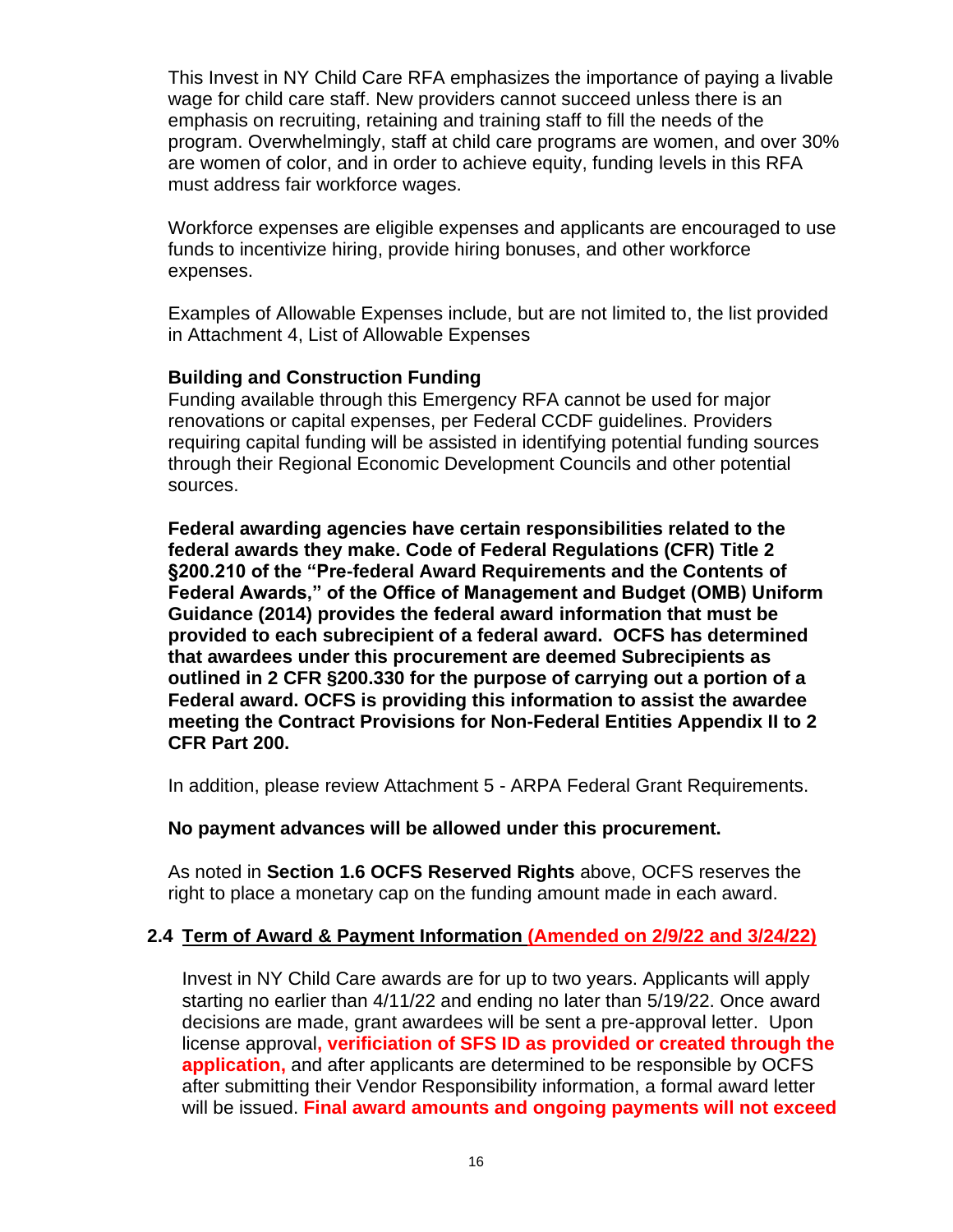**the lower of the number of slots proposed as of the application submission date or the capacity approved for the license, and may be adjusted based on quarterly inspections per Section [4.1, Desired](#page-22-1)  [Outcomes and Program Requirements.](#page-22-1)** Upon licensure and award, grant payments can be applied to eligible project expenses that applicants paid beginning on the grant application submission date. Final grant payments will not be made after June 30, 2024. **(Amended on 3/24/22)**

### **Payment Information**

Funding is currently anticipated to be available for the duration of the grant but depends on continued availiabity of federal funds which are not guaranteed. Providers may not begin to provide child care prior to the licensing date, and awardees cannot use the funds for any eligible expenses incurred prior to the grant application date (if awarded); OCFS has no obligation to pay for services rendered prior to that time. Payments cannot be made prior to formal grant award and completion of all pre and post-award requirements including vendor responsibility.

The first of 8 quarterly payments will be made at  $1/8<sup>th</sup>$  of the total award amount after the license has been issued to the new program and all pre and postaward requirements are met. The additional 7 payments will be made quarterly after the initial payment as long as the awardee is meeting all deliverables as indicated in **Section [4.1](#page-22-1) [Desired Outcomes and Program Requirements.](#page-22-1)**

In addition to the initial payment, the remaining base award amount will be split into quarterly payments over 7 quarters, and will be made to providers who remain open, provide in-person care (or have staff on site to provide care for approved slots), are "in good standing" and whose quarterly inspection or desk review shows grant deliverables are met for the quarter. Providers must submit any **Section 4.1** program deliverable documentation requested by OCFS within 30 days following the ending of each quarter completion and complete the OCFS quarterly certification within the OCFS grant system. Providers will be required to maintain documentation of all grant-related expenses but not required to submit documentation to OCFS unless requested to do so.

Infant/Toddler and Non-Traditional Hour bonus payments will be paid at the end of each quarter in equal payments when the applicant completes the quarterly certification and the required deliverables are met as stated in **Section [4.1](#page-22-1) [Desired Outcomes and Program Requirements.](#page-22-1)** 

If programs close before the end of the **up to (amended 2/9/22)** 2-year grant period, they will not be eligible for OCFS grant funds after the date of program closure and will be required to return any unspent grant funds received to OCFS.

To be eligible for all award payments, all newly licensed providers must be "In good standing" and not in an ineligible status as defined in **Section [1.7](#page-7-0) [RFA](#page-7-0)**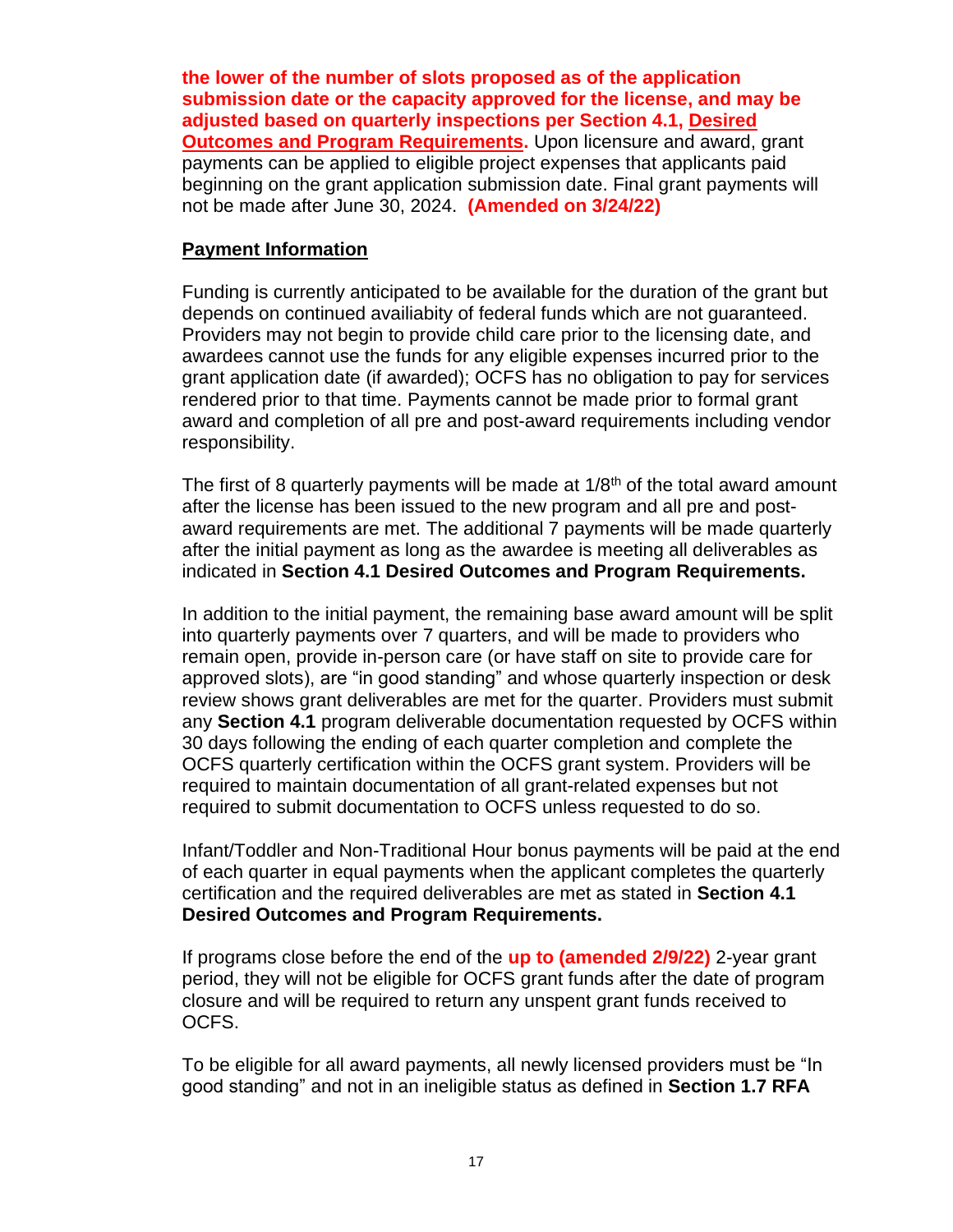**[Definitions](#page-7-0)**Questions as to NYC enforcement status should be referred to NYC DOHMH.

Providers have until the award end date to make any payments for allowable Invest in NY Child Care Grant uses in accordance with the terms and conditions of this grant opportunity. All records relating to the program and funding must be maintained for 6 years after the end of the grant period, per Federal and State record retention rules.

# <span id="page-19-0"></span>**3.0 MINIMUM QUALIFICATIONS TO APPLY AND PREQUALIFICATION PROCESS**

# <span id="page-19-1"></span>**3.1 Minimum Qualifications to Apply (Amended on 2/9/22 and 3/24/22)**

Eligible Providers Must:

**(Numbering Amended on 2/9/22 – other changes in Section 3.1 Amended on 3/24/22 unless otherwise annotated)**

1. Be opening a new program that scores at least 30 points in categories A1- A4 in **Section [5.2](#page-33-0) [Application Content](#page-33-0)**.

### **Important Notes:**

- **All applicants must communicate the proposed location of the child care program to their licensor/ regulator prior to submission of the grant application, except NYC Article 47 day care centers, which must submit their application for a permit prior to submitting the grant application. If the proposed program site location must change after the pre-license site visit, applicants must provide a new site location meeting site requirements to their licensor/regulator by the Section [1.2](#page-3-0) Application Submission Deadline, to be eligible for funding. Failure to update the new program location and information (# to be served may change, etc.) in by (Amended 2/9/22) the Application Submission Deadline will eliminate the program from being funded considered.**
- **For OCFS applicants, if at any time during the grant period, an applicant applies that applied under one business type (sole proprietor, LLC, etc.)** but **chooses to change their business type prior to the grant concluding, formal notice is required to be provided to OCFS licensor/regulator within 30 days of the file date for the new business type. Notice is also required for any change in Taxpayer ID within 30 days of the change. Failure to notify OCFS of this change will risk the grant and associated payments being delayed or rescinded. Please note that some business organization changes require an application for a new license.**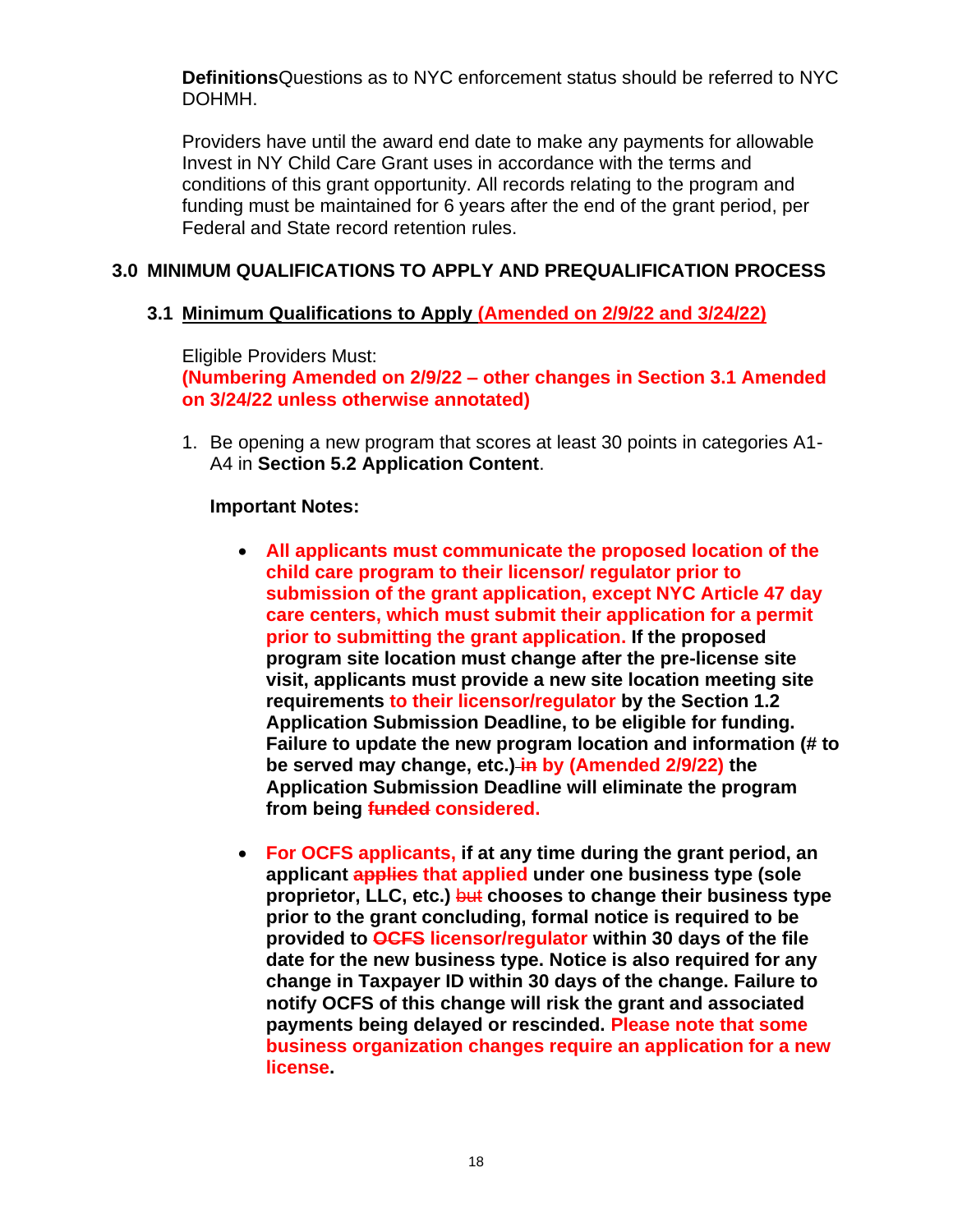Have applied to become a **new** licensed day care program **but not yet received a license** or NYCDOHMH permitted Article 47 day care center **but not yet received a permit** or will apply to become a licensed or permitted program upon notification of grant pre-approval. **NYC DOHMH permitted Article 47 day care centers must have applied to become a new licensed day care program but not yet received a license before the Application Submission Date (Amended 3/24/22). Programs that are changing their modality and expanding their capacity (for example, a Family Daycare (FDC) that is going to become a Group Family Daycare (GFDC) are considered a "new program."** Note: Programs that are in "Application Requested/Received" status or under review, as long as they are not granted a license or permit by the time the RFA is issued, are eligible to apply.

 $\overline{\mathbf{2}}$ 

2. 3. Have submitted their **request for an application for license before grant application submission**. All applicants must complete the online Orientation BEFORE applying:

<https://ocfs.ny.gov/programs/childcare/providers/cdc-orientation.php> and at the completion of the Orientation, applicants can request a licensing application.

### **OR (Amended 3/24/22)**

For programs applying to become an NYCDOHMH Article 47 day care center, you must attend a [pre-permit orientation](https://a816-healthpsi.nyc.gov/OnlineRegistration/dohmh/DOHMHService.action) (check the box next to "Group Child Care and Summer Camp Orientation Sessions", then click "Continue" at the bottom of the page) before applying for a new permit. After you have attended that orientation, you can [apply for a permit for a new](https://www1.nyc.gov/nycbusiness/description/group-child-care-center-permit)  [child care program.](https://www1.nyc.gov/nycbusiness/description/group-child-care-center-permit) **NYC programs must have submitted their application for a permit before beginning an application for this grant opportunity.**

- 3. 4. Certify they will meet certain requirements for the duration of the time they are receiving grant payments. Providers must attest in their application to all statements to be considered for award including all attestations in **Section 4.1**.
- 4. 5. Attest willingness to accept families receiving child care subsidy, though providers will not be required to maintain families receiving subsidy throughout the duration of the grant if the families chose another provider.
- 5. 6. Certify that within the first six months of the award, to develop a sustainability plan for after the award ends and will develop that plan in partnership with their CCR&R, OCFS, their Regional Economic Development Council (REDC) and other local and state stakeholders.
- 6. 7. Certify that the organization will participate in annual meetings for Invest in NY Child Care awardees, focusing on technical assistance and support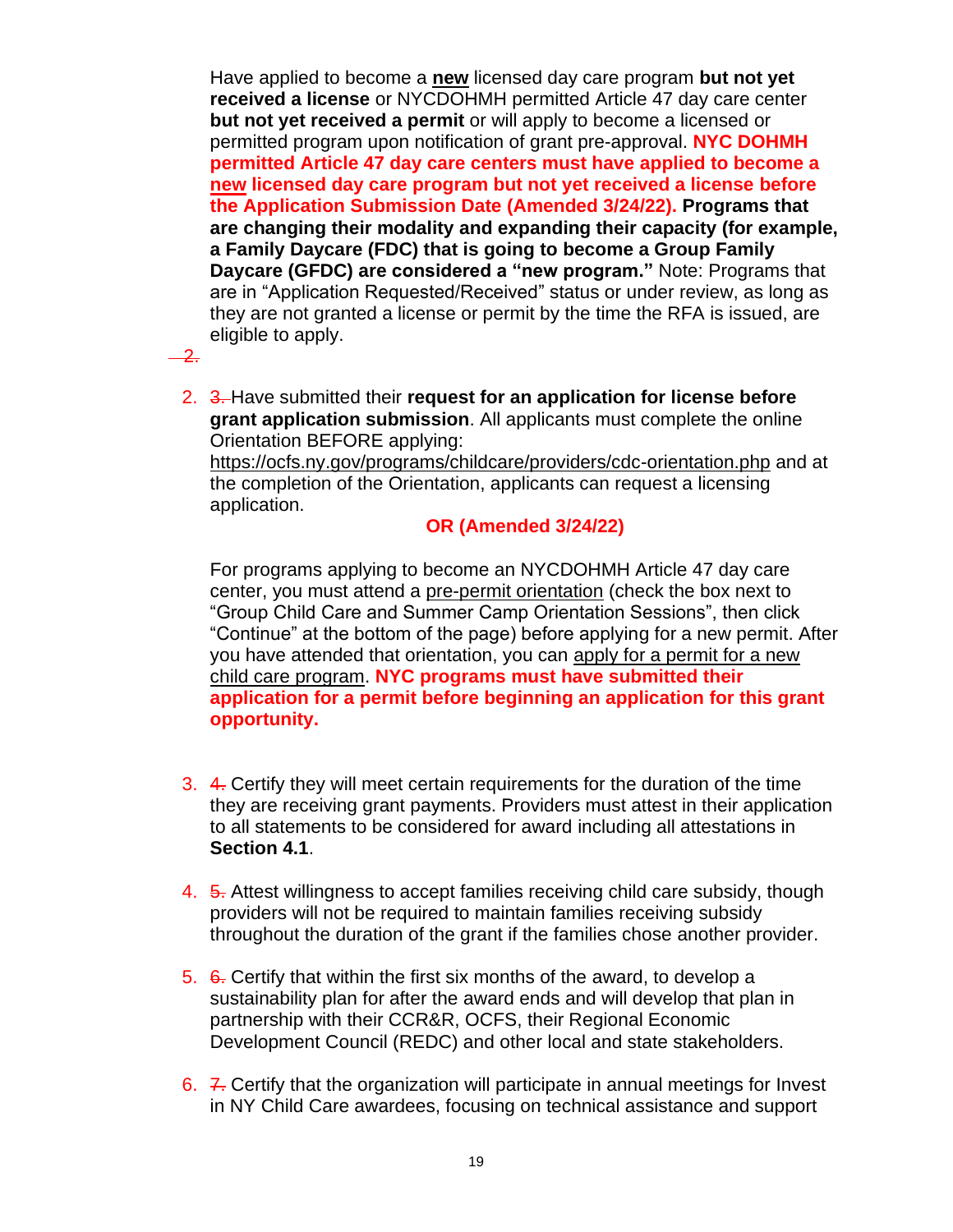for programs, in addition to any regional awardee meetings for the duration of the grant term. These meetings, with OCFS, Council on Children and Families (CCF) and other partners, will be scheduled in advance with enough notice to all providers.

- 7. 8. Certify that the organization will complete business development trainings within the first year of the award. OCFS and their CCR&R will assist with providing resources of available trainings. Business development trainings may charge a fee, which is an allowable expense for this award.
- 8. 9. Certify that the organization will work to coordinate the child care program with any relevant public school district implementing a Pre-K program, as applicable.
- 9. 40. Certify that the organization will collaborate with the local maternal, infant, and early childhood home visiting program and/or actively discuss how the home visiting program could provide professional development/coaching to the child care program.
- 10.11. Certify that the organization will work to serve certain high-need populations, such as children experiencing homelessness and/or children in foster care, as appropriate.
- 11.42. Certify that my organization agrees to the workplan deliverables and program requirements in **Section [4.1, Desired Outcomes and Program](#page-22-1)  [Requirements](#page-22-1)**.

Programs that are in "Application Requested/Received" status or under review, as long as they are not granted a license or permit by the time the RFA is issued, are eligible to apply.

### **The following providers are NOT eligible** to apply under this RFA:

- Existing programs with a license/registration/permit.
- Programs or providers that held a license within the year preceding the issue date of this RFA or are current license holders and are changing locations but not, in fact, expanding their licensed capacity.
- Programs that do not meet requirements for licensure.
- Programs that receive 100% of their funding from public sources such as Head Start/Early Head Start or publicly-funded Pre-K programs are not eligible.

# <span id="page-21-0"></span>**3.2 Vendor Responsibility Requirements (All Applicants) (Amended 3/24/22)**

Section 163(9)(f) of the NY State Finance Law requires that a state agency make a determination that an applicant is responsible prior to awarding that applicant a state contract. Vendor responsibility will be determined based on the information on-line and information provided by the applicant, on-line, through the Invest in NY Child Care grant application. For grant awards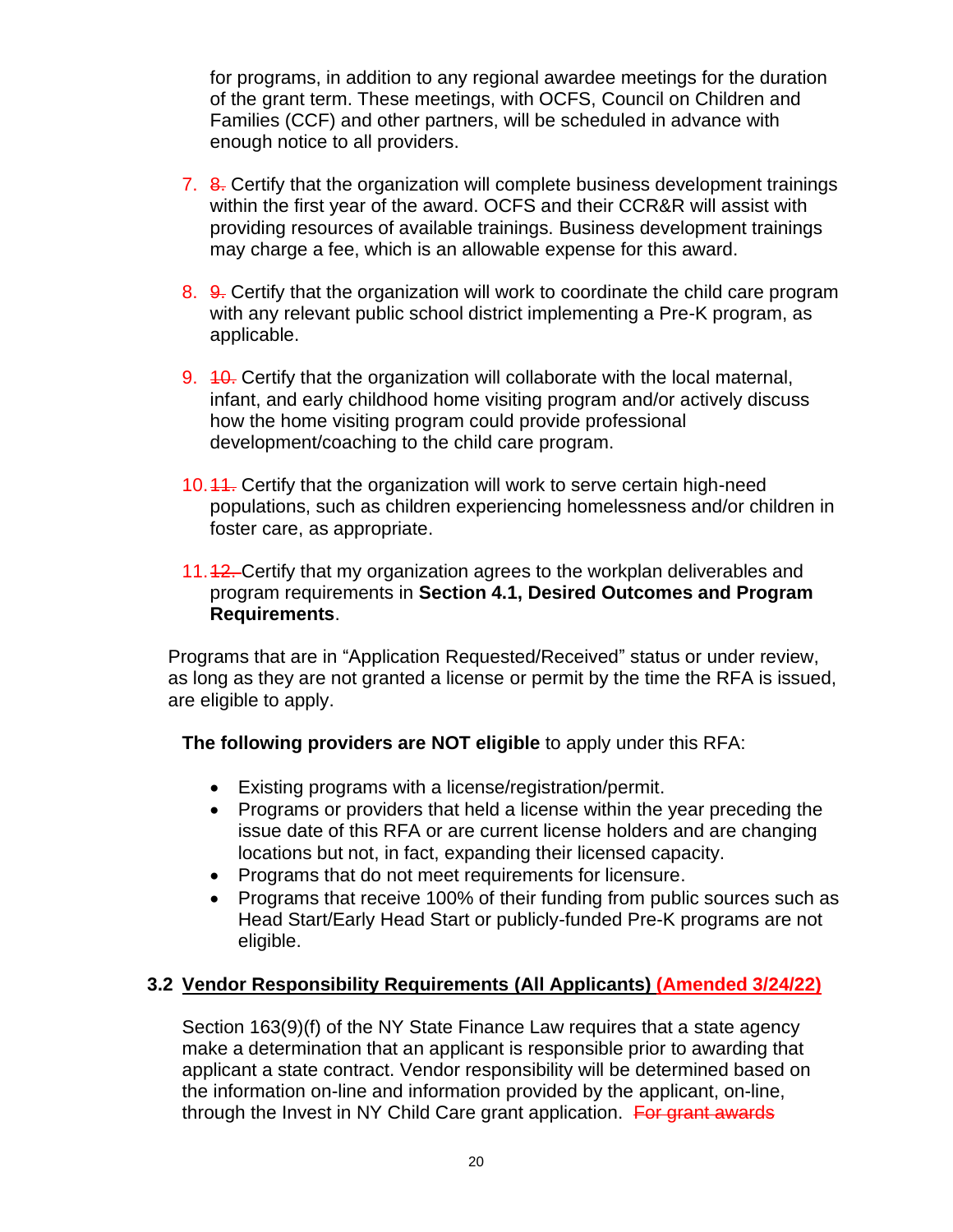\$100,000 or over, Not-For-Profit businesses will answer the *Not-For-Profit Business Entity* questions and For-profit businesses will answer the *For-Profit Business Entity* questions. For **all** awards under \$100,000, a limited portion of questions will be required to be answered by providers. OCFS will review the information provided before making an award.

OCFS reserves the right to reject any application if, in its sole discretion, it determines the applicant is not a responsible vendor. All applications are subject to a vendor responsibility determination before the formal grant award is made, and such determination can be revisited at any point prior to each grant payment. Vendors must maintain their vendor responsibility throughout the duration of the award.

### <span id="page-22-0"></span>**4.0 PROGRAM REQUIREMENTS**

#### <span id="page-22-1"></span>**4.1 Desired Outcomes and Program Requirements (Amended 3/24/22)**

**Programs who are approved for licensure will increase the availability of child care access to the children and families of New York State. Programs will be inspected on a quarterly basis by the applicable oversight agency for their modality and region. The program must cooperate with local authorities on this inspection process and have all of the documentation listed in the Invest in NY Child Care Grant Program Deliverables chart below available on their assigned inspection dates.** 

**The programs will adhere to all applicable rules and laws outlined in the NYS regulations which are available at <https://ocfs.ny.gov/programs/childcare/regulations/>or NYC DOHMH requirements for NYC GDC programs which are available at [https://www1.nyc.gov/site/doh/business/permits-and-licenses/children](https://www1.nyc.gov/site/doh/business/permits-and-licenses/children-and-adolescents-childcare.page)[and-adolescents-childcare.page.](https://www1.nyc.gov/site/doh/business/permits-and-licenses/children-and-adolescents-childcare.page) Programs will have the required space and staff to accommodate the slots awarded under the grant. Staff must be present as documented by staff work schedule plans and attendance logs.** 

#### **Programs will continually attempt to meet and maintain full enrollment and attenance throughout the grant period. The program will engage with their local Child Care Resource and Referral Agency to assist in this goal.**

Those applicants which are awarded pre-approval for Invest in NY Child Care grants must complete the licensing process for the proposed capacity to receive final approval for funding. Applicants granted pre-approval must meet the minimal threshold of information as defined OCFS/NYC policy [\(See](https://ocfs.ny.gov/main/contracts/funding/RFA1/RFA1-Att-2-Minimum-Requirements.docx)  [Attachment 2, Minimum Submission Requirements for OCFS Child Care](https://ocfs.ny.gov/main/contracts/funding/RFA1/RFA1-Att-2-Minimum-Requirements.docx)  [Licensing/Registration\)](https://ocfs.ny.gov/main/contracts/funding/RFA1/RFA1-Att-2-Minimum-Requirements.docx) within 60 days from the date of the grant pre-approval letter, and a be granted a license for a new program within 120 days from the date on the grant pre-approval letter date unless there are extenuating circumstances and the provider submits documentation demonstrating that the delay is out of the providers control for OCFS final determination. NYC DOHMH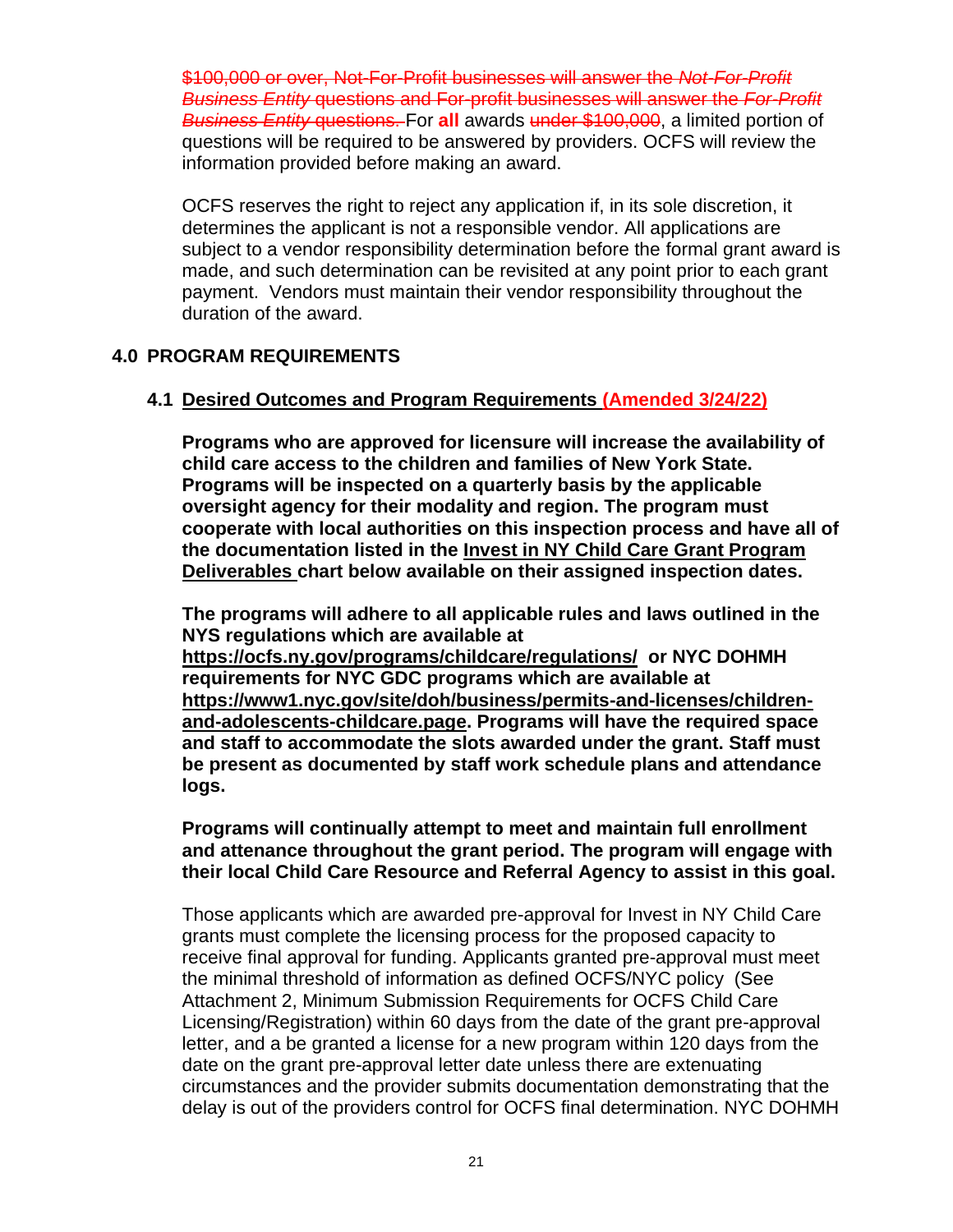applicants who are not granted permit approval by 120 days must submit documentation demonstrating the delay is out of the providers control for NYC/OCFS final grant determination. OCFS will apply the same review criteria to all provider submissions. Once the required license is granted, OCFS will proceed with the Vendor Responsibility review and award process for the Invest in NY Child Care Grant funding to providers deemed responsible. If the license is not granted within 120 days (from the date on the grant pre-approval letter) OCFS reserves the right to withdraw its pre-approval and funding.

**Please note: If the license is not granted within 120 days but the applicant is deemed eligible for the grant award, applicants will not be open and operating which means they may not meet the grant deliverables to receive all eight (8) payments. This is because the grant period ends on 6/30/2024 and no quarterly payments may be made beyond this date.**

**To be eligible to receive an award from OCFS, once the license is received, the provider must remain "In good standing" which is defined as a child care program that is licensed and at the time of the signing of the attestation is not the subject of an active enforcement action by OCFS or the NYCDOHMH.**

### **QUALITYstarsNY Participation:**

QUALITYstarsNY is New York's Quality Rating and Improvement System (QRIS) for early childhood programs, and is designed to assess, improve, and sustain early care and education quality in all licensed programs. **Newly licensed child care programs that are awarded Invest in NY Child Care Grant Program funds must apply for Start with Stars, a QUALITYstarsNY initiative.** Once selected for participation, programs must enroll and participate in QUALITYstarsNY for the duration of the grant period. Programs that receive Invest in NY Child Care funds and do not participate in Start with Stars once selected, may jeopardize their grant award. School Age Child Care (SACC) programs are not currently eligible to participate in QUALITYstarsNY, but SACC programs will be required to apply once available.

Start with Stars is a short term, intensive program that supports early childhood programs that are newly established as well as those with challenges related to meeting regulatory requirements before they begin participating in QUALITYstarsNY. Participants benefit from a variety of resources, at no cost, to support them to establish new programs or classrooms that meet high-quality standards. The features of participating include, but are not limited to, the following:

- Intensive technical assistance and support to rapidly address foundational and regulatory issues and get on the path to providing high quality early childhood education opportunities;
- Frequent contact with a designated Quality Improvement Specialist, an expert in the early childhood field, who will work closely with program leadership to define quality goals and to provide regular support;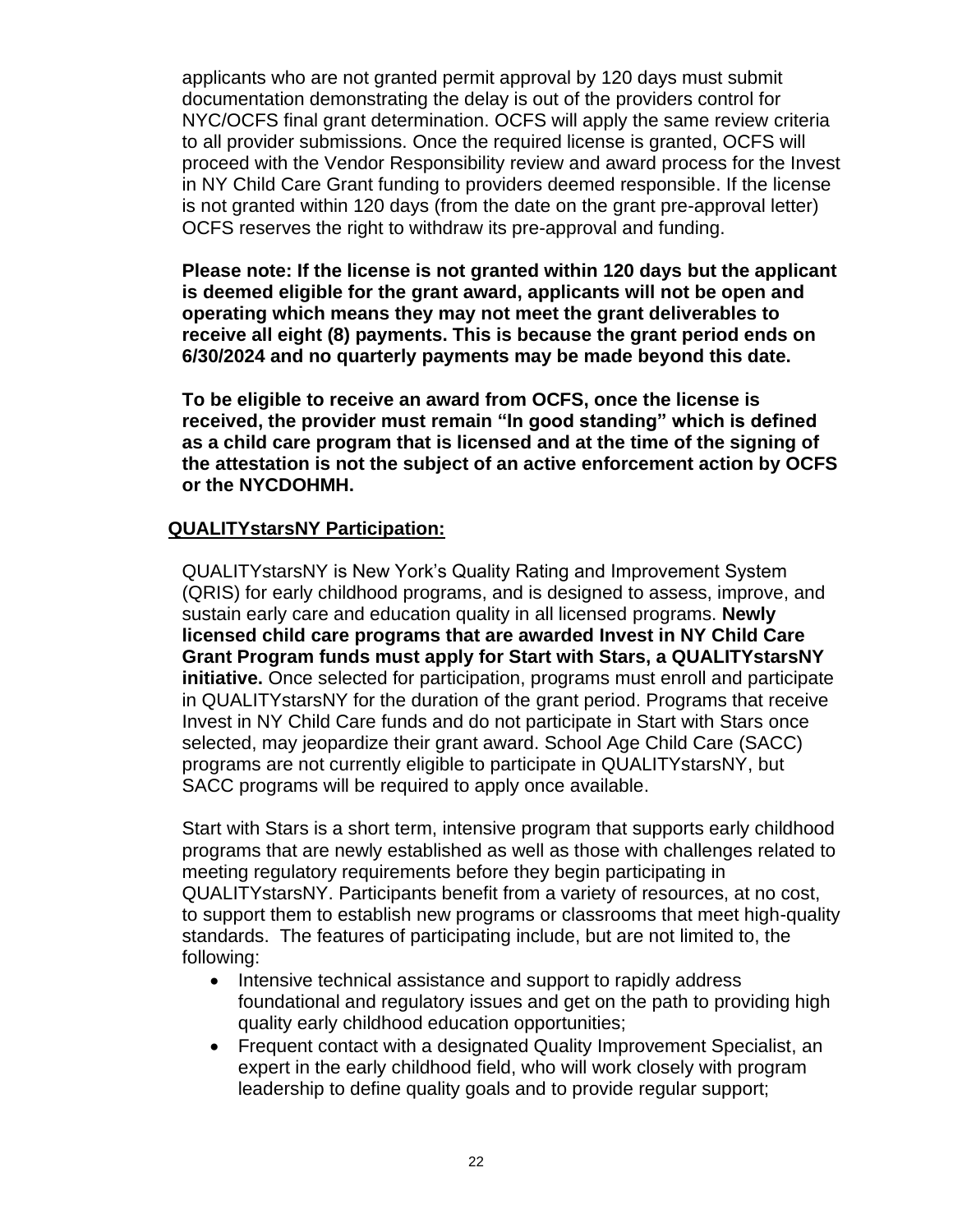- Access to high quality materials, supplies, and equipment to improve the learning environment; and
- Individualized professional development and training opportunities on various early childhood topics.

In collaboration with their Quality Improvement Specialist, the program leader will identify tailored strategies and resources needed to meet their goals, ultimately leading to a transition to QUALITYstarsNY, to continue the development of the program and receive their initial Star rating.

Providers must apply to QUALITYstarsNY for participation in QualityStarsNY or Start with Stars, within 30 days of their license being issued. The Aspire Registry is the first step to applying to QUALITYstarsNY, and grantees will join the Aspire Registry for New York's Early Childhood Workforce by first creating an Organization Account for their program. For information on how to create an Organization Account, please visit [nyworksforchildren.org.](https://www.nyworksforchildren.org/)

More information and directions on how to apply for Start with Stars and QUALITYstarsNY can be found here: [https://qualitystarsny.org/providers/start](https://urldefense.proofpoint.com/v2/url?u=https-3A__qualitystarsny.org_providers_start-2Dwith-2Dstars_&d=DwQFAg&c=mRWFL96tuqj9V0Jjj4h40ddo0XsmttALwKjAEOCyUjY&r=3euzfvzFRdzcf7jak8MdrxRmesJMLAHlN5GuAs9AISU&m=VMREmFGTCV7fgHSFSfib63pvhpI_3I9wPcRY_rHW1Lg&s=ufmSZ6cVyx_7G4BEeytahfdeDAKHTQA-iq1gv9Ufl-Q&e=)[with-stars/.](https://urldefense.proofpoint.com/v2/url?u=https-3A__qualitystarsny.org_providers_start-2Dwith-2Dstars_&d=DwQFAg&c=mRWFL96tuqj9V0Jjj4h40ddo0XsmttALwKjAEOCyUjY&r=3euzfvzFRdzcf7jak8MdrxRmesJMLAHlN5GuAs9AISU&m=VMREmFGTCV7fgHSFSfib63pvhpI_3I9wPcRY_rHW1Lg&s=ufmSZ6cVyx_7G4BEeytahfdeDAKHTQA-iq1gv9Ufl-Q&e=)

| Deliverable                                      | Criteria                                                            | How Deliverable is Measured                                                                                                                                                                                                                                                                                                                                                                                                                                                                                                                                                                                                                                           |
|--------------------------------------------------|---------------------------------------------------------------------|-----------------------------------------------------------------------------------------------------------------------------------------------------------------------------------------------------------------------------------------------------------------------------------------------------------------------------------------------------------------------------------------------------------------------------------------------------------------------------------------------------------------------------------------------------------------------------------------------------------------------------------------------------------------------|
| <b>Initial Licensure</b>                         | Program receives initial operating<br>license                       | License granted                                                                                                                                                                                                                                                                                                                                                                                                                                                                                                                                                                                                                                                       |
| Deliverable 1: Program<br>is open and operating. | $\Box$ Staff attendance logs<br>$\Box$ Staffing plan/work schedules | $\Box$ Program/room must have<br>the required staffing ratio of<br>dedicated staff<br>$\Box$ Qualified staff employed<br>and working during hours of<br>operation<br>$\Box$ Program must stay in<br>'active' status (not including<br>temporary closures related to<br><b>COVID Quarantine or</b><br>vacation days)<br>$\Box$ Program must meet the<br>space/room size<br>requirements for slots<br>approved.<br>$\Box$ Program/ room number of<br>staff and children present in<br>accordance with regulations<br>□ Qualified staff employed<br>and working during hours of<br>operation in assigned role in<br>accordance with the program<br>application and grant |

# **Invest in NY Child Care Grant Program Deliverables (Amended 3/24/22)**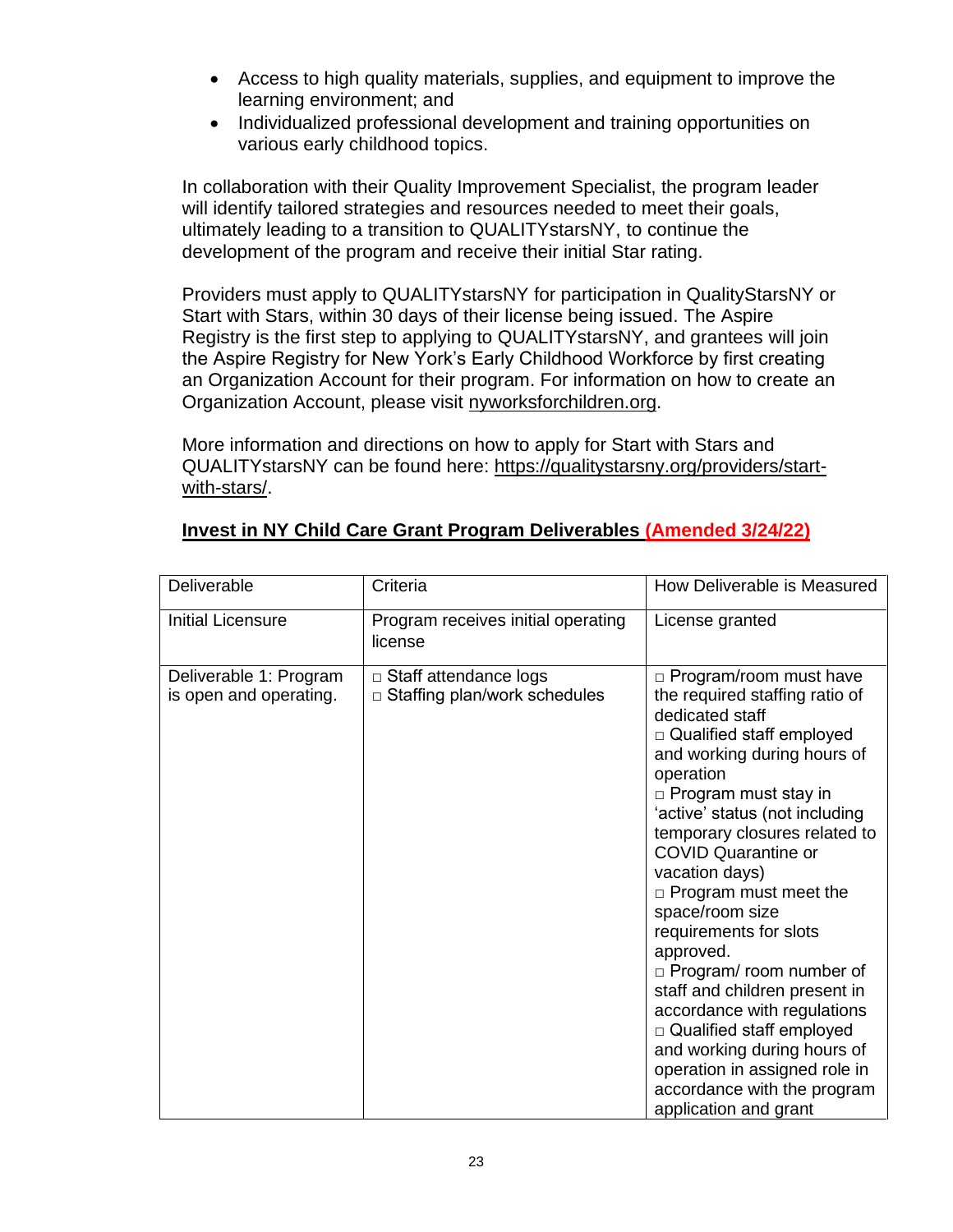| Deliverable                                                                                                                                                              | Criteria                                                                                                                                                                                                                                                                                                                                                                                                                                 | How Deliverable is Measured                                                                                                                                                                                                                                                                                                                                                            |
|--------------------------------------------------------------------------------------------------------------------------------------------------------------------------|------------------------------------------------------------------------------------------------------------------------------------------------------------------------------------------------------------------------------------------------------------------------------------------------------------------------------------------------------------------------------------------------------------------------------------------|----------------------------------------------------------------------------------------------------------------------------------------------------------------------------------------------------------------------------------------------------------------------------------------------------------------------------------------------------------------------------------------|
|                                                                                                                                                                          |                                                                                                                                                                                                                                                                                                                                                                                                                                          |                                                                                                                                                                                                                                                                                                                                                                                        |
| Deliverable 2:<br>Is program in good<br>standing?                                                                                                                        | □ Childcare Facility System or<br><b>Child Care Activities Tracking</b><br>System records checked to<br>see if Program is in good<br>standing. See Section 1.7 for<br>definition of In Good Standing.<br>In Good Standing is a<br>licensed child care program in<br>a payable status that is not<br>the subject of certain<br>enforcement actions by OCFS<br>or the New York City<br>Department of Health and<br>Mental Hygiene (DOHMH). | $\Box$ The program's<br>enforcement status will be<br>reviewed during the quarterly<br>recertification process by<br>OCFS staff or designee.                                                                                                                                                                                                                                           |
| Deliverable 3:<br>Must apply and be<br>actively engaged in<br><b>QUALITYStarsNY</b><br>and/or Start with Stars<br>once accepted for<br>participation (excludes<br>SACC). | □ Application for Start With Stars<br>$\Box$ Standards inventory complete<br>$\Box$ Quality improvement plan (QIP)<br>$\Box$ Other supporting documents<br>demonstrating active engagement<br>with QualityStarsNY such as<br>meetings with Quality<br>improvement specialist,<br>professional development<br>certificates as outlined in QIP and<br>as documented by Quality Stars<br>staff.                                             | $\Box$ Programs work with their<br><b>Quality Improvement</b><br>Specialist to create a Quality<br>Improvement Plan (QIP) to<br>address the areas for<br>improvement that were<br>identified during the rating<br>process and set quality<br>improvement goals.<br>QUALITYstarsNY will provide<br>OCFS will a list of<br>participating programs<br>monthly.<br>As of RFA release, SACC |
|                                                                                                                                                                          |                                                                                                                                                                                                                                                                                                                                                                                                                                          | programs are not eligible to<br>apply for QUATLITYStarsNY.<br>If/when the option becomes<br>available, all SACC programs<br>must apply.                                                                                                                                                                                                                                                |
| Deliverable 4:<br>Staff completed training<br>in compliance with<br><b>OCFS</b> regulations                                                                              | $\Box$ Training records reviewed for<br>compliance off-site or during<br>quarterly inspections for staff<br>related to grant award                                                                                                                                                                                                                                                                                                       | $\Box$ Staff must be compliant<br>with pre-service and ongoing<br>training requirements.                                                                                                                                                                                                                                                                                               |
| and/or Article 47<br>requirements?                                                                                                                                       |                                                                                                                                                                                                                                                                                                                                                                                                                                          | **Programs must meet all<br>licensing requirements<br>including training<br>requirements.                                                                                                                                                                                                                                                                                              |
| Deliverable 5 (if<br>applicable to award):                                                                                                                               | □ Staff work schedules<br>$\Box$ Staff attendance logs<br>$\Box$ Documentation of fire drills<br>and/or shelter in place drills                                                                                                                                                                                                                                                                                                          | $\Box$ Program is open and<br>operating with required staff<br>ratio to provide in the non-<br>traditional hours to the                                                                                                                                                                                                                                                                |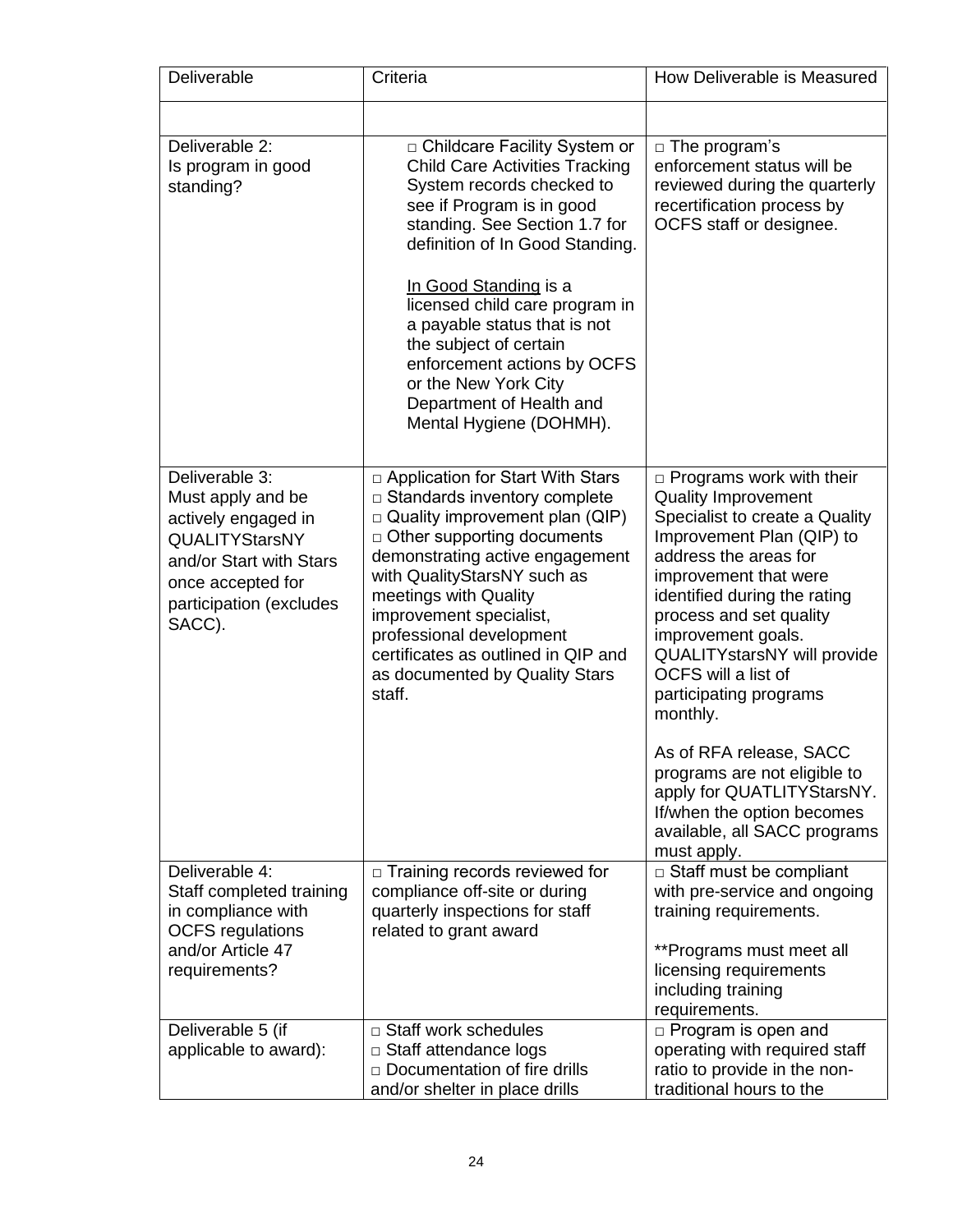| <b>Deliverable</b>                                                                                                        | Criteria                                                                                                                                                                                               | How Deliverable is Measured                                                                                                                                                                                              |
|---------------------------------------------------------------------------------------------------------------------------|--------------------------------------------------------------------------------------------------------------------------------------------------------------------------------------------------------|--------------------------------------------------------------------------------------------------------------------------------------------------------------------------------------------------------------------------|
| Non-traditional hours<br>slots are available as<br>reflected in grant award                                               | $\Box$ Request for additional shift of<br>care<br>Child enrollment documentation for<br>non-traditional hours, if children<br>enrolled                                                                 | number of slots stated in the<br>application.<br>$\Box$ At least one of the<br>quarterly inspections will<br>occur during the                                                                                            |
|                                                                                                                           |                                                                                                                                                                                                        | nontraditional hours stated in<br>the application.                                                                                                                                                                       |
| Deliverable 6 (If<br>applicable to award):<br>Infant/Toddler slots -<br>Bonus slots must be<br>filled or available (birth | □ Staff attendance logs<br>□ Staffing plan/work schedules<br>$\Box$ Staff qualifications<br>□ Child enrollment documentation<br>for Infant/Toddler slots, if children<br>enrolled or to document slots | Program's licensed/permitted<br>capacity and staffing for<br>compliance related to grant<br>funded positions and slots.                                                                                                  |
| up to 36 months or birth<br>to 24 months for NYC)<br>as reflected in grant<br>award.*                                     | available                                                                                                                                                                                              | *For home-based providers<br>receiving the infant/toddler<br>bonus, they must commit to<br>filling all awarded bonus slots<br>with infant/toddlers or holding<br>those slots available for<br>infant/toddler enrollment. |

All programs must meet and continue to meet all licensing requirements throughout the period. Grant deliverables do not replace licensing requirements. Not achieving grant deliverables impacts only the grant award and does not absolve the provider from not meeting licensing requirements.

# **Reduction(s) of quarterly funding:**

- If deliverable one (1) and two (2) are not met, the program will not receive any quarterly funding allocations for each quarter they do not meet the deliverables. Programs that have a status of ineligible will not receive any funding for the quarters they are in this status.
- Programs not meeting the requirements for deliverable three (3) and/or four (4) will receive a 25% reduction of that quarterly award for each deliverable not met.
- Programs receiving the enhanced funding for deliverable five (5) and/or six (6) that do not meet the criteria above will not receive the enhanced funding for each quarter that they do not meet the criteria.

### **Quarterly Inspections for Awardees**

All awarded providers will receive quarterly onsite inspections by the OCFS Regional Office in their region or DOHMH, depending on status. Site visits will include a review of the program deliverables mentioned above. In the event an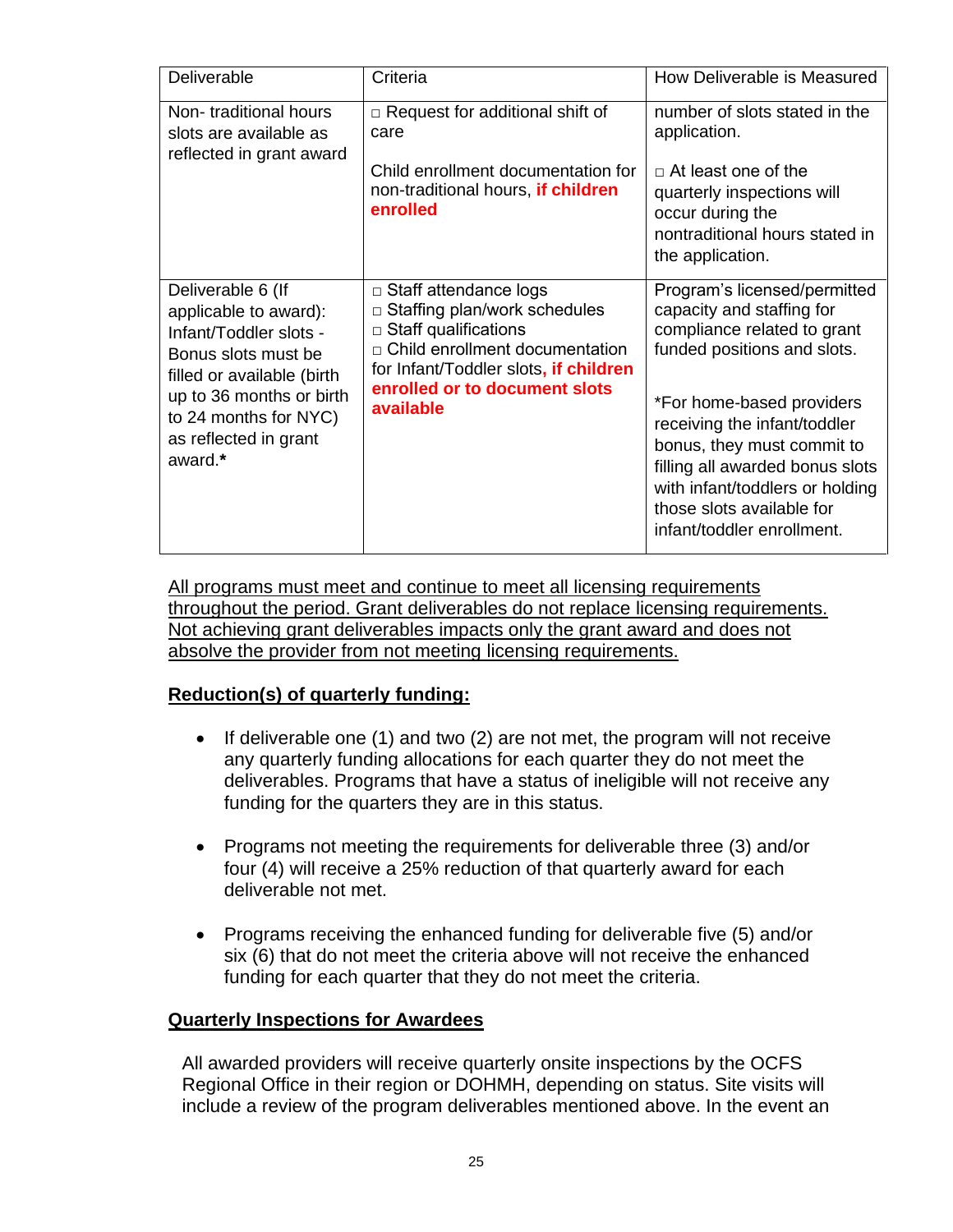inspection is not possible, the documents identified in the "How Deliverable is measured" chart above must be submitted by the program for quarterly claiming. [Attachment 6, Ongoing Eligibility Report](https://ocfs.ny.gov/main/contracts/funding/RFA1/RFA1-Att-6-Eligibility-Report.docx) provides the checklist that OCFS or DOHMH staff will use to perform the quarterly onsite inspections.

OCFS reserves the right to require programs to submit the documentation required in the Invest in NY Child Care Grant Program Deliverables chart above and all program records at any time throughout the grant period and for six years following the end of the grant period. Programs may be subject to audit during or after the grant period.

# **Attestations for Providers (Amended 3/24/22)**

Child care providers must certify they will meet regulatory and other grant requirements for the duration of the time they are receiving grant payments. Providers must attest in their application to all statements in order to be considered for award and to receive quarterly payments under the grant.

As a recipient of the Invest in Child Care grant, I attest that I will:

- Meet all grant requirements for the duration of the time I am receiving grant payments.
- Will apply or **have already applied** to become an OCFS licensed day care program, or **have already applied to be a** NYC permitted group day care (as defined in Article 47 of the New York City Health Code).
- Accept families receiving child care subsidy, as space permits.
- Will develop a sustainability plan for after the grant term date to encourage long term success, within the first six months of the grant
- Commit to meeting all workplan deliverables and providing any necessary documentation regarding deliverables.
- Will participate in annual meetings for Invest in NY Child Care awardees, focusing on technical assistance and support for programs, in addition to any regional awardee meetings for the duration of the grant term. These meetings, with OCFS, Council on Children and Families (CCF) and other partners, will be scheduled in advance with enough notice to all providers.
- Within 30 days of being issued a license or registration, I will join the Aspire Registry and apply to Start with Stars.
- I will notify the Office of Children and Family Services (OCFS) within 7 days of any changes to information provided in this application, including, but not limited to,
	- the closure of my child care program,
	- change in the active status of my program including but not limited to enforcement action and voluntary inactive status
- I understand that if my child care program permanently closes during the grant period, I must return all unspent funds and am no longer eligible to receive any additional grant payments. I understand that funding can be used until 9/30/24 as long as the program is open and serving children
- I agree that my program will comply with all OCFS regulations and New York State Department of Health guidance, and New York City Department of Health and Mental Hygiene regulations if applicable, and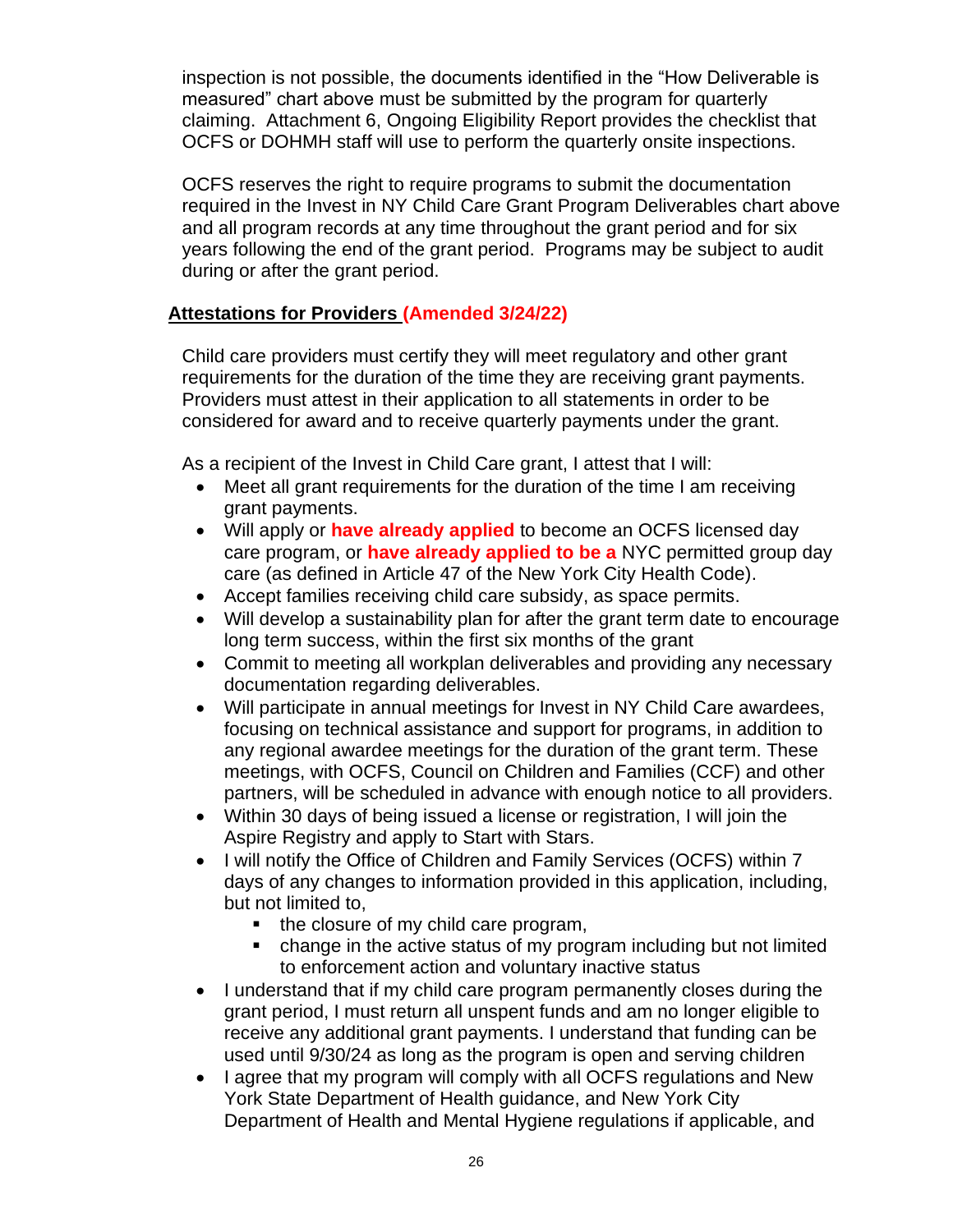maintain good standing (as defined in this RFA) and, to the greatest extent possible, implement policies in line with guidance from the Centers for Disease Control and Prevention (CDC) (available at [https://www.cdc.gov/coronavirus/2019-ncov/community/schools](https://www.cdc.gov/coronavirus/2019-ncov/community/schools-%20childcare/guidance-forchildcare.html)[childcare/guidance-forchildcare.html\)](https://www.cdc.gov/coronavirus/2019-ncov/community/schools-%20childcare/guidance-forchildcare.html).

- If I am receiving the Infant/Toddler bonus funding, I commit to ensuring those funded slots remain available to infant/toddlers for the entirety of the grant period with all required staff. For home-based programs who receive the infant/toddler bonus, I commit to filling all awarded bonus slots with infant/toddlers or holding those slots available for infant/toddler enrollment.
- If I am receiving the Non-Traditional Hour bonus funding, I commit to operating my program during those non-traditional hours (which is defined as after 7 pm until 6 am, as well as weekends and the following federal holidays: New Year's Day, Memorial Day, Independence Day, Labor Day, Thanksgiving Day and Christmas Day) or operating as a Night Child Care program per NYC DOHMH requirements, and provide documentation and staff payments to cleared staff to meet the staff/child ratio for the awarded slots during those hours.

**For NYC Article 47 Day Care Centers, non-traditional hours are defined consistent with the RFA definition and threshold. Please note: Programs wishing to offer overnight care need to comply with NYC requirements to be considered a Night Child Care permit program, defined as "a child care program that accepts children for care starting at 5 P.M., provides child care services between 5 P.M. and 8 A.M., and operates more than one night per week, for more than 30 days in a 12-month period."**

**Non-Traditional hours of care as defined in the RFA must be available for a minimum of 15 hours per week for all modalities of care except for SACC. SACC programs must be available during 75% of all school breaks and holiday breaks in accordance with their local school calendar. Summer hours are not included in this percentage for SACC to be eligible for non-traditional hours.**

### **To comply with all audit and monitoring requirements of this grant and project, as a recipient of this grant, I understand and agree to the following statements:**

- OCFS or its agents may monitor this application and use of funds to ensure the accuracy of the information that I have provided and the proper use of funds.
- I understand that at any time, I may be asked to produce records for verification including receipts and proof of payment purposes upon audit of any Invest in NY Child Care funds.
- I agree to provide information and supporting documents as requested.
- I agree to provide, for audit purposes, access to the child care facility for which this application is submitted, information and documentation related to the application and use of funds, and access to interview child care staff members in connection with this application and the use of funds received.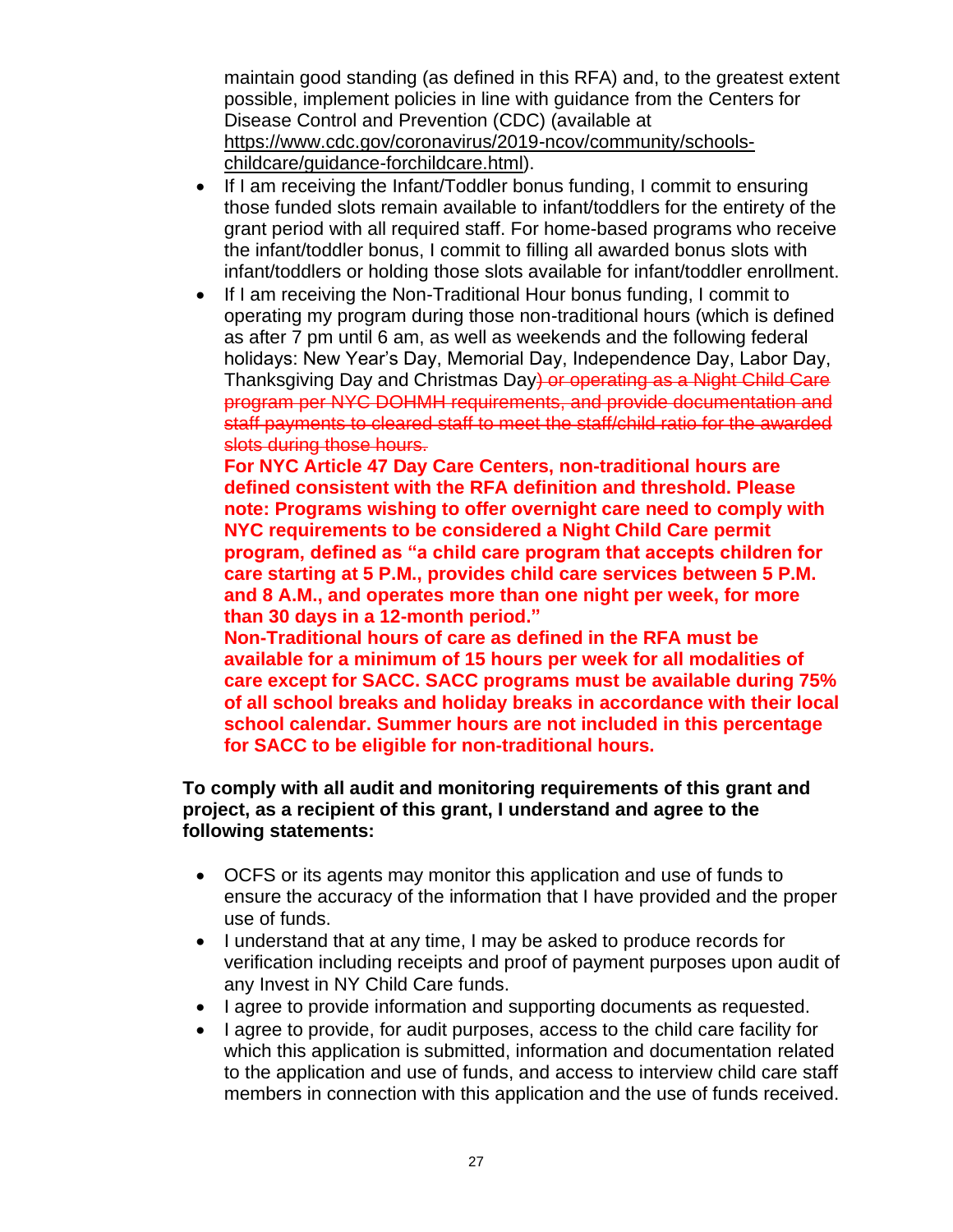- I must retain supporting documentation for a period of six years following the last quarter for which funding was provided and promptly submit it to OCFS upon request.
- I understand that providing false or inaccurate information on this application or improper use of funds will result in the return or repayment of funds. I agree to repay funds as required by OCFS.
- I agree to report the use of funds received to OCFS or its agents upon request.
- I agree I will not reduce salary or benefits to employees of my child care program for the duration of the grant term. For each employee of the child care program, I agree to pay at least the same amount in weekly wages and maintain the same benefits (such as health insurance and retirement, if applicable) for the duration of this grant.
- I agree to prevent any involuntarily furlough of employees from the date of application submission through the duration of the grant period, to the extent possible.
- I agree to provide relief from copayments and tuition payments for the families enrolled in my child care program, to the extent possible, and prioritize such relief for families struggling to make either type of payment.
- I agree that I cannot use Invest in NY Child Care funds to pay for expenses expressly covered by another external source or grant, e.g., the Child Care Stabilization grant, the Paycheck Protection Program (PPP), or to supplant other federal or state funds.
- I must spend all Invest in NY Child Care funds by September 30, 2024.
- **I certify that grant funds will be used in accordance with Federal guidelines with eligible expenses incurred since the date of grant application submission.**
- **I certify that I understand the grant funds cannot be used for major renovations or capital expenses, per Federal CCDF guidelines. Support for renovations and contraction activities may be available through my Regional Economic Development Council and other sources.**

Applicants will sign and attest in the grant application portal that all information is true and accurate to the best of their knowledge.

Applicants will attest in the grant application portal that they have read and agree to the terms and conditions and are an authorized person to submit this application.

# <span id="page-29-0"></span>**4.2 Accessibility of Web-Based Information and Applications**

Any web-based Intranet and Internet information and applications development or programming delivered pursuant to this procurement must comply with New York State Enterprise IT Policy NYS-P08-005, Accessibility Web-Based Information and Applications, and New York State Enterprise IT Standard NYS-S08-005, Accessibility of Web-Based Information Applications, as such policy or standard may be amended, modified or superseded, which requires that state agency web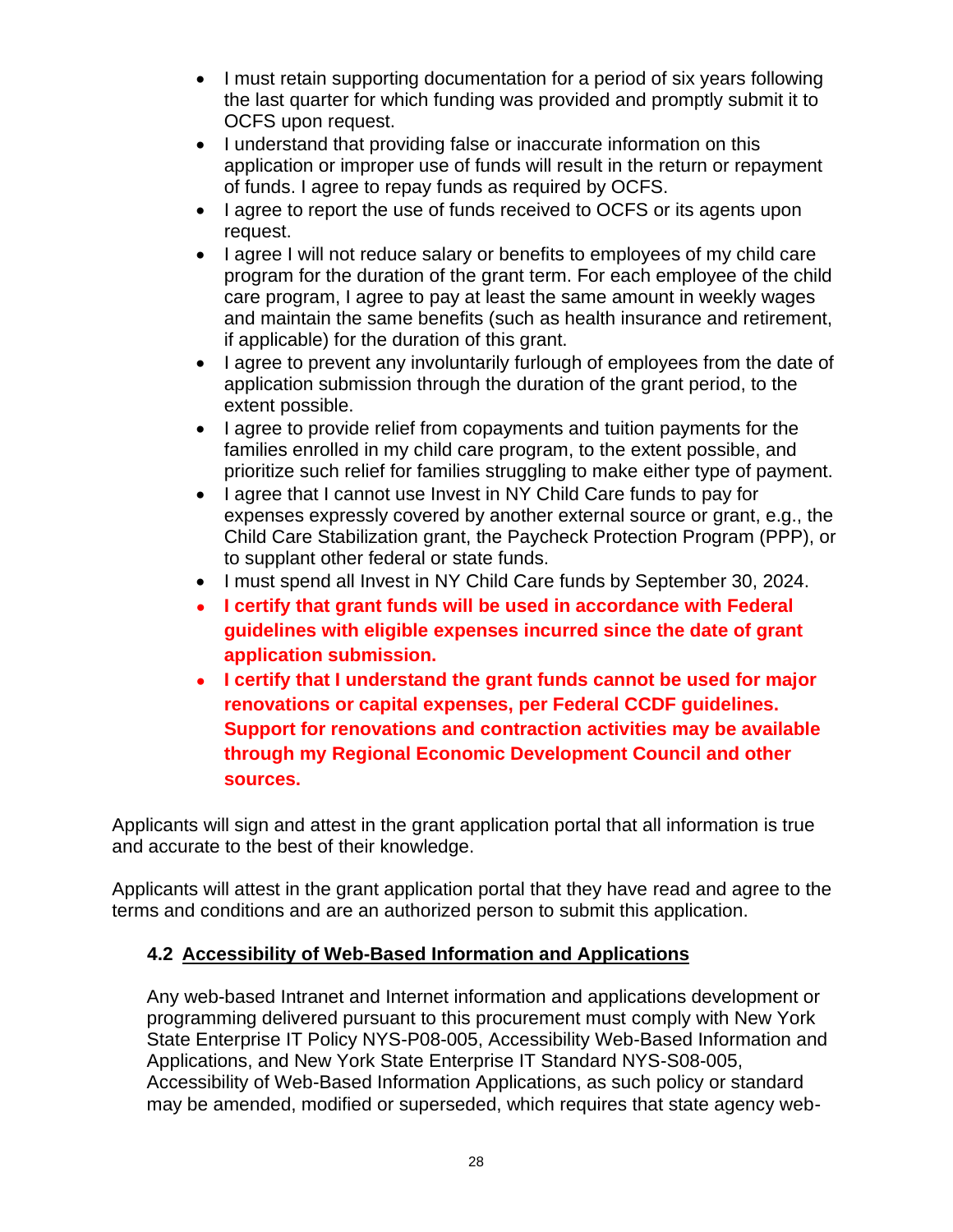based intranet and internet information and applications are accessible to persons with disabilities. Web content must conform to New York State Enterprise IT Standards NYS-S08-005 as determined by quality assurance testing. OCFS will conduct such quality assurance testing and the test results must be satisfactory to OCFS before web content will be considered a qualified deliverable under the contract or procurement.

# <span id="page-30-0"></span>**5.0 APPLICATION CONTENT AND SUBMISSION**

# <span id="page-30-1"></span>**5.1 Application Content and Scoring**

**NOTE**: This section describes the application process, what you need to submit in your application and how answers will be scored. Please refer to **Section [5.3](#page-39-0) Application [Submittal Process,](#page-39-0)** for information on how to submit your application.

# **Grant Application Process**

**Step 1: Review Licensing and Grant Requirements**: Review this document and complete the online orientation, located here:

[https://ocfs.ny.gov/programs/childcare/providers/cdc-orientation.php.](https://ocfs.ny.gov/programs/childcare/providers/cdc-orientation.php) You will need to create an account to start the orientation video. The video is 1hr long.

After completing the video orientation, providers must request an application, either electronically for day care centers or sent via postal mail for home-based providers at the following address.

For NYC DOHMH potentially permitted programs, providers should visit the permitting information webpage at: <https://www1.nyc.gov/nycbusiness/description/group-child-care-center-permit>

# **Important Notes:**

- Assistance is available through the technical assistance sessions (see step 2) and your local Child Care Resource and Referral Agency. Click [here](https://ocfs.ny.gov/programs/childcare/referral-agencies.php) to locate the contact information for the CCR&R in their region. CCR&R assistance is targeted at assisting providers with license requirements and assisting in site/modality questions, business practices, and other processes needed to successfully establish a child care program.
- Submit your request for a license before you submit an application for funding.
- **All interested and eligible applicants, after review of these grant terms, must watch the OCFS Orientation video and formally request a licensing application from OCFS. [https://ocfs.ny.gov/programs/childcare/become-a-provider.php.](https://ocfs.ny.gov/programs/childcare/become-a-provider.php)**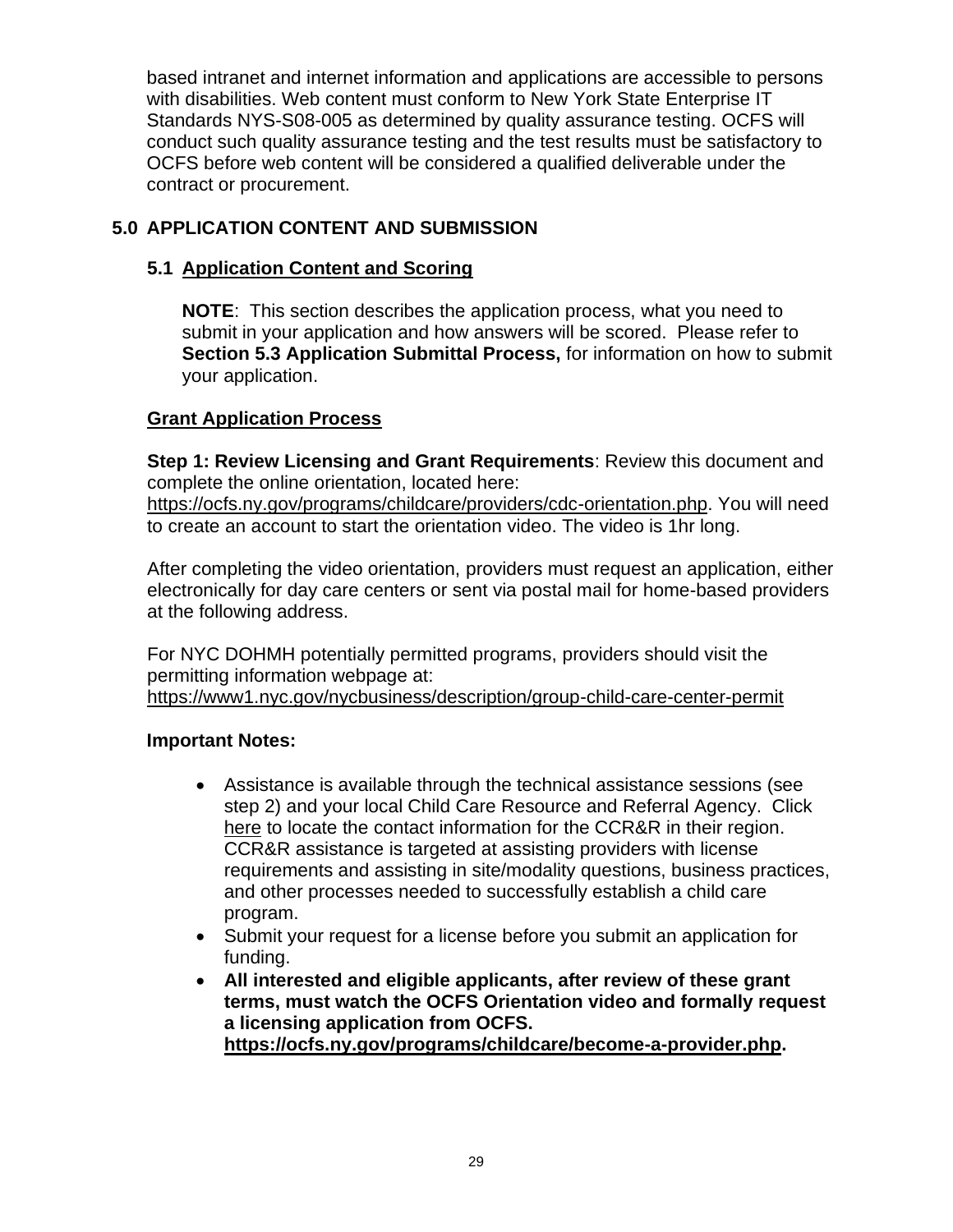**Step 2: Determine the Child Care Program Business Type:** The grant application will require that providers identify their business entity type, such as a business or a nonprofit organization. Providers will be asked to provide the Tax Identification number, and type (Employer ID No. (EIN), Social Security No. (SSN) Individual Taxpayer ID No. (ITIN) that will be used to submit tax returns to the Internal Revenue Service and the legal business name. Because starting an organization can take time, applicants are encouraged to submit these materials as soon as possible. If you have questions on this information, you should ask your accountant, lawyer or seek information from your local CCR&R and/or Small Business Development Center.

**Step 3: Technical Assistance Sessions**: Attend the announced grant technical assistance sessions that will be held prior to application submission. While attendance is not mandatory, the sessions will provide important information to help providers succeed. Refer to **Section [1.3](#page-3-1) [Technical Assistance Sessions](#page-3-1) for [Applicants](#page-3-1)** for the full training list, it includes technical assistance in the areas of best business practices, determining community daycare needs, and application process and submission training.

**Step 4: Grant Application Submission**: Providers will complete an online application to provide details on their proposed program and how it will address child care deserts, infant and toddler slots and/or non-traditional hours (if applicable) in their area of the State. Providers may submit their application for licensure prior to receiving notice of grant approval.

**OCFS and the Council on Children and Families (CCF) have created an online mapping tool outlining the Census Tracts in NYS that are child care deserts as well as a potential score on this RFA should a program apply from that area. All applicants should review the REDC Child Care Deserts Map carefully for more details on their proposed program site: [https://bit.ly/cc\\_deserts](https://bit.ly/cc_deserts)**

OCFS will review each grant application against a set of scoring criteria in **Section [5.1,](#page-30-1) Application Content [and Scoring](#page-30-1)** and available funding as described in **Section [2.3, Purpose and Funding Availability](#page-12-0)** to determine whether the application can be granted pre-approval. Providers must indicate the proposed capacity for the new program they are applying for and be within regulatory requirements. Applicants should be aware that final capacity may be limited by factors outside of OCFS authority, including localities Certificate of Occupancy and other local rules and regulations. Invest in NY Child Care final award amounts will be determined by final licensed capacity.

### **Important Notes:**

- Applicants must submit 1 application per facility ID/DCID in response to this RFA.
- After grant application submission, OCFS or its designee will conduct a preliminary site inspection of day care centers of the proposed program address entered into the application to determine if the location meets the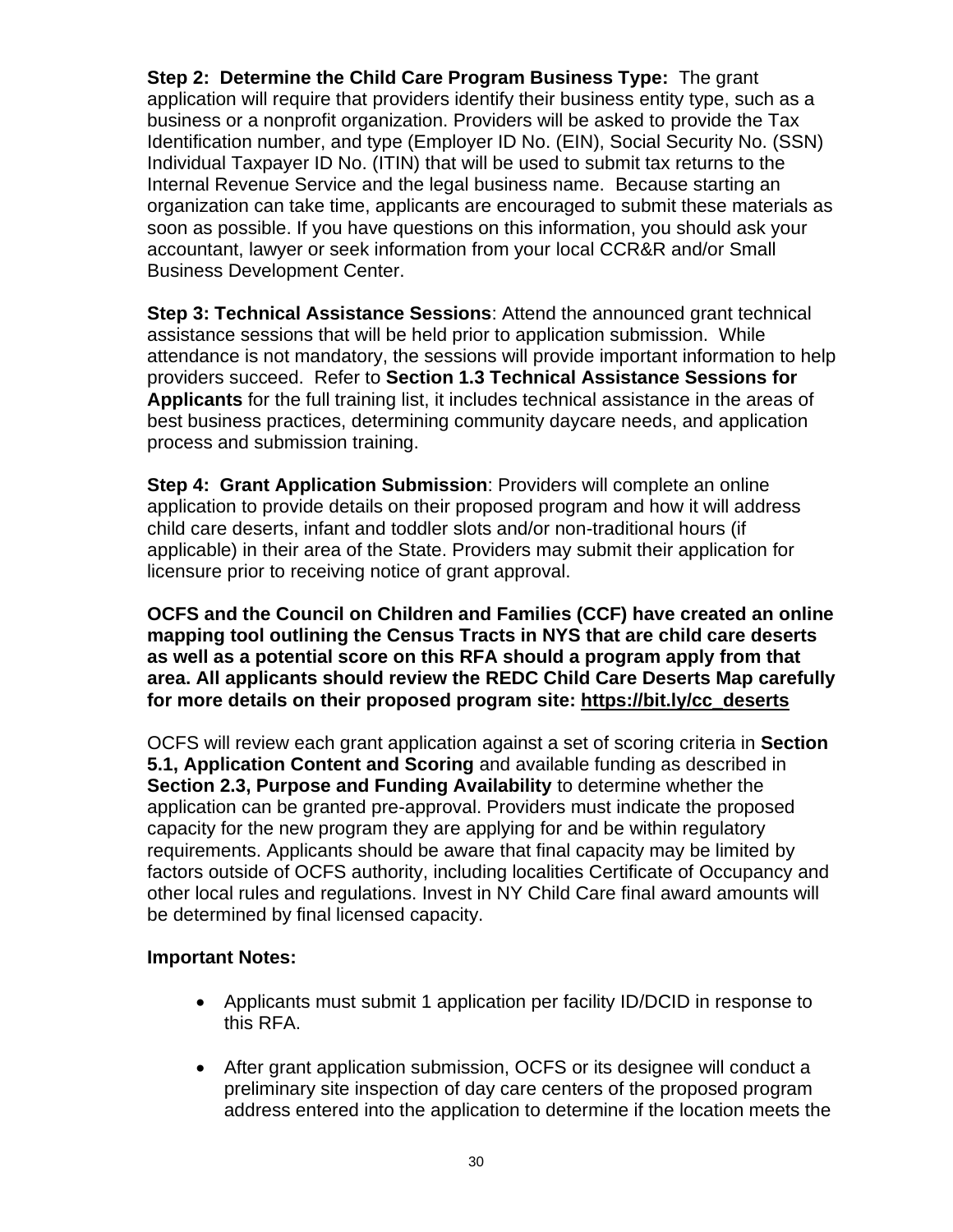requirements for the proposed program. Home-based child care programs will receive a site inspection at the time of licensing. Please note that if it is determined during this visit that a change in site is required or number of children to be served, the applicant will be notified to go into their grant application to change any of the program and site information to reflect any changes needed for the proposed program. This must be done before the deadline listed in **Section [1.2](#page-3-0) [Calendar of Events](#page-3-0)** to be considered for funding. Applicants who do not make the change by the deadline will not be considered for funding. When selecting an alternate site, consider which census tract and REDC the address is located in as a change in location may result in a change in the funding available.

- Applicants are encouraged not to wait for a grant pre-approval letter to submit their application for licensure. As soon as they can meet the minimal threshold of information as defined in OCFS policy (See [Attachment 2, Minimum Submission Requirements for OCFS Child Care](https://ocfs.ny.gov/main/contracts/funding/RFA1/RFA1-Att-2-Minimum-Requirements.docx)  [Licensing/Registration\)](https://ocfs.ny.gov/main/contracts/funding/RFA1/RFA1-Att-2-Minimum-Requirements.docx) they should submit their application, to move along in the licensure process.
- Pre-approval is not a guarantee of funding, applicants must have an approved license and be deemed responsible for the proposed program to be issued a formal award.

**Step 5: Licensing and Pre-Award Requirements**: Once granted pre-approval, providers must complete the licensing process for the proposed capacity to receive funding. A license for a new program must be granted within 120 days (from the date on the grant pre-approval letter) to the provider unless there are extenuating circumstances and the provider submits documentation demonstrating that the delay is out of the providers control for OCFS final determination. OCFS will apply the same review criteria to all provider submissions. Once the required license is granted, OCFS will proceed with the Vendor Responsibility review process for the Child Care Desert Grant funding. If the license is not granted within 120 days (from the date on the grant pre-approval letter, OCFS reserves the right to withdraw its pre-approval and funding.

**Please note: If the license is not granted within 120 days but the applicant is deemed eligible for the grant award, applicants will not be open and operating which means they may not meet the grant deliverables to receive all eight (8) payments. This is because the grant period ends on 6/30/2024 and no quarterly payments may be made beyond this date.** 

Applicants with an approved license and who meet all pre-award requirements will receive a formal letter informing them of their award based on their approved licensed capacity. If an applicant with pre-approval is not able to be licensed, OCFS will rescind their pre-approval and no award will be made to the program.

To be approved for formal award and payment, all programs must be in good standing with OCFS or NYC DOHMH, be deemed a responsible vendor by OCFS and must agree to follow all regulations promulgated by OCFS, the New York State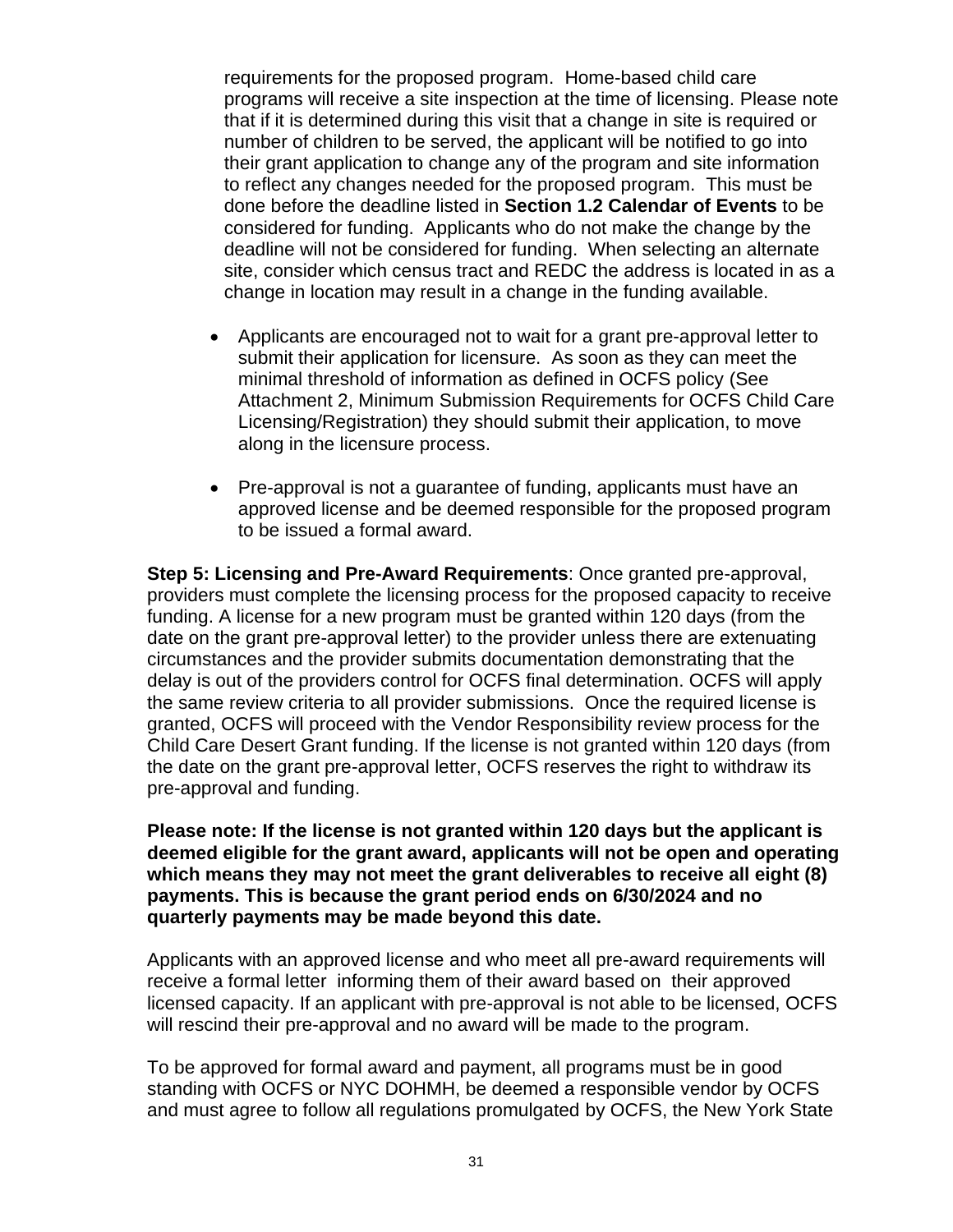Department of Health, and NYC DOHMH, if applicable, regarding the COVID-19 pandemic as well as other grant reporting requirements. Grant payments made directly to the child care provider will be based on the type of program, maximum capacity allowed under the license, and adjusted for geography.

# <span id="page-33-0"></span>**5.2 Application Content (Amended on 3/24/22)**

The application will consist of responses to the following questions in the Application. These will be found in the online application available on the OCFS website at the date of the Application Submission Start Date.

Applicants must complete all of the questions for the application to be considered complete.

# **Eligibility Questions:**

Please review and respond to **Eligibility Questions** carefully. See RFA **Section [3.1](#page-19-1) [Minimum Qualifications to Apply](#page-19-1)** for additional information regarding requirements. These questions must be answered in the grant opportunity portal available on the OCFS website on the Application Submission Start Date. **There will not be a written application, do not submit paper applications. Applications will only be accepted via the application portal available on the OCFS website.**

| No.    | Question                                                                                                                                                                                                                                                              | Yes/No                    |
|--------|-----------------------------------------------------------------------------------------------------------------------------------------------------------------------------------------------------------------------------------------------------------------------|---------------------------|
|        | 1. Minimum Qualifications to Apply - Eligibility Questions                                                                                                                                                                                                            |                           |
| 1a.    | Are you opening a new program and have you scored at<br>least 30 points in categories A1-A4 in Section 5.2<br><b>Application Content?</b>                                                                                                                             | $\Box$ Yes $\Box$ No $^*$ |
| $1b$ . | I have applied to be an licensed day care program but not<br>yet received a license or I attest that I will apply after pre-<br>approval notification                                                                                                                 | $\Box$ Yes $\Box$ No $^*$ |
| 1c.    | Have you already submitted your request for an<br>application for license before submitting this application?<br>You must submit your request for an application for<br>license before submitting this application.                                                   | $\Box$ Yes $\Box$ No $^*$ |
| 1d.    | I certify that I will meet certain requirements for the<br>duration of the time they are receiving grant payments.<br>Providers must attest in their application to all statements<br>to be considered for award including all attestations in<br>Section 4.1.        | $\Box$ Yes $\Box$ No $^*$ |
| 1e.    | I attest willingness to a to accept families receiving child<br>care subsidy as space permits. + though p Providers will<br>not be required to maintain families receiving subsidy<br>throughout the duration of the grant if the families chose<br>another provider. | $\Box$ Yes $\Box$ No $*$  |
| 1f.    | I certify that the organization will participate in annual<br>meetings for Invest in NY Child Care awardees,<br>focusing on technical assistance and support for<br>programs, in addition to any regional awardee                                                     | $\Box$ Yes $\Box$ No $*$  |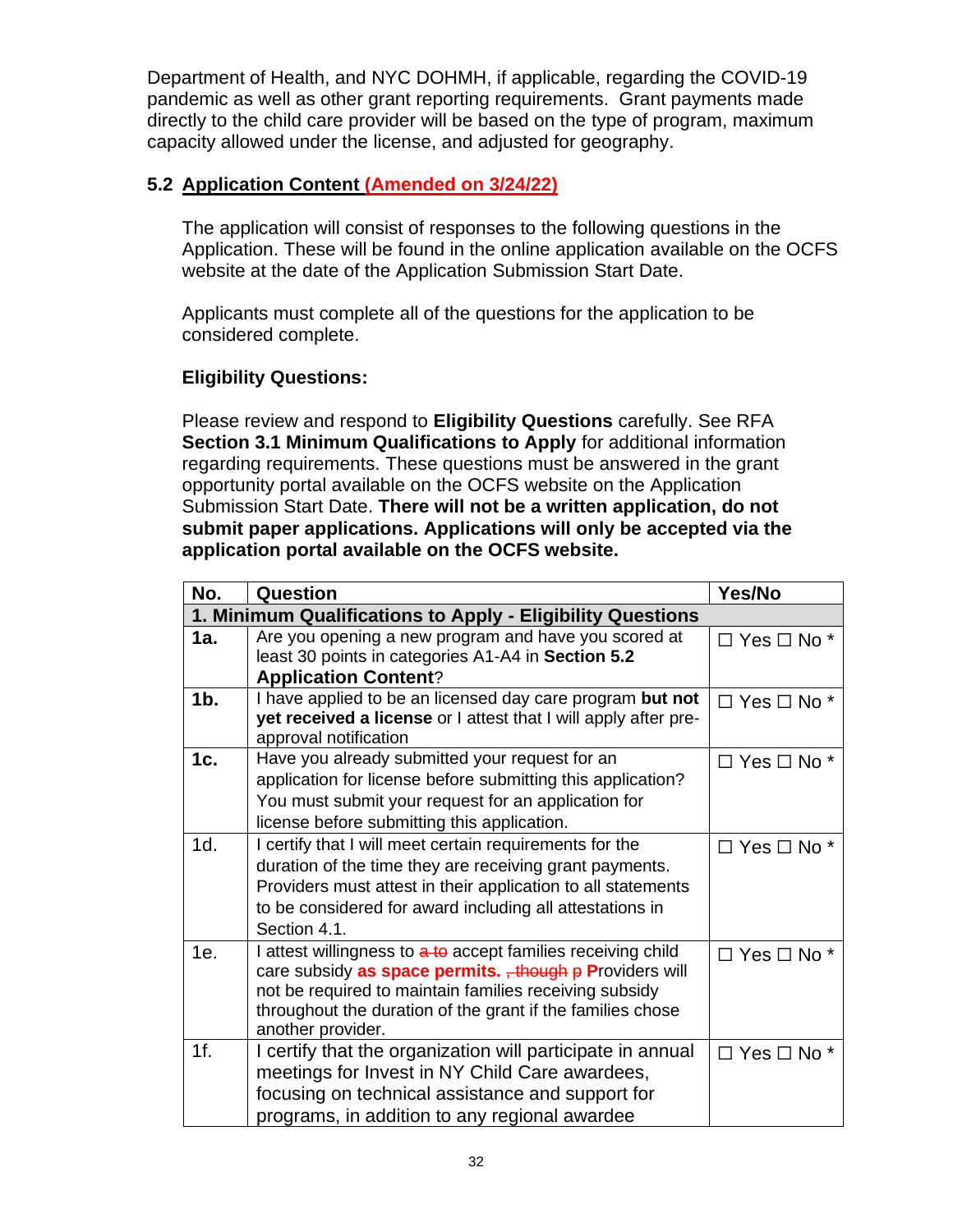|        | meetings for the duration of the grant term. These                                                                |                          |  |  |
|--------|-------------------------------------------------------------------------------------------------------------------|--------------------------|--|--|
|        | meetings, with OCFS, Council on Children and                                                                      |                          |  |  |
|        | Families (CCF) and other partners, will be scheduled                                                              |                          |  |  |
|        | in advance with enough notice to all providers.                                                                   |                          |  |  |
| 1g.    | I certify that the organization will complete business                                                            | $\Box$ Yes $\Box$ No *   |  |  |
|        | development trainings within the first year of the                                                                |                          |  |  |
|        | award, OCFS and their CCR&R will assist with                                                                      |                          |  |  |
|        | providing resources of available trainings. Business                                                              |                          |  |  |
|        | development trainings may charge a fee, which is an                                                               |                          |  |  |
|        | allowable expense for this award.                                                                                 |                          |  |  |
| $1h$ . | I certify that the organization will work to coordinate                                                           | $\Box$ Yes $\Box$ No *   |  |  |
|        | the child care program with any relevant public school                                                            |                          |  |  |
| 1i.    | district implementing a Pre-K program, as applicable.                                                             |                          |  |  |
|        | I certify that the organization will collaborate with the<br>local maternal, infant, and early childhood home     | $\Box$ Yes $\Box$ No *   |  |  |
|        | visiting program and/or actively discuss how the                                                                  |                          |  |  |
|        | home visiting program could provide professional                                                                  |                          |  |  |
|        | development/coaching to the child care program.                                                                   |                          |  |  |
| 1j.    | I certify that the organization will work to serve certain                                                        | $\Box$ Yes $\Box$ No *   |  |  |
|        | high-need populations, such as children experiencing                                                              |                          |  |  |
|        | homelessness and/or children in foster care, as                                                                   |                          |  |  |
|        | appropriate.                                                                                                      |                          |  |  |
|        |                                                                                                                   |                          |  |  |
| 1k.    | I certify that my organization agrees to the workplan                                                             | $\Box$ Yes $\Box$ No $*$ |  |  |
|        | deliverables and program requirements in Section                                                                  |                          |  |  |
|        | 4.1., Desired Outcomes and Program                                                                                |                          |  |  |
|        | Requirements.                                                                                                     |                          |  |  |
|        |                                                                                                                   |                          |  |  |
|        | <b>Application Submission Requirements</b>                                                                        |                          |  |  |
| 1.     | By submission of a proposal, the applicant agrees not                                                             | $\Box$ Yes $\Box$ No *   |  |  |
|        | to make any claims for or have a right to any                                                                     |                          |  |  |
|        | damages because of any misrepresentations or                                                                      |                          |  |  |
|        | misunderstanding of the specifications or because of                                                              |                          |  |  |
|        | any lack of information.                                                                                          |                          |  |  |
| 3.     | The applicant certifies that all information provided in<br>connection with its application is true and accurate. | $\Box$ Yes $\Box$ No *   |  |  |
| 4.     | The proposer understands that proposals that do not                                                               |                          |  |  |
|        | provide all the documents requested in RFA Section                                                                | $\Box$ Yes $\Box$ No *   |  |  |
|        | 5.0 APPLICATION CONTENT AND SUBMISSION                                                                            |                          |  |  |
|        | and/or are not submitted as required by the                                                                       |                          |  |  |
|        | instructions provided in RFA Section 5.3 Application                                                              |                          |  |  |
|        | <b>Submittal Process</b> may be subject to rejection.                                                             |                          |  |  |
|        | * A "No" response to any Eligibility Questions or applicant submission                                            |                          |  |  |
|        |                                                                                                                   |                          |  |  |
|        | requirements in this section or failure to submit the required                                                    |                          |  |  |
|        | documentation with your application may result in disqualification of<br>your application.                        |                          |  |  |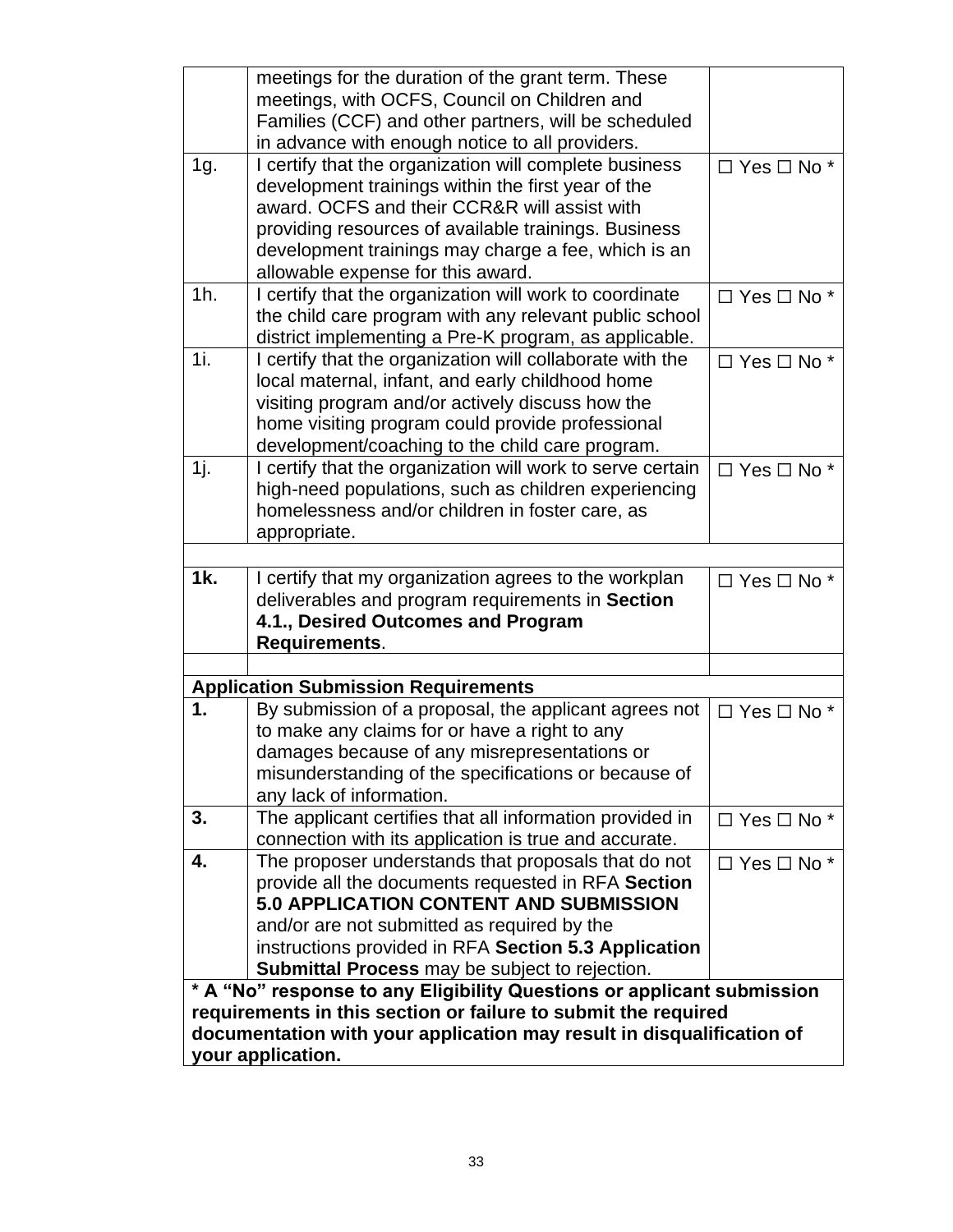**Application General Information Questions: Below is other information needed for the Invest in NY Child Care grant application, which will be in an online portal.**

| No.                                                                               | <b>Question</b>                                                                                                                                                                                                                                                                                                                                                                                                                                                                                                                                                             | <b>Response</b>      |  |  |  |  |  |
|-----------------------------------------------------------------------------------|-----------------------------------------------------------------------------------------------------------------------------------------------------------------------------------------------------------------------------------------------------------------------------------------------------------------------------------------------------------------------------------------------------------------------------------------------------------------------------------------------------------------------------------------------------------------------------|----------------------|--|--|--|--|--|
|                                                                                   | 2. Primary Contact Information                                                                                                                                                                                                                                                                                                                                                                                                                                                                                                                                              |                      |  |  |  |  |  |
| The primary contact should be the applicant's executive director or other         |                                                                                                                                                                                                                                                                                                                                                                                                                                                                                                                                                                             |                      |  |  |  |  |  |
| authorized individual who will receive official notifications from OCFS regarding |                                                                                                                                                                                                                                                                                                                                                                                                                                                                                                                                                                             |                      |  |  |  |  |  |
| this procurement.                                                                 |                                                                                                                                                                                                                                                                                                                                                                                                                                                                                                                                                                             |                      |  |  |  |  |  |
| 2a.                                                                               | Provide the PREFIX (Mr./Ms./Dr./etc.) of the primary contact.                                                                                                                                                                                                                                                                                                                                                                                                                                                                                                               | <b>Text Field</b>    |  |  |  |  |  |
| 2b.                                                                               | Provide the FIRST NAME of the primary contact.                                                                                                                                                                                                                                                                                                                                                                                                                                                                                                                              | <b>Text Field</b>    |  |  |  |  |  |
| 2c.                                                                               | Provide the LAST NAME of the primary contact.                                                                                                                                                                                                                                                                                                                                                                                                                                                                                                                               | <b>Text Field</b>    |  |  |  |  |  |
| 2d.                                                                               | Provide the JOB TITLE of the primary contact.                                                                                                                                                                                                                                                                                                                                                                                                                                                                                                                               | <b>Text Field</b>    |  |  |  |  |  |
| 2e.                                                                               | Provide the STREET ADDRESS of the primary contact.                                                                                                                                                                                                                                                                                                                                                                                                                                                                                                                          | <b>Text Field</b>    |  |  |  |  |  |
| 2f.                                                                               | Provide the CITY of the primary contact.                                                                                                                                                                                                                                                                                                                                                                                                                                                                                                                                    | <b>Text Field</b>    |  |  |  |  |  |
| 2g.                                                                               | Provide the STATE of the primary contact.                                                                                                                                                                                                                                                                                                                                                                                                                                                                                                                                   | <b>Text Field</b>    |  |  |  |  |  |
| 2h.                                                                               | Provide the ZIP CODE of the primary contact.                                                                                                                                                                                                                                                                                                                                                                                                                                                                                                                                | <b>Text Field</b>    |  |  |  |  |  |
| 2i.                                                                               | Provide the PHONE NUMBER of the primary contact.                                                                                                                                                                                                                                                                                                                                                                                                                                                                                                                            | <b>Text Field</b>    |  |  |  |  |  |
| 2j.                                                                               | Provide the EMAIL ADDRESS of the primary contact.                                                                                                                                                                                                                                                                                                                                                                                                                                                                                                                           | <b>Text Field</b>    |  |  |  |  |  |
|                                                                                   | 3. Person Authorized to sign a contract for the organization                                                                                                                                                                                                                                                                                                                                                                                                                                                                                                                |                      |  |  |  |  |  |
|                                                                                   | The secondary contact is another authorized individual who will receive official                                                                                                                                                                                                                                                                                                                                                                                                                                                                                            |                      |  |  |  |  |  |
|                                                                                   | notifications from OCFS regarding this procurement.                                                                                                                                                                                                                                                                                                                                                                                                                                                                                                                         |                      |  |  |  |  |  |
| 3a.                                                                               | Provide the PREFIX (Mr./Ms./Dr./etc.) of the secondary contact.                                                                                                                                                                                                                                                                                                                                                                                                                                                                                                             | <b>Text Field</b>    |  |  |  |  |  |
| $3b$ .                                                                            | Provide the FIRST NAME of the secondary contact.                                                                                                                                                                                                                                                                                                                                                                                                                                                                                                                            | <b>Text Field</b>    |  |  |  |  |  |
| 3c.                                                                               | Provide the LAST NAME of the secondary contact.                                                                                                                                                                                                                                                                                                                                                                                                                                                                                                                             | <b>Text Field</b>    |  |  |  |  |  |
| 3d.                                                                               | Provide the JOB TITLE of the secondary contact.                                                                                                                                                                                                                                                                                                                                                                                                                                                                                                                             | <b>Text Field</b>    |  |  |  |  |  |
| 3e.                                                                               | Provide the STREET ADDRESS of the secondary contact.                                                                                                                                                                                                                                                                                                                                                                                                                                                                                                                        | <b>Text Field</b>    |  |  |  |  |  |
| 3f.                                                                               | Provide the CITY of the secondary contact.                                                                                                                                                                                                                                                                                                                                                                                                                                                                                                                                  | <b>Text Field</b>    |  |  |  |  |  |
| 3g.                                                                               | Provide the STATE of the secondary contact.                                                                                                                                                                                                                                                                                                                                                                                                                                                                                                                                 | <b>Text Field</b>    |  |  |  |  |  |
| 3h.                                                                               | Provide the ZIP CODE of the secondary contact.                                                                                                                                                                                                                                                                                                                                                                                                                                                                                                                              | <b>Text Field</b>    |  |  |  |  |  |
| 3i.                                                                               | Provide the PHONE NUMBER of the secondary contact.                                                                                                                                                                                                                                                                                                                                                                                                                                                                                                                          | <b>Text Field</b>    |  |  |  |  |  |
| 3j.                                                                               | Provide the EMAIL ADDRESS of the secondary contact.                                                                                                                                                                                                                                                                                                                                                                                                                                                                                                                         | <b>Text Field</b>    |  |  |  |  |  |
|                                                                                   | <b>4. Administrative Questions</b>                                                                                                                                                                                                                                                                                                                                                                                                                                                                                                                                          |                      |  |  |  |  |  |
| 4a.                                                                               | Have you completed the Vendor Responsibility Questionnaire?                                                                                                                                                                                                                                                                                                                                                                                                                                                                                                                 | $\Box$ Yes $\Box$ No |  |  |  |  |  |
|                                                                                   | (See RFA Section 3.2 Vendor Responsibility Requirements                                                                                                                                                                                                                                                                                                                                                                                                                                                                                                                     |                      |  |  |  |  |  |
|                                                                                   | (All Applicants). I have uploaded any supporting                                                                                                                                                                                                                                                                                                                                                                                                                                                                                                                            |                      |  |  |  |  |  |
|                                                                                   | documentation required by the questionnaire.                                                                                                                                                                                                                                                                                                                                                                                                                                                                                                                                |                      |  |  |  |  |  |
| 4b.                                                                               | Do you understand that OCFS recommends submitting your                                                                                                                                                                                                                                                                                                                                                                                                                                                                                                                      | $\Box$ Yes $\Box$ No |  |  |  |  |  |
|                                                                                   |                                                                                                                                                                                                                                                                                                                                                                                                                                                                                                                                                                             |                      |  |  |  |  |  |
|                                                                                   |                                                                                                                                                                                                                                                                                                                                                                                                                                                                                                                                                                             |                      |  |  |  |  |  |
|                                                                                   |                                                                                                                                                                                                                                                                                                                                                                                                                                                                                                                                                                             |                      |  |  |  |  |  |
|                                                                                   |                                                                                                                                                                                                                                                                                                                                                                                                                                                                                                                                                                             |                      |  |  |  |  |  |
|                                                                                   |                                                                                                                                                                                                                                                                                                                                                                                                                                                                                                                                                                             |                      |  |  |  |  |  |
|                                                                                   |                                                                                                                                                                                                                                                                                                                                                                                                                                                                                                                                                                             |                      |  |  |  |  |  |
|                                                                                   |                                                                                                                                                                                                                                                                                                                                                                                                                                                                                                                                                                             |                      |  |  |  |  |  |
|                                                                                   |                                                                                                                                                                                                                                                                                                                                                                                                                                                                                                                                                                             |                      |  |  |  |  |  |
|                                                                                   |                                                                                                                                                                                                                                                                                                                                                                                                                                                                                                                                                                             |                      |  |  |  |  |  |
|                                                                                   |                                                                                                                                                                                                                                                                                                                                                                                                                                                                                                                                                                             |                      |  |  |  |  |  |
| 4c.                                                                               | application well in advance of the Deadline for Submission of<br>Applications? Waiting until the last day to submit your<br>application is NOT RECOMMENDED. (See RFA Section 1.2<br><b>Calendar of Events and Section 5.3 Application Submittal</b><br>Process.)<br>Do you understand that a "No" response to any Eligibility<br>Questions MAY RESULT IN THE DISQUALIFICATION OF<br>YOUR APPLICATION? Please review your responses to these<br>questions carefully. (See RFA Section 3.1 Minimum<br><b>Qualifications to Apply and Section 5.2 Application</b><br>Content.) | $\Box$ Yes $\Box$ No |  |  |  |  |  |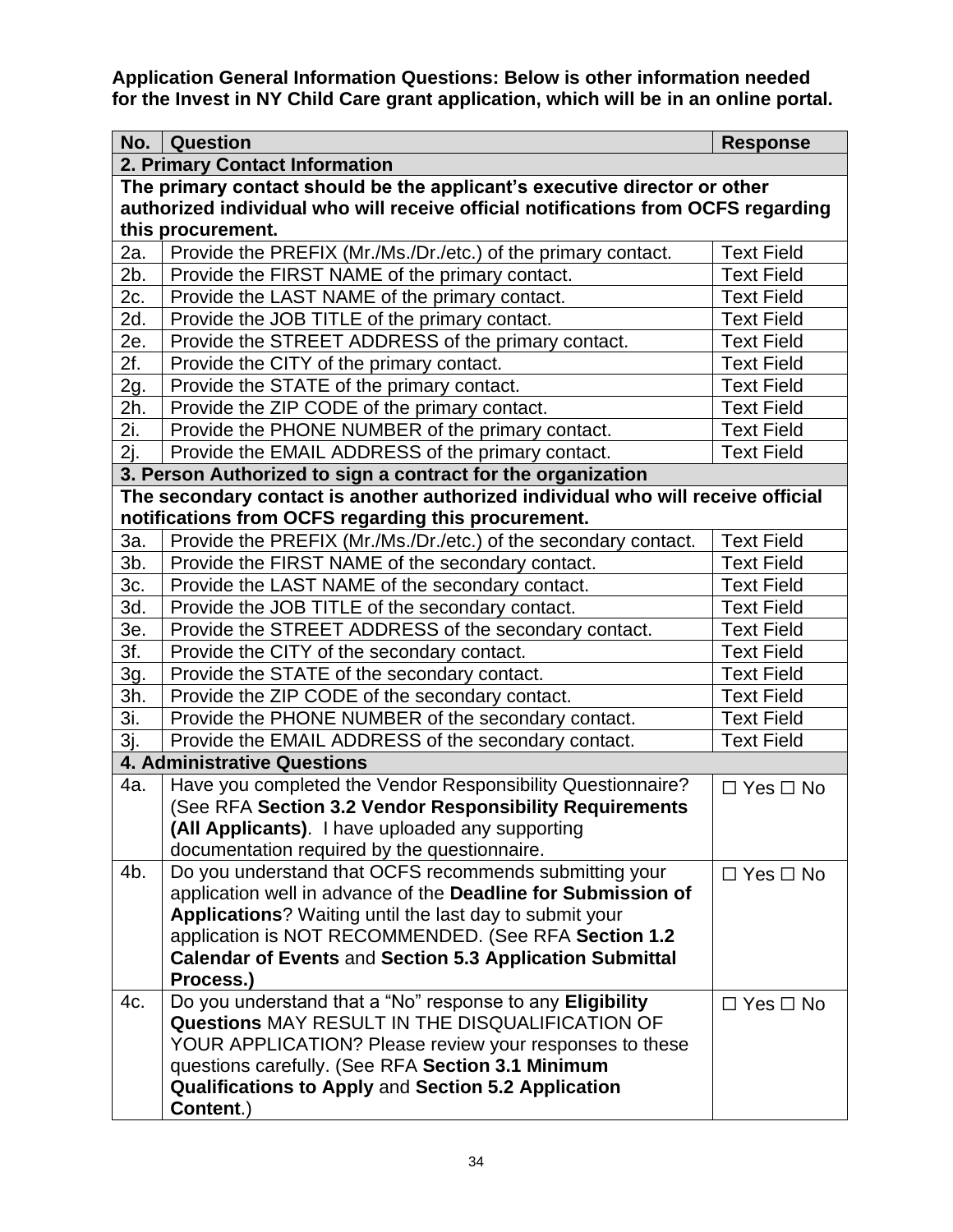| 4d. | Do you understand that you MUST NOT UPLOAD PASSWORD<br>PROTECTED OR SECURED DOCUMENTS? ENSURE ALL<br>PASSWORDS ARE REMOVED BEFORE UPLOADING TO<br>THE APPLICATION. If an uploaded document cannot be<br>viewed, and it is for a minimum qualification, THE<br>APPLICATION MAYWILL BE DISQUALIFIED.                                                                                                                                                                                                                                                                                                                                                                                                                                                                                                                                                                                                                                                                                                                                                                        | $\Box$ Yes $\Box$ No |
|-----|---------------------------------------------------------------------------------------------------------------------------------------------------------------------------------------------------------------------------------------------------------------------------------------------------------------------------------------------------------------------------------------------------------------------------------------------------------------------------------------------------------------------------------------------------------------------------------------------------------------------------------------------------------------------------------------------------------------------------------------------------------------------------------------------------------------------------------------------------------------------------------------------------------------------------------------------------------------------------------------------------------------------------------------------------------------------------|----------------------|
| 4e. | Have you DOUBLE CHECKED to make sure all documents are<br>uploaded to your application? APPLICANTS ARE<br>RESPONSIBLE FOR VERIFYING ALL UPLOADED<br>DOCUMENTS ARE COMPLETE, CORRECT, VIEWABLE, AND<br>COMPLY WITH THE REQUIREMENTS OF THE RFA. OCFS<br>recommends performing this verification before submitting your<br>application. Your verification may include, but is not limited to:<br>signatures, dates, required fields, confirming all pages are<br>included, text is legible, scanner artifacts, necessary information,<br>etc. If an uploaded document does not meet the requirements of<br>the RFA, and it is for a minimum qualification, THE<br>APPLICATION MAY WILL BE DISQUALIFIED. We will not be<br>able to issue pre-approval to organizations if you have not<br>submitted all responses to proof of submission of the for Not-<br>For-Profit or For-Profit Vendor Responsibility Questionnaire or<br>the limited Vendor Responsibility questions for awards under<br>\$100,000. All required supporting documentation must be<br>uploaded as well. | $\Box$ Yes $\Box$ No |

Program Application Questions (**Up to 105 points SACC providers, Up to 110 points for all other Modalities**)

Please refer to **Section [5.1](#page-30-1) Application Content [and Scoring](#page-30-1)** for additional information and guidelines regarding these questions.

# **Scoring of Grant Applications: (Amended on 3/24/22)**

Grants will be scored separately by program type (modality) based on the scoring matrix below that includes whether the proposed program:

- 1. Is in a high, medium or low level of child care desert census tract
- 2. Is in a REDC with a high medium or low rate of desert
- 3. Is in an area with a high score on Diversity Index2
- 4. Serves a high poverty neighborhood, as identified by the percentage of families at or below 200% Federal Poverty Level.

Bonus points will be available to programs who propose:

- 5. Slots to serve Infant/Toddler populations (SACC n/a)
- 6. Slots providing non-traditional hours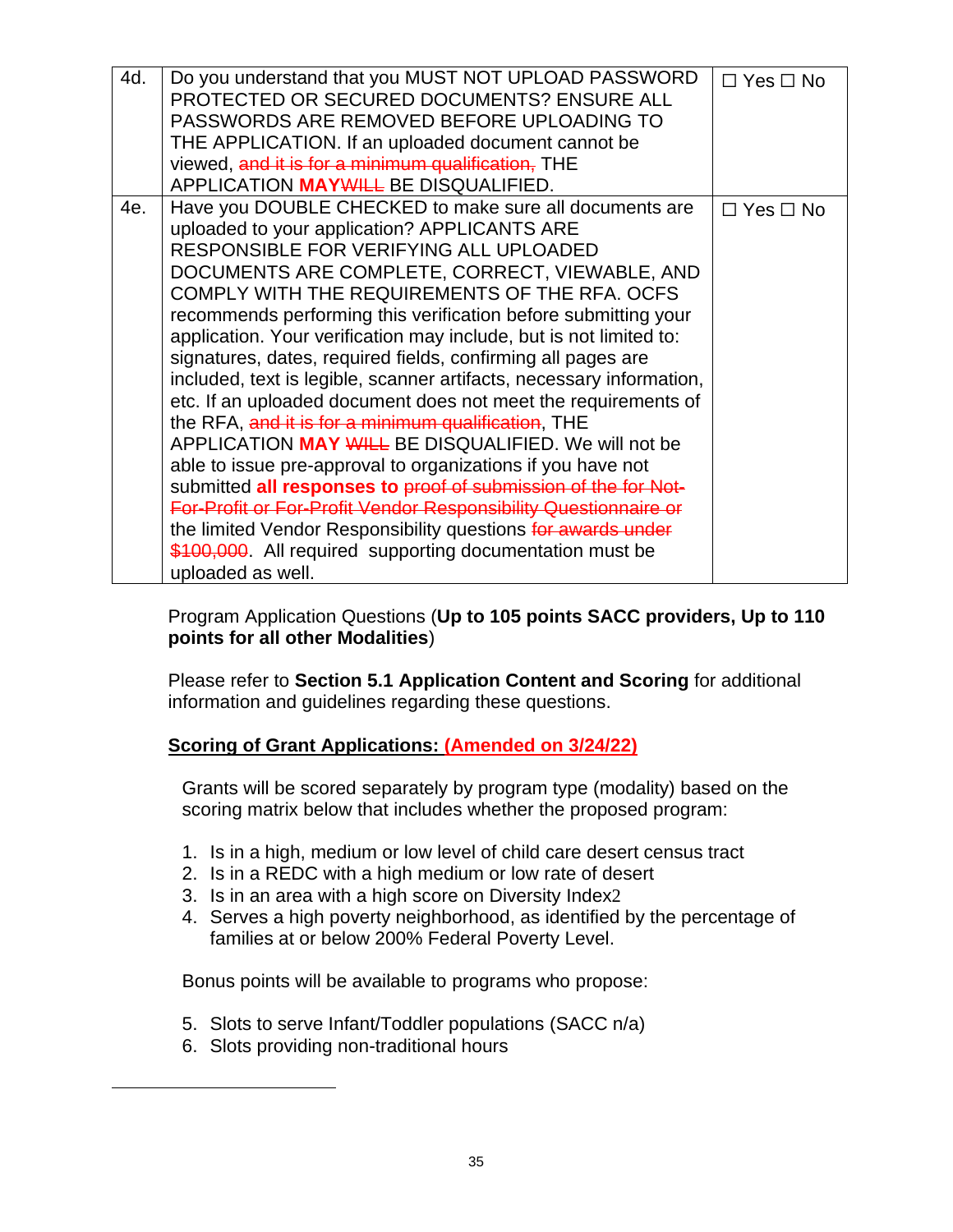|                  |                                                             | Max.          | <b>Max</b><br><b>Points</b> |  |  |  |  |
|------------------|-------------------------------------------------------------|---------------|-----------------------------|--|--|--|--|
|                  |                                                             | <b>Points</b> | <b>Other</b>                |  |  |  |  |
| No.              | <b>Question</b>                                             | <b>SACC</b>   | <b>Modalities</b>           |  |  |  |  |
|                  | A. Program Location                                         |               |                             |  |  |  |  |
| A1.              | What level of desert census tract is the                    | 40            | 40                          |  |  |  |  |
|                  | proposed program located in?                                |               |                             |  |  |  |  |
|                  | High (Desert w no $cc$ and $> 49$ children)<br>$-40$ points |               |                             |  |  |  |  |
|                  | Medium (Desert $w > 10.0$ per slot) $-35$<br>$\bullet$      |               |                             |  |  |  |  |
|                  | points                                                      |               |                             |  |  |  |  |
|                  | Low (Desert w 3.01-9.99 children per<br>$\bullet$           |               |                             |  |  |  |  |
|                  | slot, or desert w no cc and < 50                            |               |                             |  |  |  |  |
|                  | children) $-30$ points                                      |               |                             |  |  |  |  |
|                  | Not a desert - 0 points                                     |               |                             |  |  |  |  |
| A2.              | Is the proposed program in a REDC with high                 | 20            | 20                          |  |  |  |  |
|                  | rate of Desert Census Tracts(CTs)?                          |               |                             |  |  |  |  |
|                  | High $(>= 68.0\%) - 20$ points                              |               |                             |  |  |  |  |
|                  | Medium (64.0-67.9%) - 15 points<br>$\bullet$                |               |                             |  |  |  |  |
|                  | Low $(<= 63.9\%)$ CT's desert $-10$ points<br>$\bullet$     |               |                             |  |  |  |  |
| A3.              | Area of High Diversity, per Diversity Index                 | 20            | 20                          |  |  |  |  |
|                  | High $(50.0-100$ Diversity Index $) - 20$                   |               |                             |  |  |  |  |
|                  | points<br>Medium $(25.0-49.9$ Diverstiy Index) - 14         |               |                             |  |  |  |  |
|                  | points                                                      |               |                             |  |  |  |  |
|                  | Low ( $<$ 25.0 Diversity Index) – 6 points                  |               |                             |  |  |  |  |
| A4.              | Area with High Rate of Children living below 200%           | 20            | 20                          |  |  |  |  |
|                  | of Federal Poverty Level                                    |               |                             |  |  |  |  |
|                  | High (25.0-100% of Families Under                           |               |                             |  |  |  |  |
|                  | 200% Poverty) $-$ 20 points                                 |               |                             |  |  |  |  |
|                  | Medium (10.0-24.99% of Families Under                       |               |                             |  |  |  |  |
|                  | 200% Poverty) $-14$ points                                  |               |                             |  |  |  |  |
|                  | Low (0-9.99% of Families Under 200%                         |               |                             |  |  |  |  |
|                  | Poverty) $-6$ points                                        |               |                             |  |  |  |  |
|                  | D. Bonus Points (up to 10 points)                           |               |                             |  |  |  |  |
| D1.              | Slots to serve Infant/Toddler                               | n/a           | 5                           |  |  |  |  |
|                  | Yes - 5 points (SACC n/a)                                   |               |                             |  |  |  |  |
|                  | $No - 0$ points                                             |               |                             |  |  |  |  |
| D <sub>2</sub> . | Slots providing non-traditional hours<br>$Yes - 5 points$   | 5             | 5                           |  |  |  |  |
|                  | $No - 0$ points                                             |               |                             |  |  |  |  |
|                  | <b>MAXIMUM POSSIBLE SCORE</b>                               | 105           | 110                         |  |  |  |  |

**If there are tie scores among applicants, ties will be resolved by awarding in date/time order of application submission.**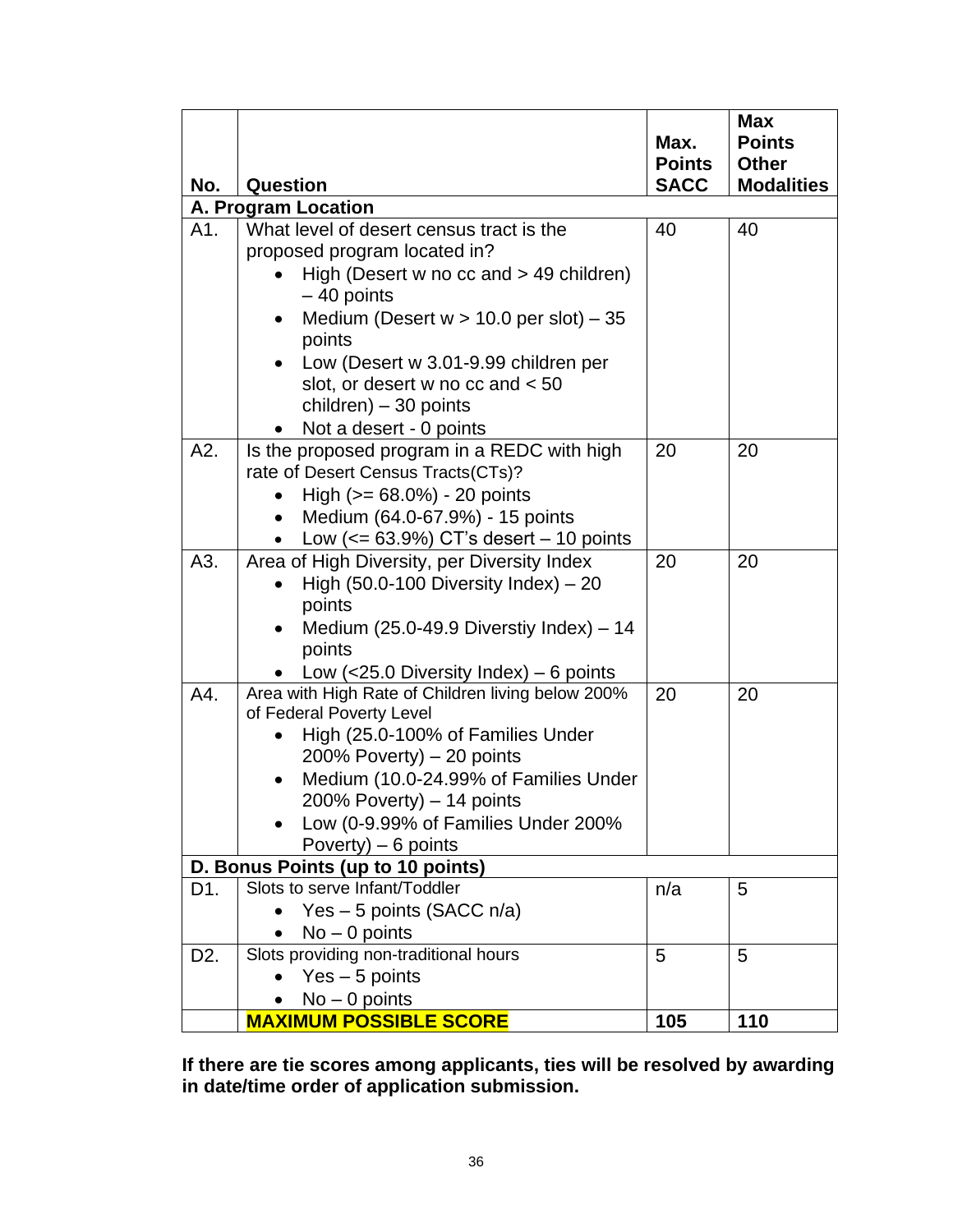### **To review the potential score of any given area of the state, review the REDC Child Care Desert map, created by OCFS and CCF: [https://bit.ly/cc\\_deserts](https://bit.ly/cc_deserts)**

| <b>REDC</b>         | Percent of<br>census tracts in<br><b>REDC</b> that are<br>"deserts" | Average number<br>of children under<br>5 yrs per cc slot* | Number of<br><b>Children Under 5</b><br>yrs in REDC | <b>Proportion of NY</b><br><b>Population Under</b><br>5 yrs in REDC |
|---------------------|---------------------------------------------------------------------|-----------------------------------------------------------|-----------------------------------------------------|---------------------------------------------------------------------|
| Capital Region      | 68.1%                                                               | 7.7                                                       | 54,878                                              | 4.8%                                                                |
| <b>Central NY</b>   | 70.2%                                                               | 9.8                                                       | 42,458                                              | 3.7%                                                                |
| <b>Finger Lakes</b> | 66.2%                                                               | 9.0                                                       | 64,872                                              | 5.6%                                                                |
| Long Island         | 62.6%                                                               | 7.1                                                       | 154,027                                             | 13.3%                                                               |
| Mid-Hudson          | 59.5%                                                               | 7.4                                                       | 135,400                                             | 11.7%                                                               |
| Mohawk Valley       | 70.5%                                                               | 8.5                                                       | 25,853                                              | 2.2%                                                                |
| New York City       | 57.3%                                                               | 5.6                                                       | 544,971                                             | 47.2%                                                               |
| North Country       | 72.1%                                                               | 8.6                                                       | 24,303                                              | 2.1%                                                                |
| Southern Tier       | 73.1%                                                               | 10.4                                                      | 32,180                                              | 2.8%                                                                |
| Western NY          | 65.3%                                                               | 7.9                                                       | 75,259                                              | 6.5%                                                                |
| Total               | 61.8%                                                               | 7.0                                                       | 1,154,201                                           | 100%                                                                |

Data sources: child care capacity data for licensed child care providers (excluding School Age Child Care Programs) from Child Care Facility System, January 19, 2020 **October 2021**; child care capacity data for permitted day care centers in New York City data extracted from Open Data NYC, January 19, 2021 **October 2021**; number of children under 5 years of age per census tract, U.S. Census Bureau, American Community Survey 2019, 5-year estimates, Table B01001.

\*Average ratio of children to slots only includes census tracts with a calculated ratio. Census tracts with no child care are coded as deserts but do not have a valid ratio.

# **Forms Required Within the Application**

The information from the forms below will be required to be provided in the application. **Please review the forms so that you can pull together the information you need to fill out your application in the online grant portal.**

### A. **Attachment A-2**, *[Federal Assurances and Certifications](http://ocfs.ny.gov/main/Forms/Contracts/OCFS-Attachment-A2-Federal-Assurances.pdf)*

B. **AC 3237-S,** Substitute Form W-9 - Recipients of grant awards must also be registered in the New York Statewide Financial System (SFS) Central Vendor Registry File. Applicants **who do not already have an SFS Vendor ID entered into their application** will be asked to provide the program's Legal Business Name and Taxpayer Identification Number (TIN) used for filing taxes with the Internal Revenue Service (IRS) so that payments can be made to them as a New York State Vendor. You will complete the information on this form within your application **if your**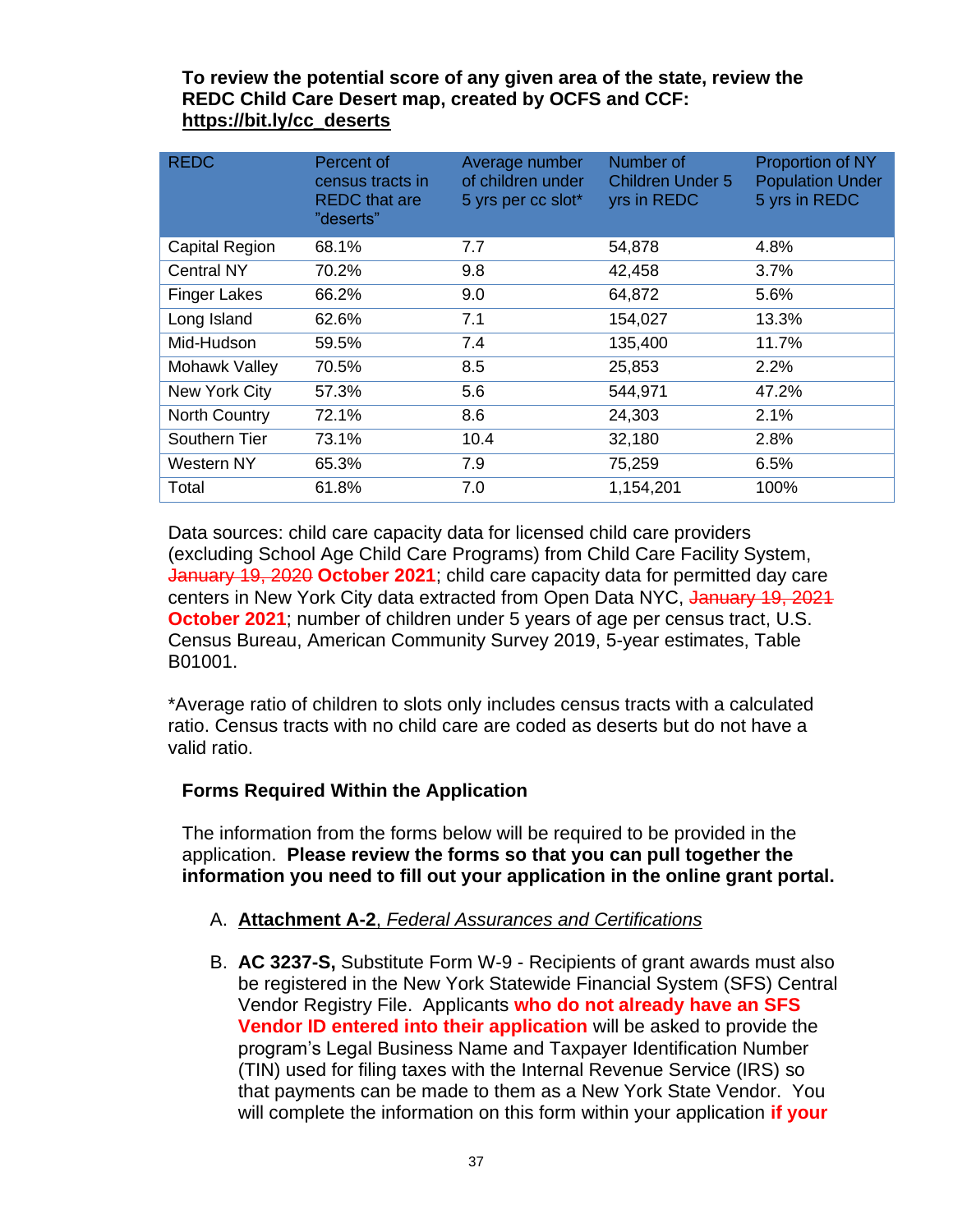**business organization is known and represented correctly with your regulator. For those who haven't established entity type and/or Taxpayer Identification Number (TIN), this may be submitted later. However, award and payments may not be made without an SFS Vendor ID.** The following link to the form is only to show you the information you need to fill out your application. [New York State](https://www.osc.state.ny.us/files/vendors/2017-11/vendor-form-ac3237s-fe.pdf)  [Substitute Form W-9](https://www.osc.state.ny.us/files/vendors/2017-11/vendor-form-ac3237s-fe.pdf)

If you have any questions on the information required by this form, contact your accountant and/or attorney before completing the application.

C. For Awards of \$100,000 or more, Not-for-profit vendors must use the *Vendor Responsibility Questionnaire Not-For-Profit Business Entity* form. For-profit vendors with awards of \$100,000 must use the *Vendor Responsibility Questionnaire For-Profit Business Entity* form. For **all** awards under \$100,000, a limited portion of questions will be required to be answered by providers.

### <span id="page-39-0"></span>**5.3 Application Submittal Process (Amended 3/24/22 and 4/18/22)**

#### **How to Submit a Proposal**

The online application will be available on the OCFS website on the Application Submission Start Date. Step by step application instructions will be available prior to the application submission period.

In order to access the online proposal and other required documents such as the attachments, you must first:

- 1. Watch the OCFS Orientation video and submit your request for a license to your regulator. Once you request an application, you will receive a Facility ID number. You will need the Facility ID/registration number to complete the application. For programs applying to become an NYC DOHMH Article 47 day care center, you must attend a [pre-permit](https://a816-healthpsi.nyc.gov/OnlineRegistration/dohmh/DOHMHService.action)  [orientation](https://a816-healthpsi.nyc.gov/OnlineRegistration/dohmh/DOHMHService.action) (check the box next to "Group Child Care and Summer Camp Orientation Sessions", then click "Continue" at the bottom of the page) before applying for a new permit. After you have attended that orientation, you can [apply for a permit for a new child care program.](https://www1.nyc.gov/nycbusiness/description/group-child-care-center-permit) **You must submit your application apply for a permit prior to submitting an grant application for this application grant opportunity.**
- 2. Review all the questions above and have all the required information together before you start your application. You will also need to have the information required for the forms listed in **Section [5.2](#page-33-0)**, Forms Required Within the Application that will be included in the application questions.
- 3. The application will also require that you provide the Tax Identification number, and type (Employer ID No. (EIN), Social Security No. (SSN)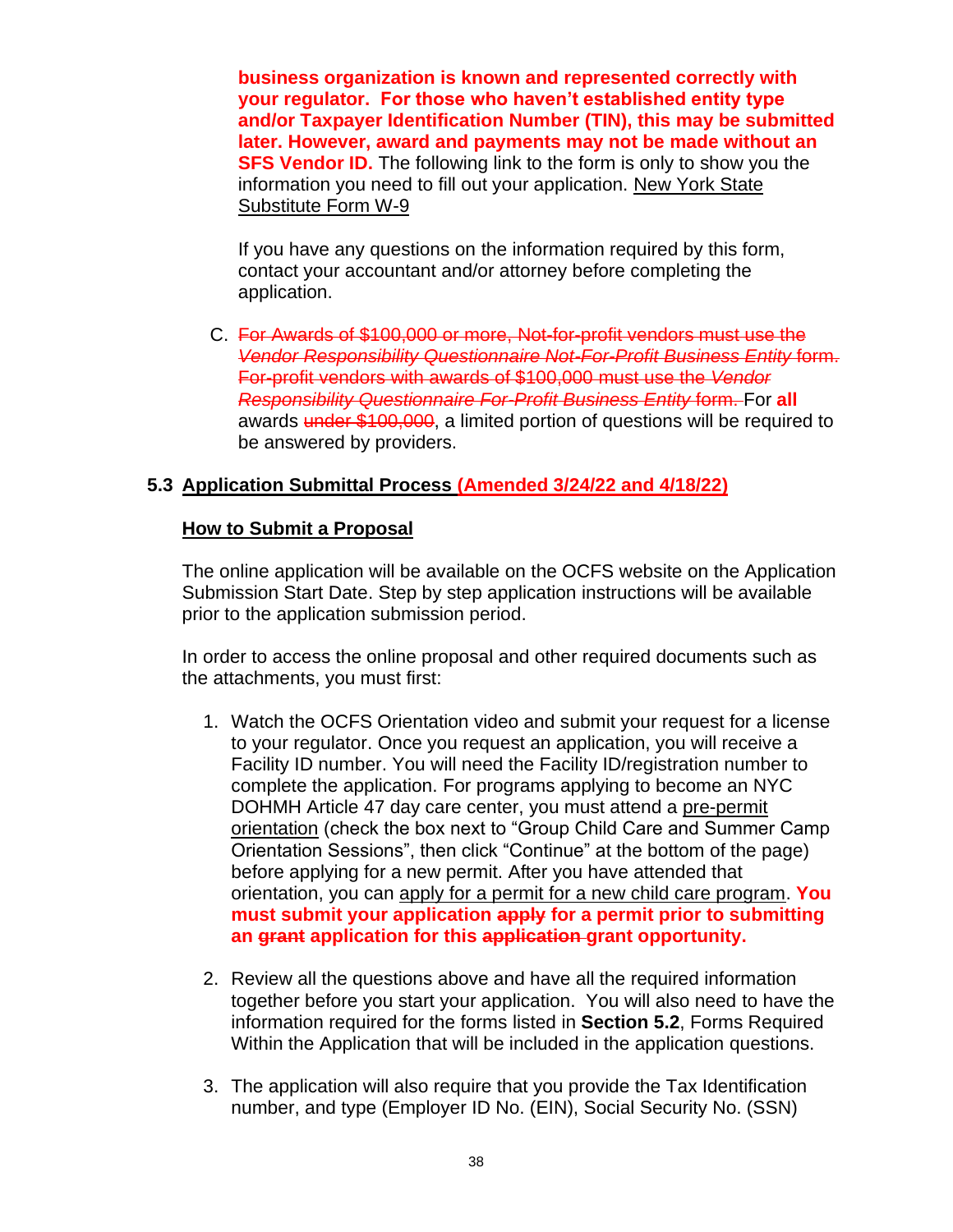Individual Taxpayer ID No. (ITIN) that will be used to submit tax returns to the Internal Revenue Service and the legal business name. You will also need to determine your business entity type. If you have questions on this information, you should ask your accountant, lawyer or seek information from your Regional Economic Development Council (REDC). This information is available at [\(https://regionalcouncils.ny.gov/\)](https://regionalcouncils.ny.gov/), click on Regions to select your region. Please note:

- Late proposals will not be accepted.
- **Proposals must be submitted on the online application and may not be submitted via email, postal delivery, hand delivery, facsimile nor in hard copy format.**

Applications are being accepted from new providers who have completed their orientation, received their facility ID, and are ready to apply. Be sure your correct address is on file with your OCFS assigned regulator or NYCDOHMH prior to applying. Step-by-step instructions on navigating the online application are available on the [Grant Portal Training Resources](https://gcc02.safelinks.protection.outlook.com/?url=https%3A%2F%2Focfs.ny.gov%2Fprograms%2Fchildcare%2Fdeserts%2F%23training-rscs&data=04%7C01%7CAllison.Taylor%40ocfs.ny.gov%7C0dab9a7bb3284898d99d08da2140e592%7Cf46cb8ea79004d108ceb80e8c1c81ee7%7C0%7C0%7C637858859855206939%7CUnknown%7CTWFpbGZsb3d8eyJWIjoiMC4wLjAwMDAiLCJQIjoiV2luMzIiLCJBTiI6Ik1haWwiLCJXVCI6Mn0%3D%7C3000&sdata=lN7%2FXSu0X1e%2BUHcfxaq5xEMEE1ulYgjLFXWPvj8eMtA%3D&reserved=0) section of the [Child Care](https://gcc02.safelinks.protection.outlook.com/?url=https%3A%2F%2Focfs.ny.gov%2Fprograms%2Fchildcare%2Fdeserts%2F&data=04%7C01%7CAllison.Taylor%40ocfs.ny.gov%7C0dab9a7bb3284898d99d08da2140e592%7Cf46cb8ea79004d108ceb80e8c1c81ee7%7C0%7C0%7C637858859855206939%7CUnknown%7CTWFpbGZsb3d8eyJWIjoiMC4wLjAwMDAiLCJQIjoiV2luMzIiLCJBTiI6Ik1haWwiLCJXVCI6Mn0%3D%7C3000&sdata=n46NadXUjKmMVk%2FBqg0pacIwKMdlzJzFhUKZzM%2BEfnU%3D&reserved=0)  [Deserts Grant](https://gcc02.safelinks.protection.outlook.com/?url=https%3A%2F%2Focfs.ny.gov%2Fprograms%2Fchildcare%2Fdeserts%2F&data=04%7C01%7CAllison.Taylor%40ocfs.ny.gov%7C0dab9a7bb3284898d99d08da2140e592%7Cf46cb8ea79004d108ceb80e8c1c81ee7%7C0%7C0%7C637858859855206939%7CUnknown%7CTWFpbGZsb3d8eyJWIjoiMC4wLjAwMDAiLCJQIjoiV2luMzIiLCJBTiI6Ik1haWwiLCJXVCI6Mn0%3D%7C3000&sdata=n46NadXUjKmMVk%2FBqg0pacIwKMdlzJzFhUKZzM%2BEfnU%3D&reserved=0) page. **Submit applications at the online application portal: [https://childcare-grants.ocfs.ny.gov/](https://gcc02.safelinks.protection.outlook.com/?url=https%3A%2F%2Fchildcare-grants.ocfs.ny.gov%2F&data=04%7C01%7CAllison.Taylor%40ocfs.ny.gov%7C0dab9a7bb3284898d99d08da2140e592%7Cf46cb8ea79004d108ceb80e8c1c81ee7%7C0%7C0%7C637858859855206939%7CUnknown%7CTWFpbGZsb3d8eyJWIjoiMC4wLjAwMDAiLCJQIjoiV2luMzIiLCJBTiI6Ik1haWwiLCJXVCI6Mn0%3D%7C3000&sdata=mvQkuJMoecd0o5jQO5NNaDe0DAsiHl7M%2F%2FUusJ1i%2BuM%3D&reserved=0)**. All applications must be received by OCFS via the [online application portal](https://gcc02.safelinks.protection.outlook.com/?url=https%3A%2F%2Fchildcare-grants.ocfs.ny.gov%2F&data=04%7C01%7CAllison.Taylor%40ocfs.ny.gov%7C0dab9a7bb3284898d99d08da2140e592%7Cf46cb8ea79004d108ceb80e8c1c81ee7%7C0%7C0%7C637858859855206939%7CUnknown%7CTWFpbGZsb3d8eyJWIjoiMC4wLjAwMDAiLCJQIjoiV2luMzIiLCJBTiI6Ik1haWwiLCJXVCI6Mn0%3D%7C3000&sdata=mvQkuJMoecd0o5jQO5NNaDe0DAsiHl7M%2F%2FUusJ1i%2BuM%3D&reserved=0) no later than the **Application Submission Deadline** as specified in **Section 1.2 Calendar of Events**.

### Helpful Links

Some helpful links for questions of a technical nature are below. Questions regarding specific questions on information in this RFA should be directed to the OCFS contact listed in **Section [1.1](#page-2-1) [Procurement Integrity/Restrictions](#page-2-1)  [on Communication](#page-2-1)** on page one of this RFA.

# <span id="page-40-0"></span>**6.0 MINIMUM CRITERIA/EVALUATION PROCESS**

### <span id="page-40-1"></span>**6.1 Minimum Criteria (Pass/Fail Review Criteria)**

Applicants must meet the Minimum Qualifications to submit an application in accordance with **Section [3.1](#page-19-1) [Minimum Qualifications to Apply](#page-19-1)** and **Section 3.2 Vendor Responsibility Requirements (All Applicants)**. Bidders not meeting these requirements will not be considered for award.

### <span id="page-40-2"></span>**6.2 Evaluation Process**

Application answers will be automatically scored via the electronic application as explained in **Section [5.2](#page-33-0) [Application Content](#page-33-0)** and as described in this section as indicated in this document. Award recommendations will be made in score order to all to eligible provider modalities (program types) listed in **Section [2.3, Purpose and Funding Availability](#page-12-0)**, out of the funding available for each program type and REDC.

After the application submission deadline in **Section [1.2](#page-3-0) [Calendar of Events](#page-3-0)**,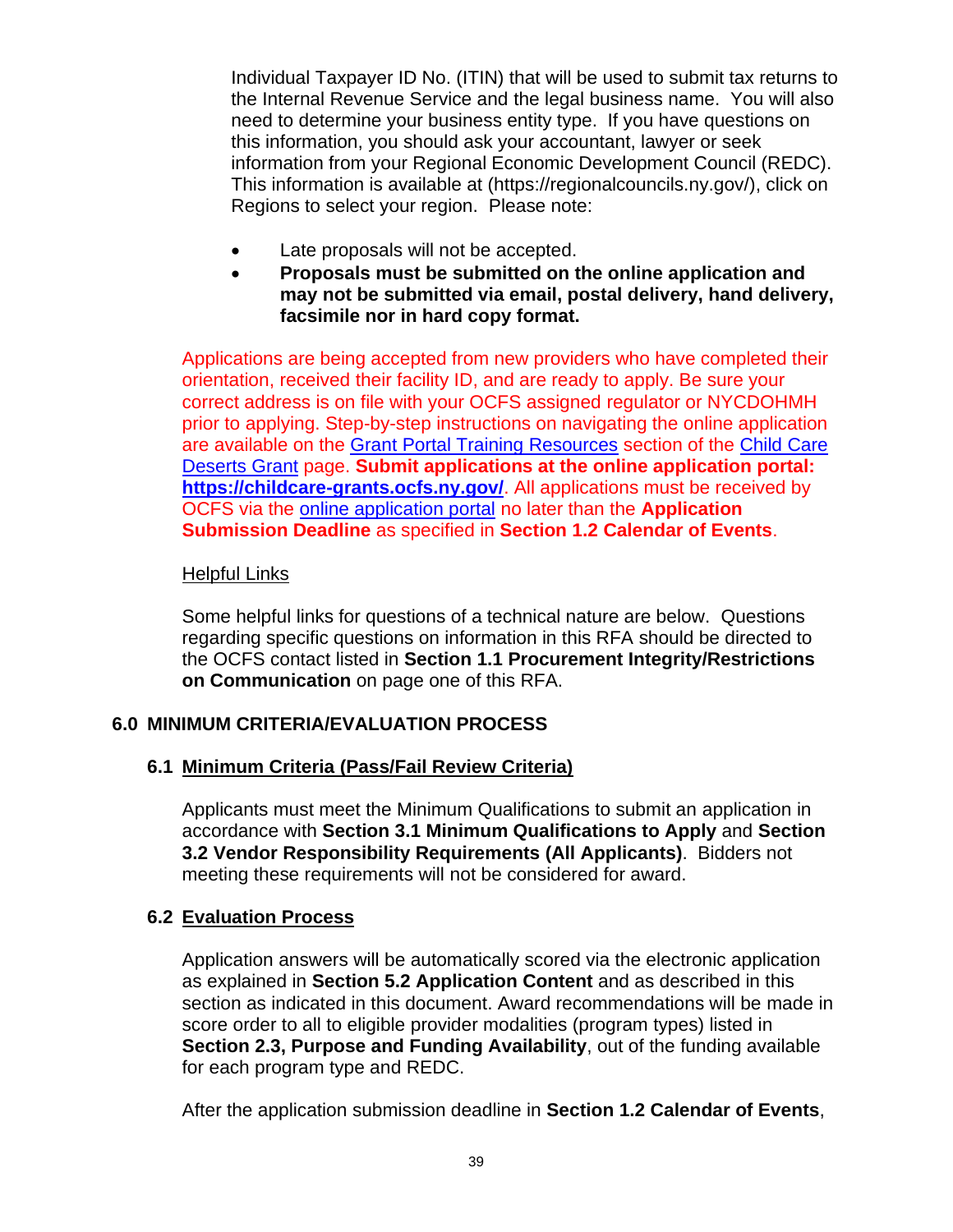applications will be ranked in final average score order (from highest to lowest) within each REDC and pre- approvals will be issued. Awards will be made in score order (from highest to lowest) to licensed programs until funding is exhausted.

In the event of a tie between two or more applications, ties will be resolved by awarding in date/time order of application submission.

OCFS reserves the right to make adjustments to the funding amount requested based on programmatic need, funding availability, geographic distribution of awards, and the total dollar values of all applications. In addition, OCFS reserves the right to redistribute funds between the total dollar available for all program modalities, total regional funding amounts and total value of award bonuses if funding is left over to maximize the distribution of available funds. Additionally, unused funding may be redistributed from this RFA to the Invest in NY Child Care Emergency Request for Applications (RFA) for Existing Programs to fully utilize ARPA funding.

#### **Important Notes:**

**Pre-approval awards do not ensure licensure. Final grant award amounts are contingent on obtaining a license, successful completion of all grant requirements and OCFS determining that the applicant is a responsible vendor.** 

#### <span id="page-41-0"></span>**7.0 MANDATORY AWARD REQUIREMENTS**

### <span id="page-41-1"></span>**7.1 Award Readiness**

OCFS will rescind the pre-approval letters or awards of selected awardees who cannot successfully complete the licensing process, vendor responsibility requirements or do not comply with the grant requirements included in this RFA.

#### <span id="page-41-2"></span>**7.2 Workers Compensation Insurance and Disability Benefits Proof of Coverage Form - Will need to be uploaded to the Application after License Approval for Awards of \$100,000 or above (Amended 3/24/22)**

Sections 57 and 220 of the Workers' Compensation Law (WCL) and section 142 of the State Finance Law require that businesses contracting with New York State have and maintain and provide evidence of appropriate workers' compensation and disability benefits insurance coverage. If an award is made from this RFP, updated proof of coverage must be provided after license approval and prior to grant award. Failure to submit the proof will delay the grant award, and may result in the award being rescinded. Municipalities are not required to show proof of coverage.

**Please note: The ACCORD form is not acceptable proof of Workers' Compensation or Disability Insurance coverage.**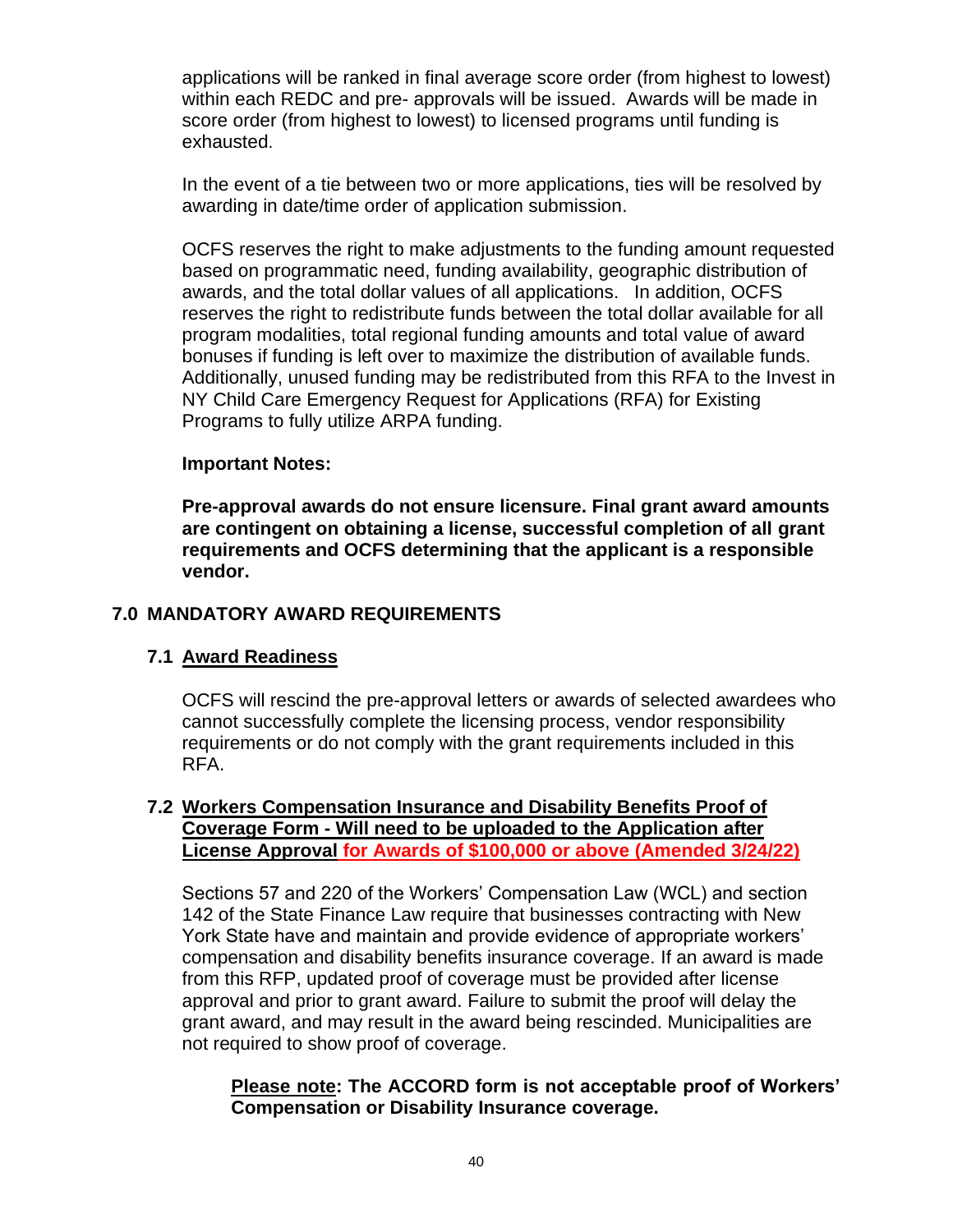# **A. Proof of Workers' Compensation Coverage**

To comply with coverage provisions of the WCL, the Workers' Compensation Board requires that a business seeking to enter into a state contract, or contract renewal, submit appropriate proof of coverage to the state contracting entity issuing the contract. To prove the awardee has appropriate workers' compensation insurance coverage, submit ONE of the following four forms: [http//www.wcb.ny.gov/content/main/forms/AllForms.jsp](http://www.wcb.ny.gov/content/main/forms/AllForms.jsp)

- **Form C-105.2** *Certificate of Workers' Compensation Insurance* issued by private insurance carriers, or **Form U-26.3** issued by the State Insurance Fund; or
- **Form SI-12** *Certificate of Workers' Compensation Self-Insurance*; or **Form GSI-105.2** *Certificate of Participation in Workers' Compensation Group Self-Insurance*; or
- **CE-200** *Certificate of Attestation of Exemption* from NYS Workers' Compensation and/or Disability Benefits Coverage.

### **B. Proof of Disability Benefits Coverage**

To comply with coverage provisions of the WCL regarding disability benefits, the Workers' Compensation Board requires that a business seeking to enter into a state contract, or contract renewal, submit appropriate proof of coverage to the state contracting entity issuing the contract. To prove the awardee has appropriate disability benefits insurance coverage, submit ONE of these three forms: [http//www.wcb.ny.gov/content/main/forms/AllForms.jsp](http://www.wcb.ny.gov/content/main/forms/AllForms.jsp)

- **Form DB-120.1** *Certificate of Disability Benefits Insurance*; or
- **Form DB-155** *Certificate of Disability Benefits Self-Insurance*; or
- **CE-200** *Certificate of Attestation of Exemption* from New York State Workers' Compensation and/or Disability Benefits Coverage.

### **7.3 Awardee, Contractor, Employee and Volunteer Background Checks**

OCFS is responsible for maintaining the safety of the youth served by OCFS programs. NYC DOHMH is responsible for maintaining the safety of the youth served by NYC DOHMH programs.

7.3.1 **Criminal History Background Checks** - Any awardee, or employee, volunteer, or, for family day care and group family day care homes, any adult household member of the awardee, must be subject to background screening prior to receiving a license. The screening must include a review of individuals' backgrounds through the following: New York State Justice Center for the Protection of Persons with Special Needs Staff Exclusion List (SEL), New York Statewide Central Register of Child Abuse and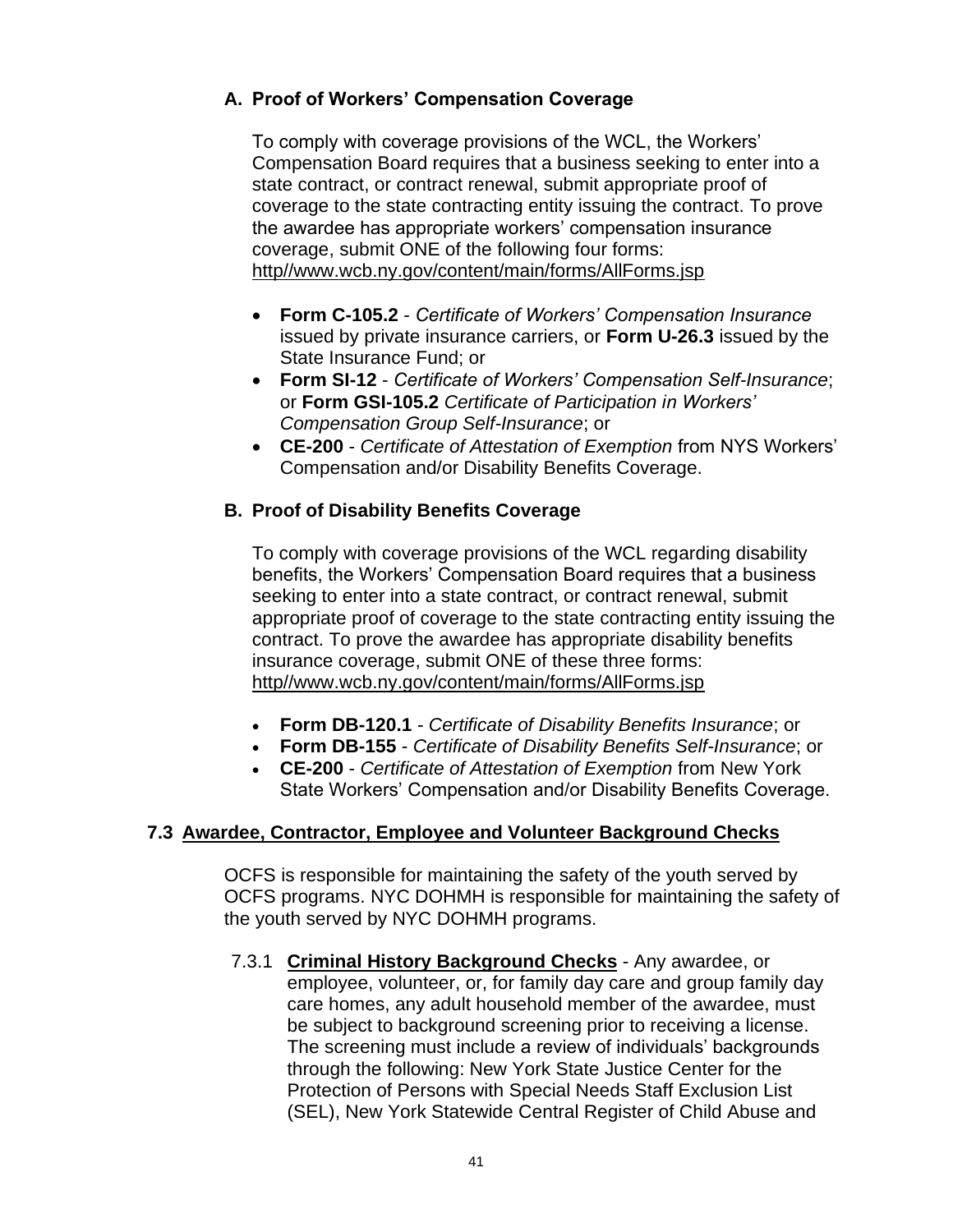Maltreatment (SCR); a criminal history background check via a vendor that will submit information to both the division of criminal justice services and the federal bureau of investigation, the New York State Sex Offender Registry, and, for individuals who resided out of New York State in the prior 5 years, checks in such states of the criminal history repository, sex offender registry, and child abuse or neglect repository. Additional information regarding how to intitiate and complete these checks will be provided as part of the licensing process. OCFS or DOHMH, when applicable, will evaluate the results of the screening and notify the awardee of its determination for each such individual.

#### <span id="page-43-0"></span>**7.5Federal Requirements**

See Attachment A-2, *Federal Assurances and Certifications*, which is found at the link in **Section [5.2](#page-33-0) [Application Content](#page-33-0)**. Providers will attest to compliance with this document when completing their application for submission.

In addition, review Attachment 5 – [American Rescue Plan Act \(ARPA\)](https://ocfs.ny.gov/main/contracts/funding/RFA1/RFA1-Att-5-ARPA-Requirements.docx) [2021](https://ocfs.ny.gov/main/contracts/funding/RFA1/RFA1-Att-5-ARPA-Requirements.docx) for additional terms and conditions.

#### <span id="page-43-1"></span>**7.6 Required Electronic Payments and Substitute Form W-9 – Will be submitted within Application**

The Governor's Office of Taxpayer Accountability has issued a directive that all state agency and state authority contracts, grants and purchase orders executed after February 28, 2010 shall require vendors, contractors and grantees to accept electronic payment (e-pay).

To assist OSC in this project, applicants must include all required S*ubstitute Form W-9* information into their application which includes the taxpayer identification number, business name, and business contact person. This data is critical to ensure that the vendor file contains the information state agencies need to contract with and pay vendors.

### <span id="page-43-2"></span>**7.7 Minority and Women-Owned Business Enterprises (MWBE) – Equal Employment Opportunity (EEO) - Requirements and Procedures**

#### **7.8.1 New York State Executive Law (Article 15-A)**

Pursuant to New York State Executive Law Article 15-A and Parts 140- 145 of Title 5 of the New York Codes, Rules and Regulations OCFS is required to promote opportunities for the maximum feasible participation of New York State-certified Minority and Women-owned Business Enterprises ("MWBEs") and the employment of minority group members and women in the performance of OCFS contracts.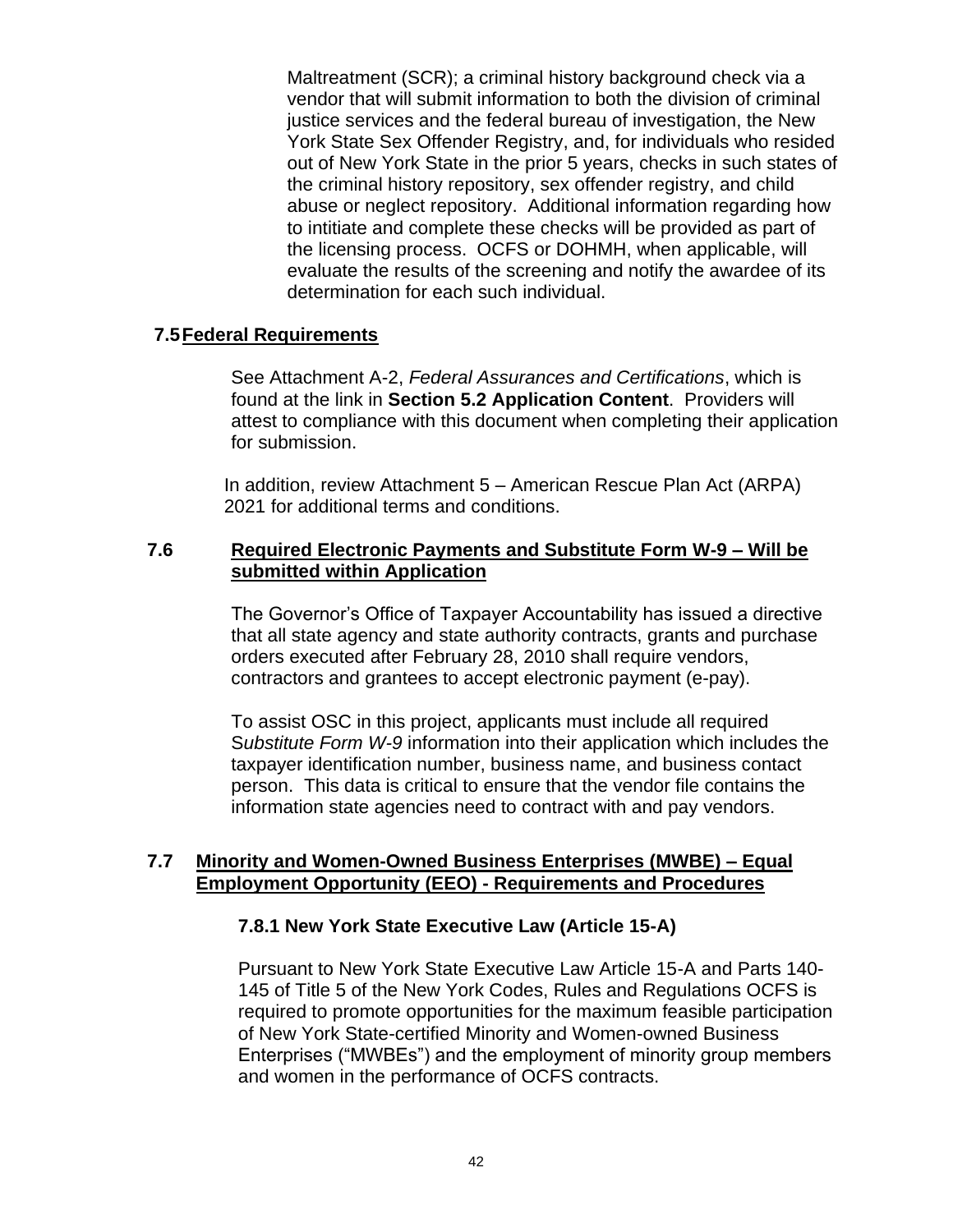### **7.8.2 MWBE Business Participation Opportunities – OCFS Established Goals**

For purposes of this solicitation, OCFS hereby establishes an overall goal of 0 percent for MWBE participation, 0 percent for New York State-certified Minority-Owned Business Enterprise ("MBE") participation and 0 percent for New York State-certified Women-Owned Business Enterprise ("WBE") participation (based on the current availability of MBEs and WBEs). A contractor ("Contractor") on any contract resulting from this procurement ("Contract") must document its good faith efforts to provide meaningful participation by MWBEs as subcontractors and suppliers in the performance of the Contract. To that end, by submitting a response to this RFA, the respondent agrees that OCFS may withhold payment pursuant to any Contract awarded as a result of this RFA pending receipt of the required MWBE documentation. The directory of MWBEs can be viewed at: [https://ny.newnycontracts.com.](https://ny.newnycontracts.com/) For guidance on how OCFS will evaluate a Contractor's "good faith efforts," refer to 5 NYCRR § 142.8.

The respondent understands that only sums paid to MWBEs for the performance of a commercially useful function, as that term is defined in 5 NYCRR § 140.1, may be applied towards the achievement of the applicable MWBE participation goal. The portion of a contract with an MWBE serving as a broker that shall be deemed to represent the commercially useful function performed by the MWBE shall be 25% of the total value of the contract.

# <span id="page-44-0"></span>**7.8 Service-Disabled Veteran-Owned Business (SDVOB)**

[The Service-Disabled Veteran-Owned Business Act,](https://ogs.ny.gov/Veterans/) signed into law by Governor Andrew M. Cuomo on May 12, 2014, allows eligible veteran business owners to become certified as a New York State Service-Disabled Veteran-Owned Business (SDVOB) in order to increase the participation of such businesses in New York State's contracting opportunities. The SDVOB Act, which is codified under Article 17-B of the Executive Law, acknowledges that SDVOBs strongly contribute to the economies of the state and the nation. Therefore, and consistent with its Master Goal Plan, OCFS strongly encourages vendors who contract with OCFS to consider the utilization of certified SDVOBs that are responsible and responsive for at least **six (6) percent** of discretionary non-personnel service spending in the fulfillment of the requirements of their contracts with OCFS. Such partnering may include utilizing certified SDVOBs as subcontractors, suppliers, protégés, or in other supporting roles to the maximum extent practical, and consistent with the legal requirements of the State Finance Law and the Executive Law. Certified SDVOBs may be readily identified through the directory of certified businesses at: [List of Certified NYS Service-Disabled Veteran-Owned](https://online.ogs.ny.gov/SDVOB/search)  [Businesses.](https://online.ogs.ny.gov/SDVOB/search)